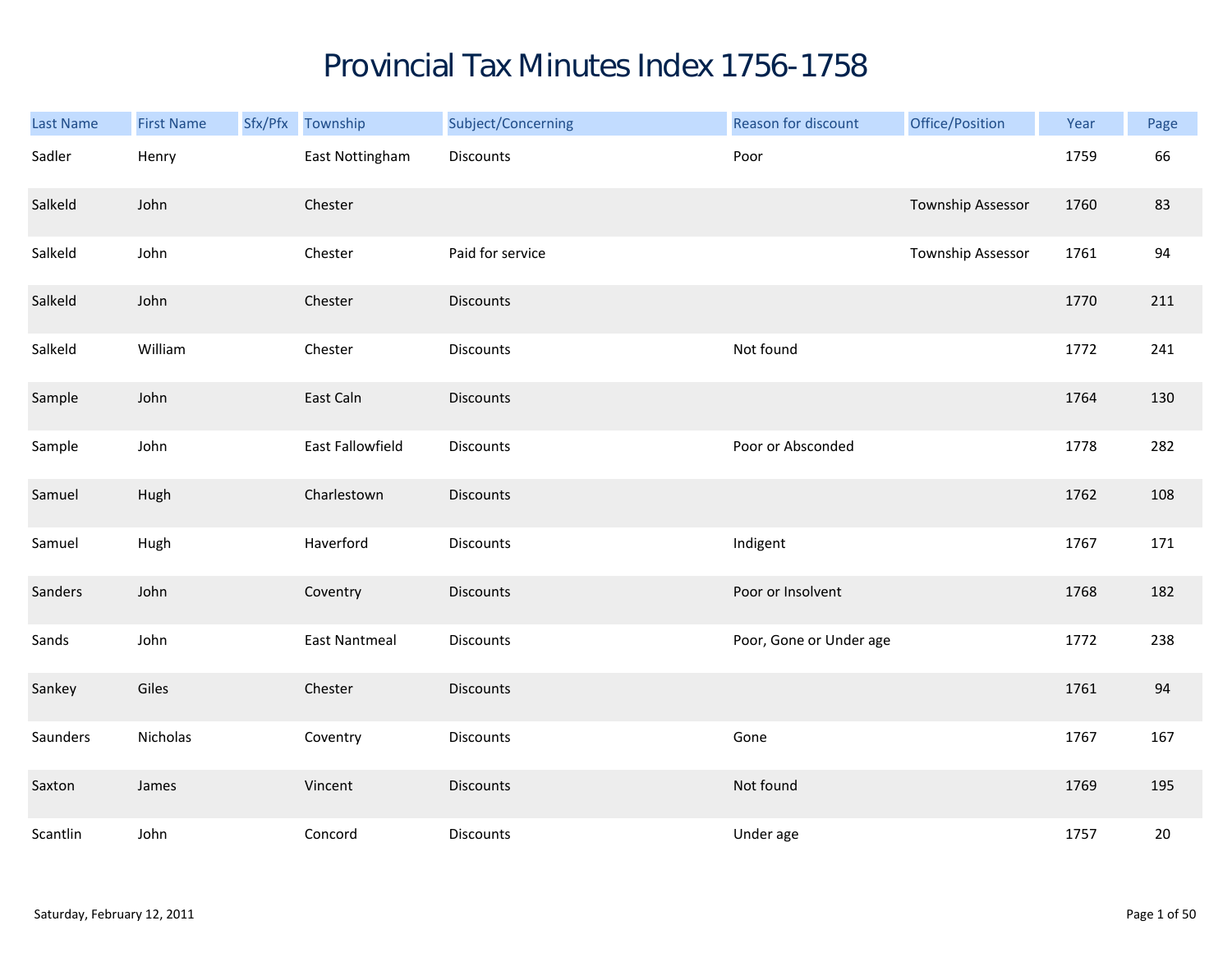| Last Name | <b>First Name</b> | Sfx/Pfx Township     | Subject/Concerning | Reason for discount                     | Office/Position | Year | Page             |
|-----------|-------------------|----------------------|--------------------|-----------------------------------------|-----------------|------|------------------|
| Scantlin  | John              | Concord              | <b>Discounts</b>   | Under age                               |                 | 1758 | 51               |
| Scantlin  | Michael           | Chester              | <b>Discounts</b>   | Hath not earned anything<br>for himself |                 | 1770 | 207              |
| Scantling | Dennis            | West Nottingham      | Discounts          | Enlisted                                |                 | 1760 | 80               |
| Scarlet   | John              | Pikeland             | Discounts          |                                         |                 | 1763 | 120              |
| Scofield  | William           | Charlestown          | <b>Discounts</b>   |                                         |                 | 1775 | 266              |
| Scott     | Archibald         | East Whiteland       | Discounts          | Absconded                               |                 | 1772 | 244              |
| Scott     | James             | West Nottingham      | Discounts          | Lame                                    |                 | 1758 | 32               |
| Scott     | James             | West Nottingham      | Discounts          | Lame son                                |                 | 1759 | 67               |
| Scott     | James             | West Nottingham      | Discounts          | Overrated                               |                 | 1766 | 159              |
| Scott     | James             | Oxford               | Discounts          |                                         |                 | 1767 | 170              |
| Scott     | James             | <b>West Nantmeal</b> | Discounts          | Gone                                    |                 | 1772 | 240              |
| Scott     | James             | Oxford               | Discounts          | Nothing to be had                       |                 | 1773 | 252              |
| Scott     | John              | Sadsbury             | Discounts          | Absconded                               |                 | 1757 | $\boldsymbol{9}$ |
| Scott     | John              | Oxford               | Discounts          | Absconded                               |                 | 1762 | 109              |
| Scott     | John              | East Caln            | <b>Discounts</b>   | Under age                               |                 | 1768 | 186              |
| Scott     | John              | London Britain       | Discounts          | Out of the county                       |                 | 1771 | 230              |
| Scott     | Mathias           | Haverford            | Discounts          |                                         |                 | 1772 | 239              |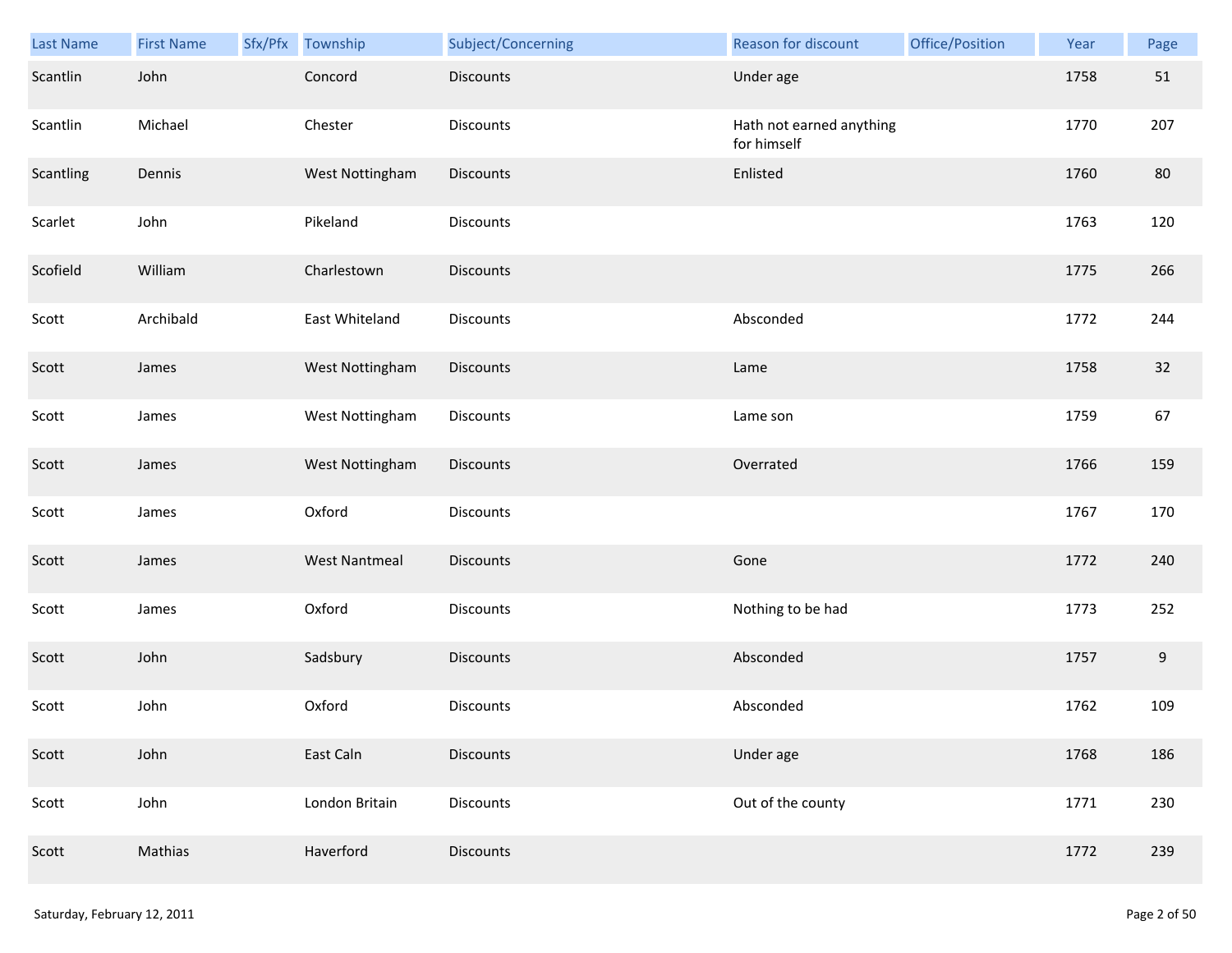| Last Name | <b>First Name</b> | Sfx/Pfx | Township                | Subject/Concerning      | <b>Reason for discount</b>        | Office/Position   | Year | Page |
|-----------|-------------------|---------|-------------------------|-------------------------|-----------------------------------|-------------------|------|------|
| Scott     | Moses             |         | London Britain          | Discounts               | Over the line                     |                   | 1770 | 216  |
| Scott     | Moses             |         | London Britain          | <b>Discounts</b>        | Out of the county                 |                   | 1771 | 230  |
| Scott     | Moses             |         | London Britain          | Discounts               |                                   |                   | 1774 | 258  |
| Scott     | Patrick           |         | East Nottingham         | Discounts               | Poor & Sickly                     |                   | 1772 | 239  |
| Scott     | Samuel            |         | West Nottingham         | Discounts               | Not recoverable                   |                   | 1758 | 50   |
| Scott     | Samuel            |         | West Marlborough        | Discounts               | Paid elsewhere                    |                   | 1769 | 198  |
| Scott     | Samuel            |         | West Nottingham         | Discounts               | Loss by fire                      |                   | 1771 | 226  |
| Scott     | Thomas            |         | <b>West Nantmeal</b>    | <b>Discounts</b>        | Overrated                         |                   | 1758 | 43   |
| Scott     | Thomas            |         | <b>Upper Providence</b> | <b>Discounts</b>        | Sickly                            |                   | 1764 | 128  |
| Scott     | Thomas            |         | <b>Upper Providence</b> | <b>Discounts</b>        | Gone                              |                   | 1765 | 138  |
| Scott     | Thomas            |         | London Britain          | Refused to pay tax      |                                   |                   | 1767 | 167  |
| Scott     | Thomas            |         | East Fallowfield        | Paid for service        |                                   | Township Assessor | 1768 | 173  |
| Scott     | Thomas            |         | West Nottingham         | Warrant granted against |                                   |                   | 1768 | 187  |
| Scott     | Thomas            |         | London Britain          | <b>Discounts</b>        | Over the line                     |                   | 1770 | 216  |
| Scott     | Thomas            |         | Newtown                 | Discounts               | Under age                         |                   | 1772 | 234  |
| Scott     | William           |         | New London              | <b>Discounts</b>        | Absconded, Sickly or<br>Insolvent |                   | 1770 | 216  |
| Scott     | William           |         | London Britain          | Discounts               | Over the line                     |                   | 1773 | 250  |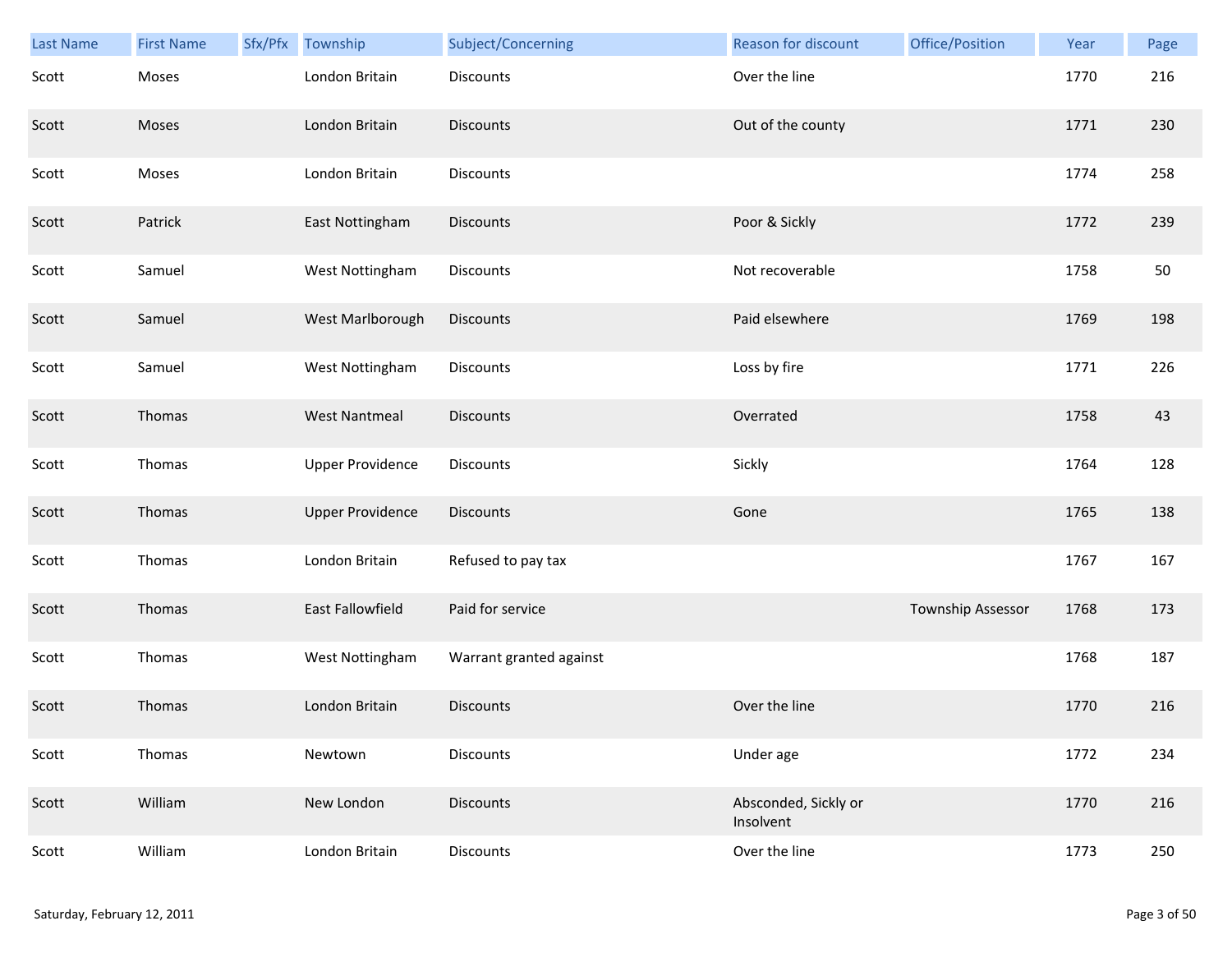| Last Name | <b>First Name</b> | Sfx/Pfx Township     | Subject/Concerning              | Reason for discount  | Office/Position   | Year | Page  |
|-----------|-------------------|----------------------|---------------------------------|----------------------|-------------------|------|-------|
| Scringer  | (Widow)           | Tredyffrin           | Discounts                       | Poor & Overcharged   |                   | 1768 | 184   |
| Scrok     | John              | Whiteland            | Discounts                       | Not found            |                   | 1765 | 142   |
| Seed      | George            | East Bradford        | <b>Discounts</b>                | Under age            |                   | 1772 | 235   |
| Seeds     | Francis           | East Bradford        | <b>Discounts</b>                | Absconded            |                   | 1765 | 144   |
| Sell      | Henry             | East Marlborough     | Neglected or refused to pay tax |                      |                   | 1757 | $9\,$ |
| Sellard   | Samuel            | <b>East Nantmeal</b> | Discounts                       | Absconded            |                   | 1757 | 11    |
| Sellers   | Samuel            | <b>East Nantmeal</b> | <b>Discounts</b>                | Ran away             |                   | 1757 | 24    |
| Sellers   | Samuel            | West Bradford        | Paid for service                |                      | Township Assessor | 1759 | 57    |
| Sergeant  | Robert            | London Britain       | <b>Discounts</b>                | Over the line        |                   | 1770 | 216   |
| Serrell   | James             | <b>Upper Darby</b>   | Discounts                       | Dead                 |                   | 1758 | 43    |
| Shaddon   | Mathew            |                      | Discounts                       | Poor                 |                   | 1757 | 26    |
| Shannon   | Thomas            | Oxford               | Discounts                       | Absconded            |                   | 1770 | 209   |
| Sharp     | Benjamin          | Kennett              | <b>Discounts</b>                | Gone out of township |                   | 1762 | 106   |
| Sharp     | George            | New Garden           | Paid for service                |                      | Township Assessor | 1771 | 230   |
| Sharp     | George            | New Garden           | Paid for service                |                      | Township Assessor | 1772 | 237   |
| Sharp     | George            | New Garden           | Paid for service                |                      | Township Assessor | 1773 | 244   |
| Sharp     | George            | New Garden           | Paid for service                |                      | Township Assessor | 1774 | 254   |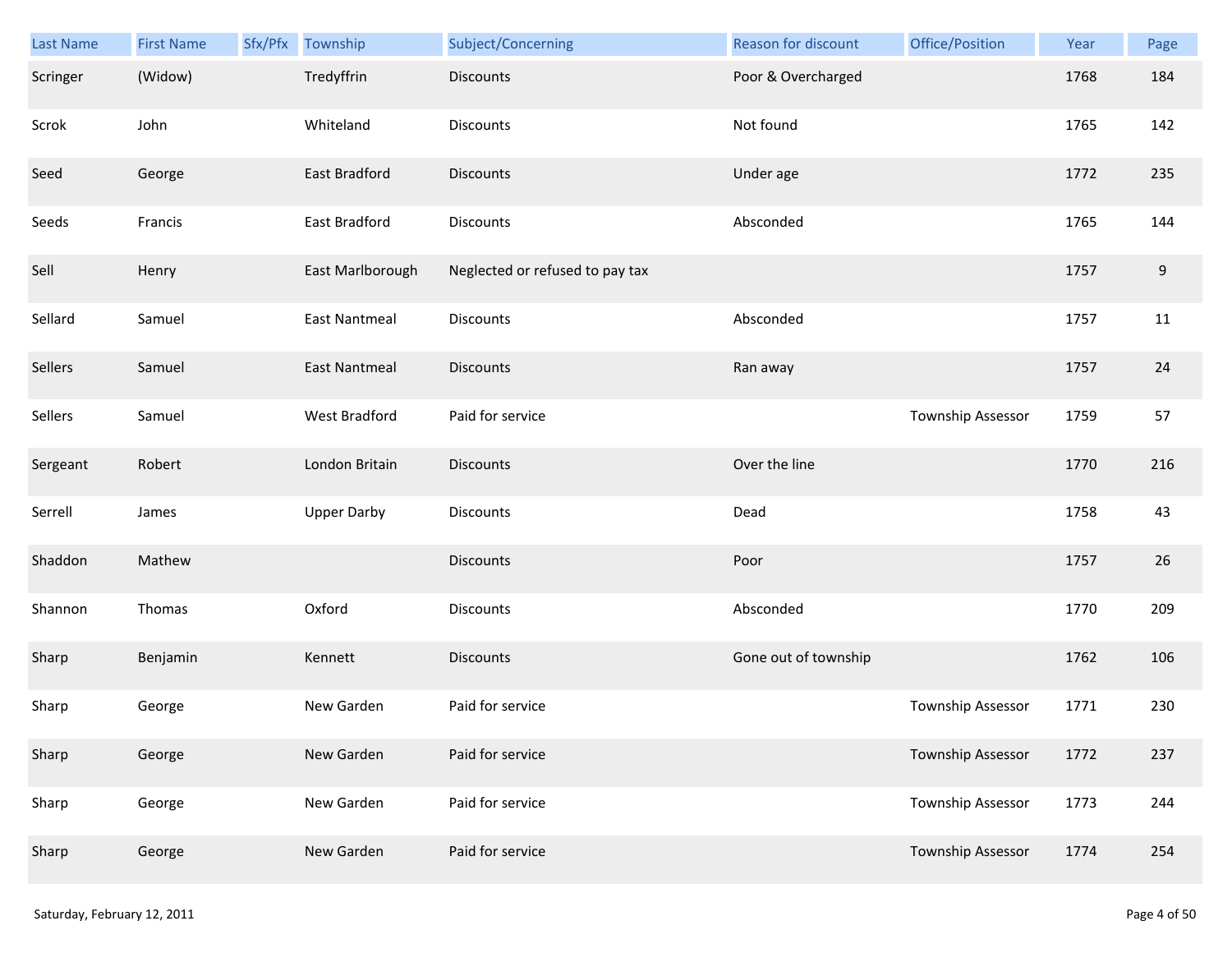| <b>Last Name</b> | <b>First Name</b> | Sfx/Pfx | Township                | Subject/Concerning | <b>Reason for discount</b> | Office/Position   | Year | Page   |
|------------------|-------------------|---------|-------------------------|--------------------|----------------------------|-------------------|------|--------|
| Sharp            | Henry             |         | West Nantmeal           | Discounts          | Absconded                  |                   | 1767 | 169    |
| Sharp            | John              |         | West Marlborough        | Discounts          | Enlisted                   |                   | 1758 | 47     |
| Sharp            | John              |         | Concord                 | Discounts          | Lunatic (at times)         |                   | 1760 | 76     |
| Sharp            | John              |         | West Marlborough        | <b>Discounts</b>   | Ran away                   |                   | 1763 | 122    |
| Sharp            | John              |         | <b>Upper Providence</b> | <b>Discounts</b>   | Absconded                  |                   | 1775 | 266    |
| Sharp            | Joseph            |         | London Grove            | <b>Discounts</b>   | Absconded                  |                   | 1758 | 50     |
| Sharp            | Samuel            |         | East Nottingham         | Discounts          | Paid in Maryland           |                   | 1759 | 66     |
| Sharp            | Samuel            |         | London Grove            | Paid for service   |                            | Township Assessor | 1766 | 150    |
| Sharp            | Thomas            |         | East Nottingham         | Paid of service    |                            | Township Assessor | 1760 | 76     |
| Sharp            | Thomas            |         | Tredyffrin              | <b>Discounts</b>   | Ran away                   |                   | 1770 | 214    |
| Sharp            | Thomas            |         | Tredyffrin              | Discounts          | Ran away                   |                   | 1771 | 227    |
| Sharpless        | Abram             |         | Aston                   | Discounts          | Poor                       |                   | 1768 | 182    |
| Sharpless        | Benjamin          |         | Middletown              | Paid for service   |                            | Township Assessor | 1759 | 59     |
| Sharpless        | Benjamin          |         | Middletown              | Paid for service   |                            | Township Assessor | 1763 | 114    |
| Sharpless        | James             |         | Nether Providence       | Paid for service   |                            | Township Assessor | 1766 | 152    |
| Sharpless        | John              |         | Middletown              | <b>Discounts</b>   | Enlisted &/or Poor         |                   | 1777 | 279    |
| Sharpless        | Joseph            |         | Springfield             | Discounts          | Under age                  |                   | 1757 | $30\,$ |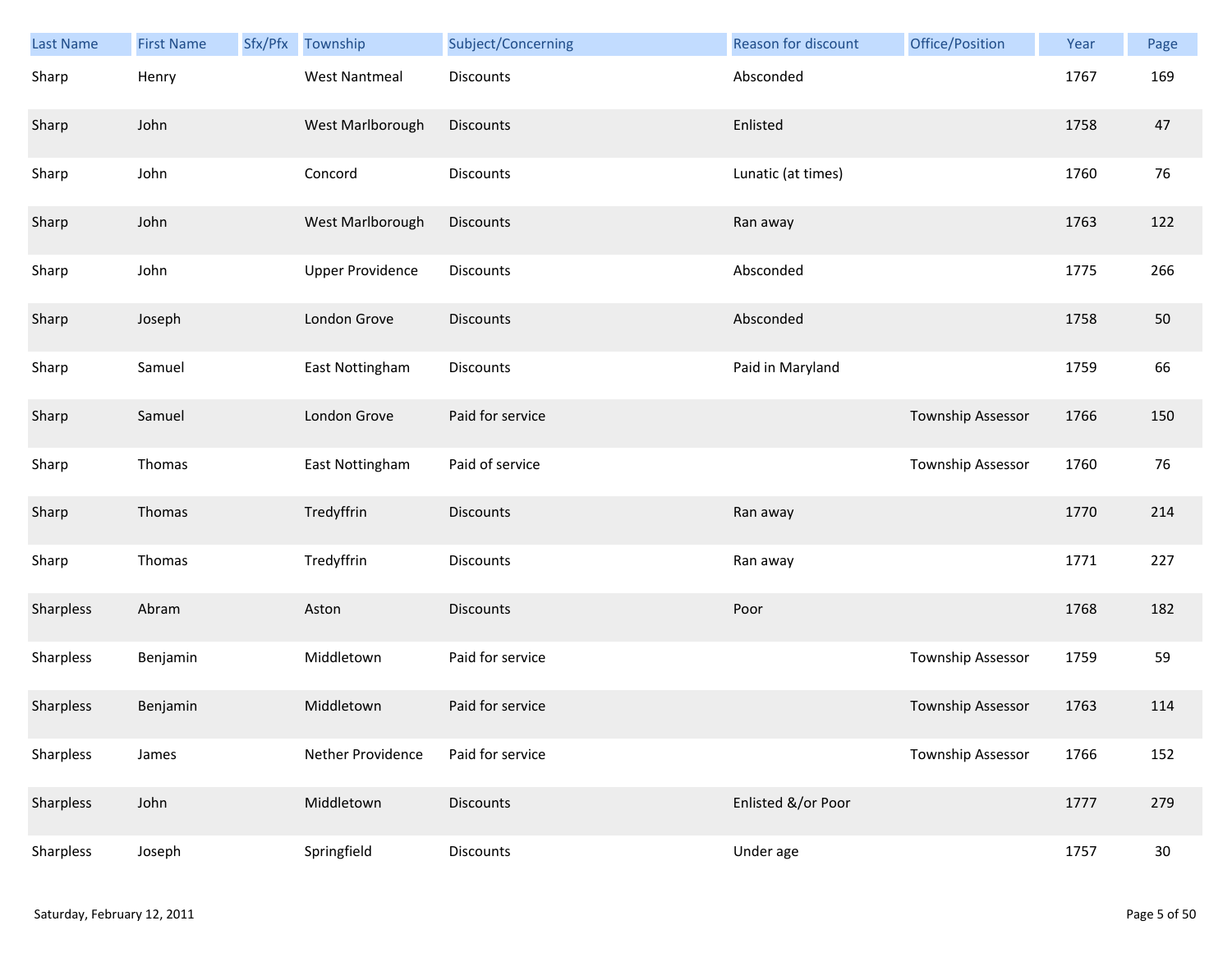| Last Name | <b>First Name</b> | Sfx/Pfx Township     | Subject/Concerning | Reason for discount    | Office/Position   | Year | Page       |
|-----------|-------------------|----------------------|--------------------|------------------------|-------------------|------|------------|
| Sharpless | Thomas            | Chester              | Paid for service   |                        | Township Assessor | 1771 | 221        |
| Sharpless | Thomas            | Chester              | Paid for service   |                        | Township Assessor | 1772 | 233        |
| Sharron   | John              | East Fallowfield     | Discounts          | Not found              |                   | 1765 | 137        |
| Sharron   | Thomas            | West Caln            | Discounts          |                        |                   | 1768 | 182        |
| Shaw      | Mary              | Chester              | <b>Discounts</b>   | Overrated              |                   | 1756 | $\sqrt{5}$ |
| Shaw      | Mary              | Chester              | Discounts          | Overrated              |                   | 1762 | 104        |
| Shaw      | Thomas            | Chester              | <b>Discounts</b>   |                        |                   | 1775 | 268        |
| Shearer   | Rebeckah          | Lower Chichester     | Discounts          | Insolvent or Not Found |                   | 1770 | 214        |
| Shearer   | William           | West Caln            | <b>Discounts</b>   |                        |                   | 1773 | 250        |
| Sheerer   | Hugh              | West Nottingham      | Discounts          | Poor                   |                   | 1765 | 144        |
| Sheerer   | James             | Oxford               | <b>Discounts</b>   | Absconded              |                   | 1758 | 48         |
| Sheff     | George            | <b>East Nantmeal</b> | Discounts          | Poor                   |                   | 1766 | 158        |
| Shehan    | Cornelius         | <b>East Nantmeal</b> | <b>Discounts</b>   | Absconded              |                   | 1757 | 24         |
| Shelly    | John              | West Marlborough     | Discounts          |                        |                   | 1766 | 156        |
| Shepard   | Robert            | Charlestown          | <b>Discounts</b>   |                        |                   | 1775 | 262        |
| Shephard  | James             | East Nottingham      | Discounts          | Poor                   |                   | 1770 | 209        |
| Shephard  | James             | East Nottingham      | Discounts          | Absconded & Poor       |                   | 1771 | 230        |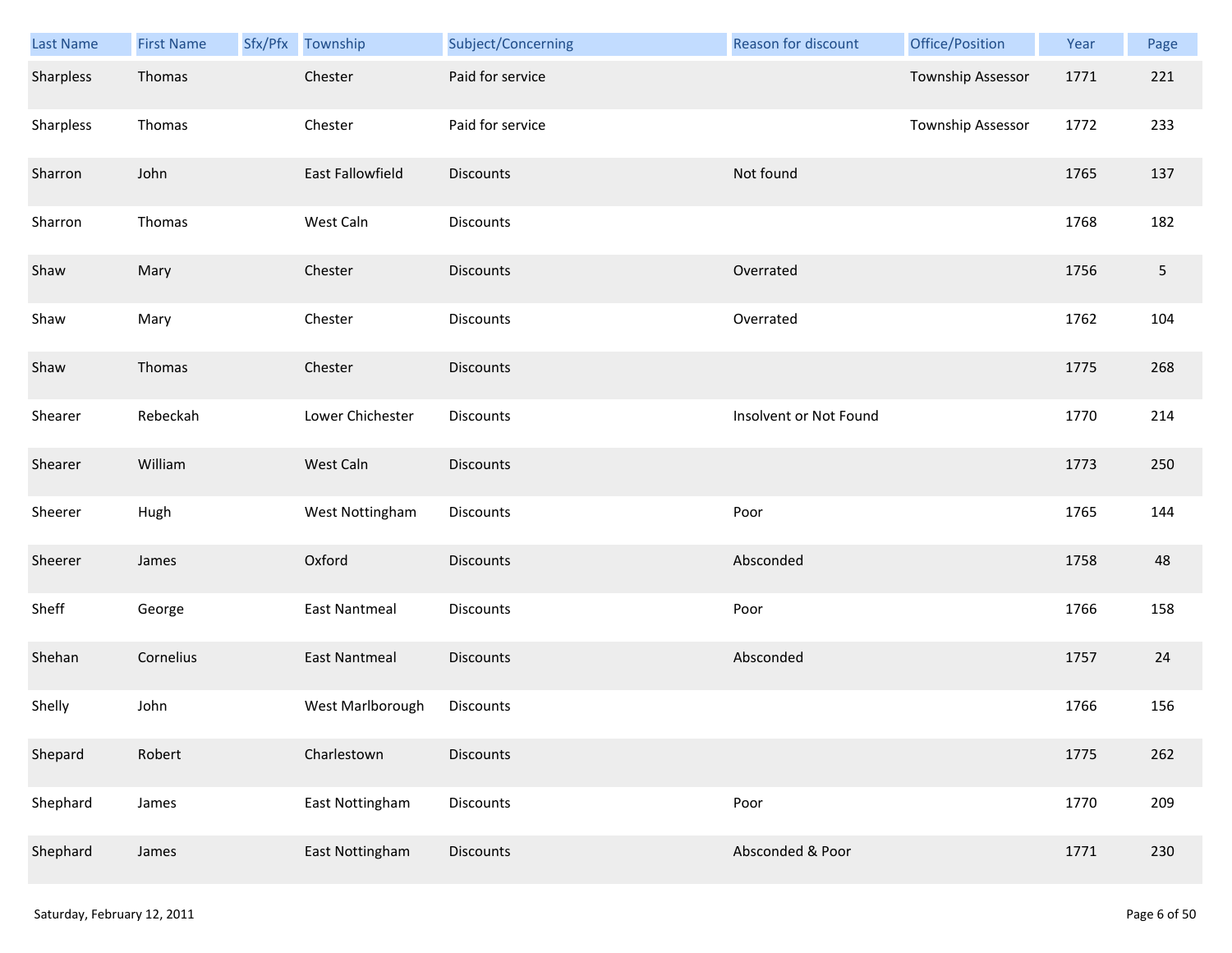| Last Name | <b>First Name</b> | Sfx/Pfx | Township                | Subject/Concerning              | <b>Reason for discount</b> | Office/Position          | Year | Page   |
|-----------|-------------------|---------|-------------------------|---------------------------------|----------------------------|--------------------------|------|--------|
| Shephard  | John              |         | Charlestown             | <b>Discounts</b>                |                            |                          | 1775 | 266    |
| Shephard  | Messer            |         | East Nottingham         | Discounts                       | Absconded                  |                          | 1771 | 224    |
| Shepherd  | John              |         | East Nottingham         | Discounts                       | Poor                       |                          | 1758 | 39     |
| Shepherd  | John              |         | Concord                 | <b>Discounts</b>                |                            |                          | 1765 | 145    |
| Shepherd  | William           |         | East Nottingham         | Neglected or refused to pay tax |                            |                          | 1757 | $10\,$ |
| Shepherd  | William           |         | Newtown                 | Warrant granted against         |                            |                          | 1758 | 43     |
| Shepperd  | John              |         | Charlestown             | Discounts                       | Enlisted &/or Poor         |                          | 1777 | 278    |
| Shepperd  | Robert            |         | Charlestown             | <b>Discounts</b>                | Enlisted &/or Poor         |                          | 1777 | 278    |
| Sheredine | George            |         | East Caln               | <b>Discounts</b>                | Under age                  |                          | 1757 | 30     |
| Sheward   | James             |         | East Caln               | Paid for service                |                            | Township Assessor        | 1775 | 261    |
| Shewman   | Peter             |         | Pikeland                | Paid for service                |                            | <b>Township Assessor</b> | 1770 | 205    |
| Shields   | David             |         | Newlin                  | Discounts                       | Gone                       |                          | 1778 | 282    |
| Shields   | James             |         | East Fallowfield        | Discounts                       | Overrated                  |                          | 1764 | 128    |
| Shields   | James             |         | <b>East Fallowfield</b> | <b>Discounts</b>                | Overrated                  |                          | 1769 | 194    |
| Shields   | James             |         | Newlin                  | Paid for service                |                            | Township Assessor        | 1776 | 270    |
| Shields   | John              |         | East Nottingham         | <b>Discounts</b>                | Gone                       |                          | 1773 | 252    |
| Shields   | Mathew            |         | West Fallowfield        | Paid for service                |                            | Township Assessor        | 1759 | 59     |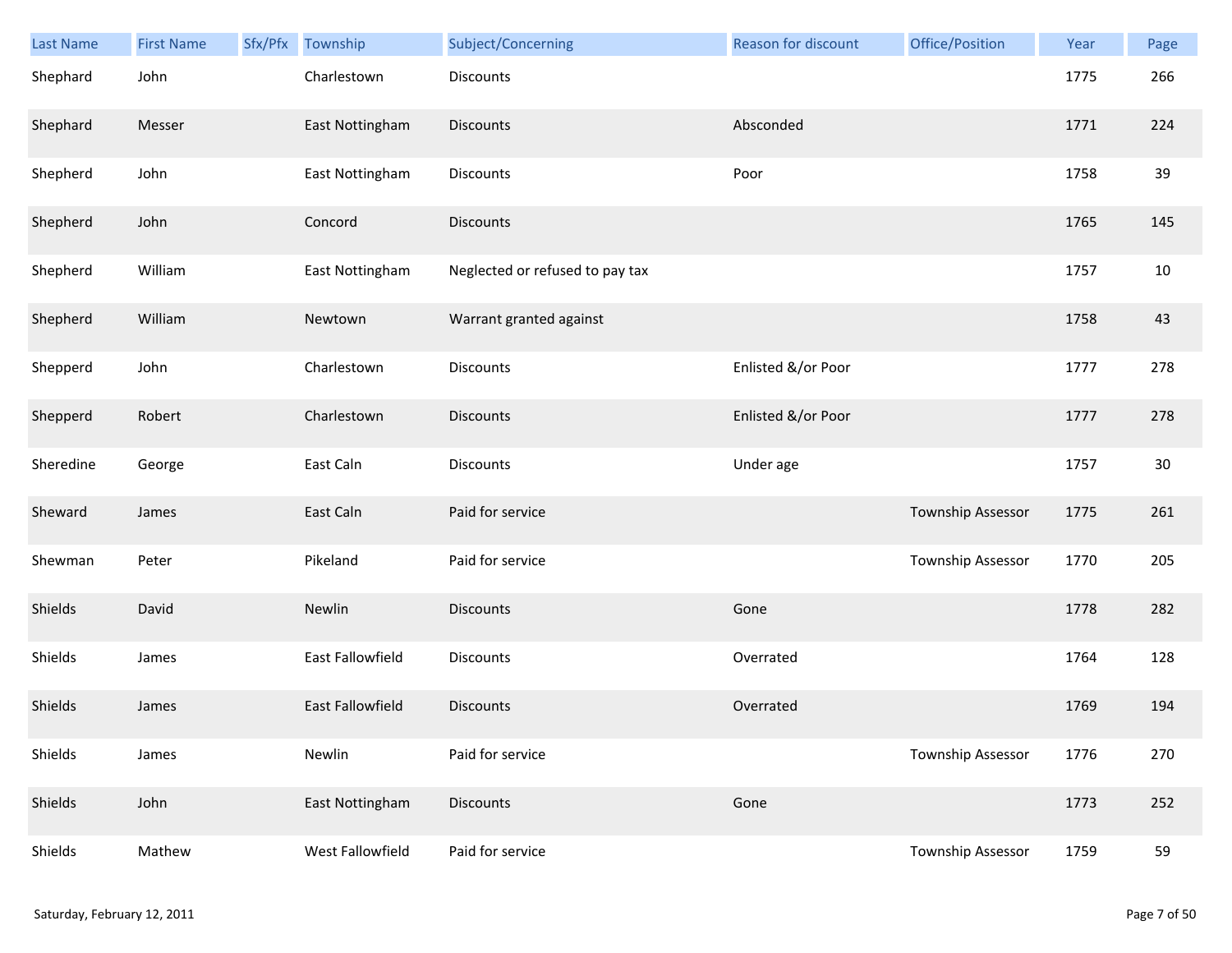| <b>Last Name</b> | <b>First Name</b> | Sfx/Pfx Township     | Subject/Concerning | Reason for discount            | Office/Position   | Year | Page |
|------------------|-------------------|----------------------|--------------------|--------------------------------|-------------------|------|------|
| Shields          | Mathew            | West Fallowfield     | Paid for service   |                                | Township Assessor | 1760 | 73   |
| Shields          | Robert            | Londonderry          | Discounts          | Gone or Poor                   |                   | 1778 | 282  |
| Shields          | Thomas            | West Bradford        | <b>Discounts</b>   | Not in the township            |                   | 1770 | 213  |
| Shimer           | Conrad            | Vincent              | <b>Discounts</b>   | Overrated                      |                   | 1757 | 21   |
| Shintz           | John              | Charlestown          | <b>Discounts</b>   | Absconded                      |                   | 1768 | 184  |
| Shiver           | Michael           | London Grove         | <b>Discounts</b>   | Absconded                      |                   | 1765 | 143  |
| Shoemaker        | Isaac             | Charlestown          | <b>Discounts</b>   | Under age                      |                   | 1761 | 98   |
| Shoemaker        | Michael           | Ridley               | Discounts          | Poor                           |                   | 1764 | 132  |
| Shoemaker        | Peter             |                      | <b>Discounts</b>   | Enlisted &/or Poor             |                   | 1777 | 279  |
| Shoman           | Peter             | Pikeland             | Discounts          | Unseated land                  |                   | 1758 | 34   |
| Shook            | Henry             | Charlestown          | <b>Discounts</b>   | Ran away                       |                   | 1769 | 199  |
| Shook            | Henry             | Charlestown          | Discounts          | Absconded                      |                   | 1770 | 208  |
| Shook            | Jacob             | Charlestown          | Discounts          | Enlisted &/or Poor             |                   | 1777 | 278  |
| Shoot            | Henry             | Pikeland             | Discounts          | Enlisted, Absconded or<br>Poor |                   | 1777 | 277  |
| Shoot            | John              | Charlestown          | <b>Discounts</b>   |                                |                   | 1773 | 250  |
| Shore            | Michael           | Sadsbury             | <b>Discounts</b>   | Absconded                      |                   | 1758 | 36   |
| Short            | William           | <b>West Nantmeal</b> | <b>Discounts</b>   | Poor                           |                   | 1772 | 240  |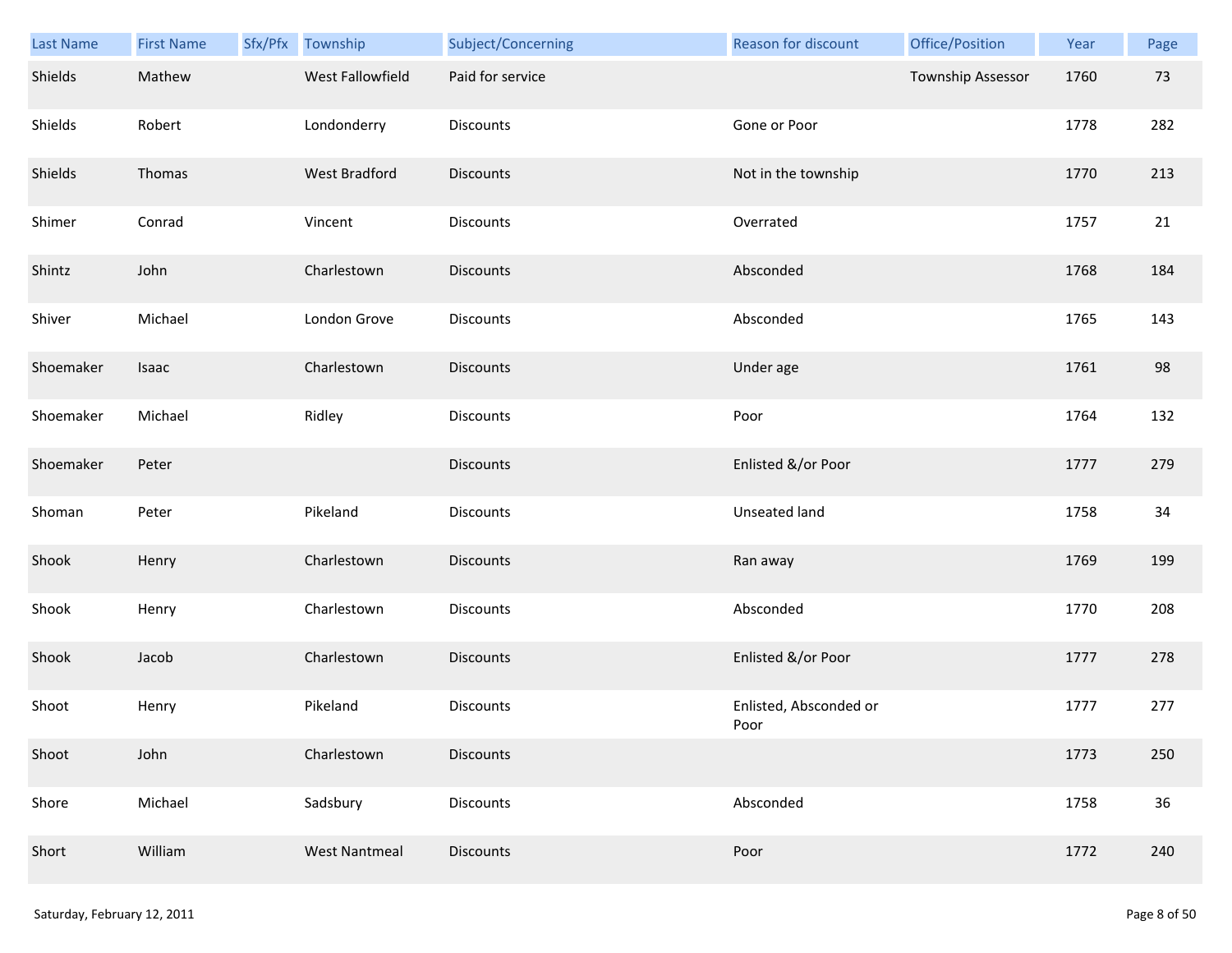| Last Name | <b>First Name</b> | Sfx/Pfx | Township        | Subject/Concerning | <b>Reason for discount</b> | Office/Position        | Year | Page |
|-----------|-------------------|---------|-----------------|--------------------|----------------------------|------------------------|------|------|
| Showalter | Valentine         |         | Tredyffrin      | Discounts          | Overrated                  |                        | 1776 | 274  |
| Shue      | Peter             |         | Pikeland        | <b>Discounts</b>   |                            |                        | 1774 | 257  |
| Shueman   | Peter             |         | Pikeland        | Paid for service   |                            | Township Assessor      | 1772 | 232  |
| Shueman   | Peter             |         | Pikeland        | Paid for service   |                            | Township Assessor      | 1773 | 245  |
| Shuke     | Jacob             |         | Charlestown     | Discounts          |                            |                        | 1775 | 262  |
| Shuke     | Peter             |         | Charlestown     | <b>Discounts</b>   |                            |                        | 1773 | 250  |
| Shult     | Melchior          |         | Charlestown     | Discounts          | Gone                       |                        | 1772 | 235  |
| Shunk     | Simon             |         | Vincent         | <b>Discounts</b>   | Enlisted &/or Poor         |                        | 1777 | 278  |
| Siddens   | William           |         | Chester         | Discounts          | Overrated                  |                        | 1770 | 214  |
| Sidwell   | Hugh              |         | West Nottingham | <b>Discounts</b>   | Paid in East Nottingham    |                        | 1763 | 121  |
| Sidwell   | Reuben            |         | West Nottingham | Discounts          | Dead                       |                        | 1775 | 264  |
| Sifer     | Michael           |         |                 |                    |                            | <b>County Assessor</b> | 1765 | 146  |
| Sifer     | Michael           |         |                 | Paid for service   |                            | <b>County Assessor</b> | 1766 | 155  |
| Silas     | Solomon           |         | Chester         | <b>Discounts</b>   | Ran away                   |                        | 1772 | 241  |
| Sill      | George            |         | Middletown      | <b>Discounts</b>   | Dead                       |                        | 1767 | 168  |
| Sill      | James             |         | Edgmont         |                    |                            | Township Assessor      | 1760 | 84   |
| Sill      | James             |         | Edgmont         | Paid for service   |                            | Township Assessor      | 1761 | 100  |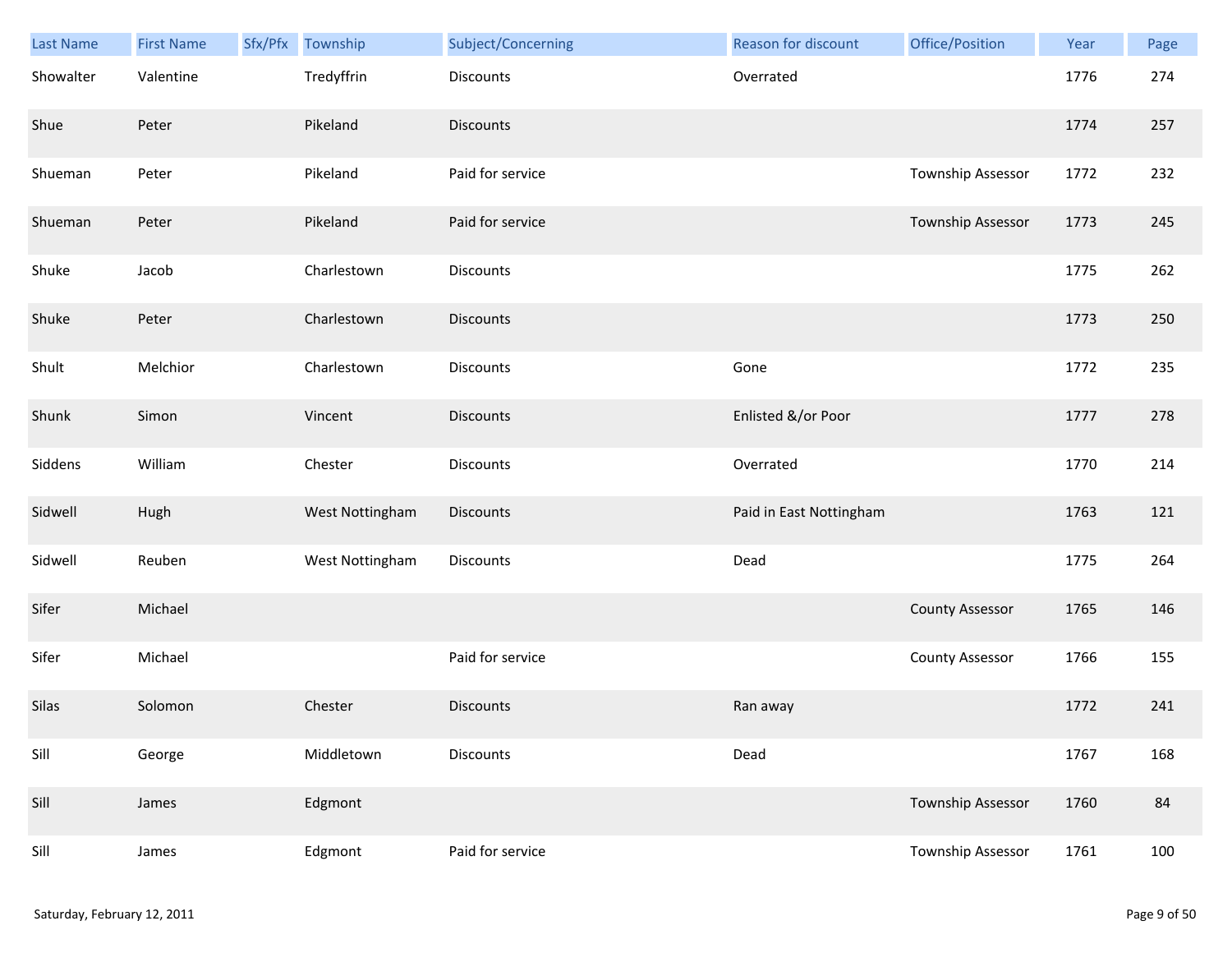| <b>Last Name</b> | <b>First Name</b> | Sfx/Pfx | Township           | Subject/Concerning              | Reason for discount | Office/Position   | Year | Page |
|------------------|-------------------|---------|--------------------|---------------------------------|---------------------|-------------------|------|------|
| Sill             | Joseph            |         | Middletown         | <b>Discounts</b>                | Under age           |                   | 1773 | 248  |
| Sill             | Richard           |         | Edgmont            | Paid for service                |                     | Township Assessor | 1759 | 56   |
| Sill             | Richard           |         | Middletown         | Discounts                       |                     |                   | 1769 | 201  |
| Sill             | Richard           |         | Middletown         | Discounts                       | Poor                |                   | 1773 | 250  |
| Sill             | Richard           |         | Marple             | <b>Discounts</b>                | Enlisted            |                   | 1777 | 280  |
| Simcock          | Benjamin          |         |                    | Warrant granted against         |                     |                   | 1759 | 65   |
| Simcock          | Benjamin          |         | <b>Upper Darby</b> | Discounts                       | Poor                |                   | 1769 | 200  |
| Simer            | Daniel            |         | Coventry           | Discounts                       | Poor or Insolvent   |                   | 1768 | 182  |
| Simeron          | Adam              |         | Marple             | <b>Discounts</b>                |                     |                   | 1766 | 160  |
| Simmer           | Daniel            |         | Coventry           | Discounts                       |                     |                   | 1767 | 167  |
| Simmons          | Isaac             |         | Kennett            | Discounts                       | Gone                |                   | 1773 | 248  |
| Simon            | Thomas            |         | Haverford          | Discounts                       | Paid in Blockley    |                   | 1771 | 230  |
| Simons           | Arthur            |         | Marple             | Discounts                       | Gone                |                   | 1765 | 138  |
| Simons           | Henry             |         | West Caln          | Discounts                       | Low circumstances   |                   | 1759 | 65   |
| Simons           | John              |         | Kennett            | Neglected or refused to pay tax |                     |                   | 1758 | 34   |
| Simons           | Thomas            |         | Chester            | <b>Discounts</b>                | Dead or Gone Away   |                   | 1766 | 158  |
| Simonson         | Robert            |         | West Caln          | Discounts                       | In Goal             |                   | 1766 | 157  |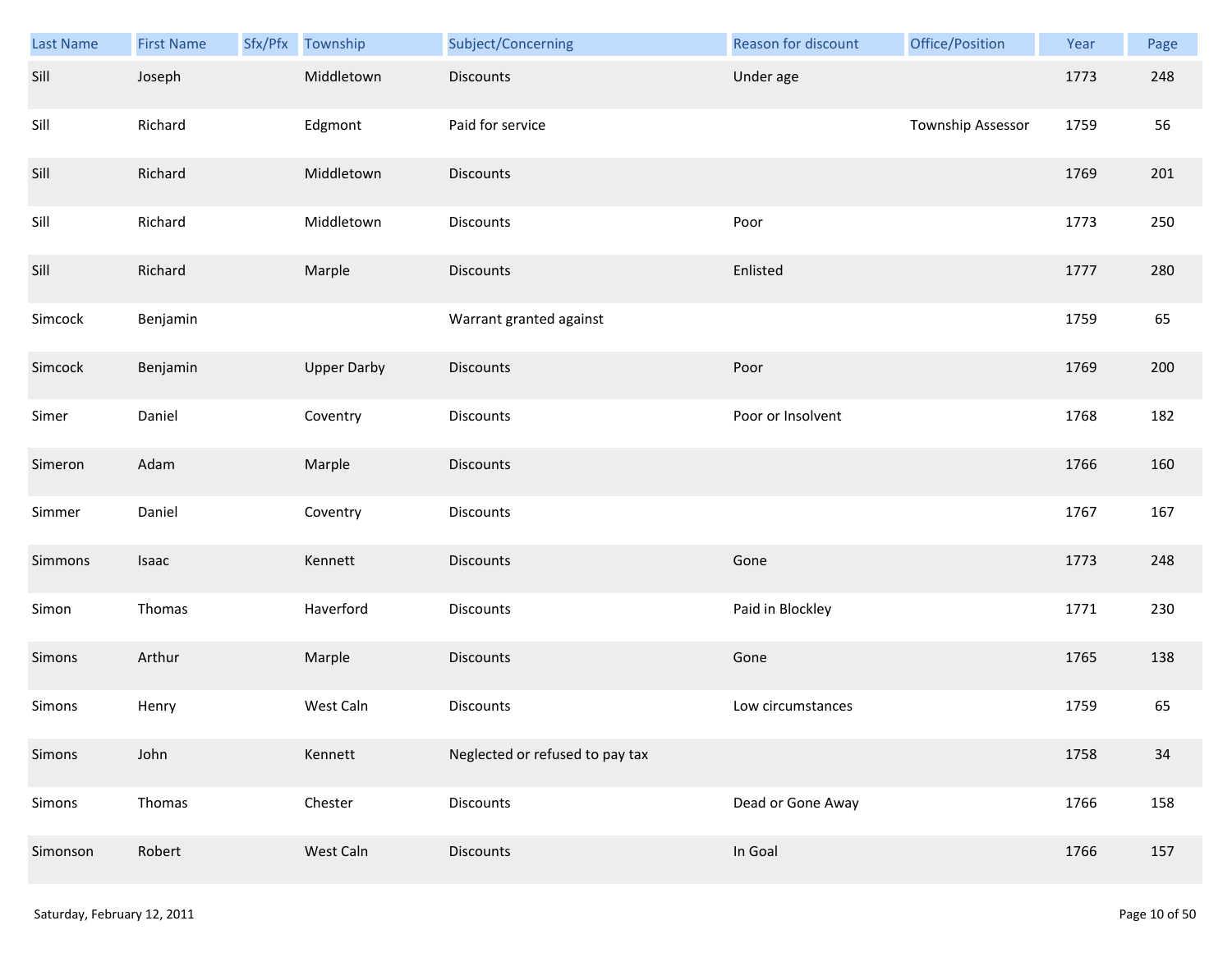| Last Name | <b>First Name</b> | Sfx/Pfx | Township             | Subject/Concerning              | Reason for discount     | Office/Position   | Year | Page |
|-----------|-------------------|---------|----------------------|---------------------------------|-------------------------|-------------------|------|------|
| Simpson   | George            |         | Chester              | Discounts                       | Paid in Aston           |                   | 1762 | 111  |
| Simpson   | Henry             |         | East Nottingham      | Discounts                       | Married                 |                   | 1763 | 116  |
| Simpson   | Jeremiah          |         | East Nottingham      | Discounts                       | Poor or Absconded       |                   | 1778 | 282  |
| Simpson   | John              |         | Oxford               | Paid for service                |                         | Township Assessor | 1759 | 63   |
| Simpson   | John              |         | East Nantmeal        | Discounts                       | Not found               |                   | 1771 | 226  |
| Simpson   | Mathew            |         | Willistown           | <b>Discounts</b>                |                         |                   | 1762 | 107  |
| Simpson   | Matthew           |         | West Fallowfield     | Discounts                       |                         |                   | 1775 | 268  |
| Simpson   | Samuel            |         | West Caln            | <b>Discounts</b>                |                         |                   | 1763 | 121  |
| Sims      | Thomas            |         | <b>East Nantmeal</b> | <b>Discounts</b>                | Gone & Insolvent        |                   | 1775 | 264  |
| Sims      | William           |         | <b>East Nantmeal</b> | <b>Discounts</b>                | Poor, Gone or Under age |                   | 1772 | 238  |
| Sims      | William           |         | <b>East Nantmeal</b> | Discounts                       | Gone                    |                   | 1774 | 257  |
| Sindlider | Jacob             |         | East Nantmeal        | <b>Discounts</b>                | Gone                    |                   | 1773 | 247  |
| Singiser  | Conrad            |         | Whiteland            | Discounts                       | Gone                    |                   | 1763 | 120  |
| Singlap   | Philip            |         | East Caln            | <b>Discounts</b>                | Poor & Lost his stock   |                   | 1772 | 234  |
| Singleton | Thomas            |         | London Britain       | Neglected or refused to pay tax |                         |                   | 1758 | 37   |
| Singleton | Thomas            |         | London Britain       | Paid for service                |                         | Township Assessor | 1764 | 131  |
| Singleton | Thomas            |         | London Britain       | Refused to pay tax              |                         |                   | 1767 | 167  |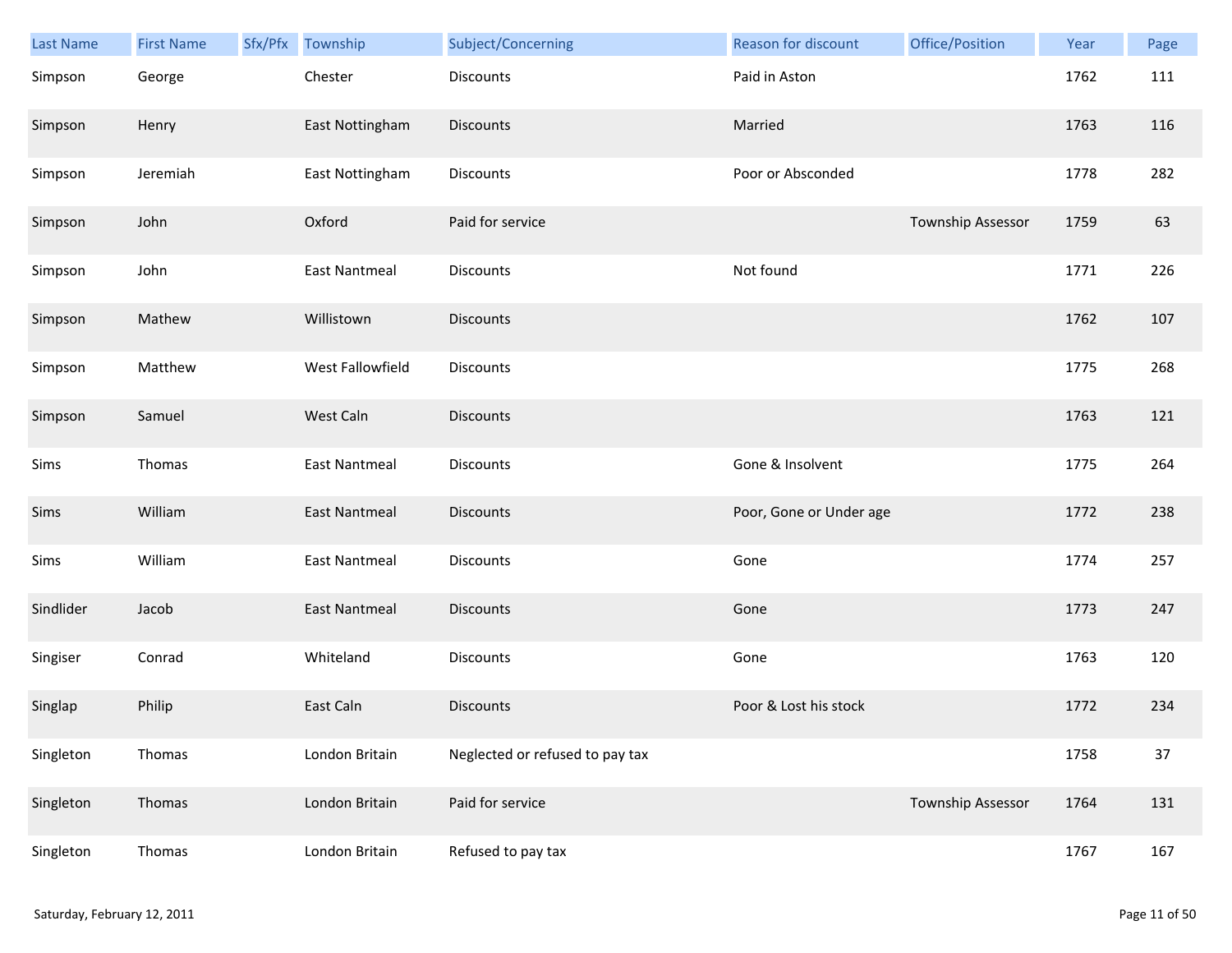| Last Name | <b>First Name</b> | Sfx/Pfx | Township                | Subject/Concerning              | <b>Reason for discount</b> | Office/Position   | Year | Page |
|-----------|-------------------|---------|-------------------------|---------------------------------|----------------------------|-------------------|------|------|
| Singleton | Thomas            |         | London Britain          | Discounts                       | Over the line              |                   | 1770 | 216  |
| Sink      | Michael           |         | Coventry                | Discounts                       | Overrated                  |                   | 1759 | 58   |
| Sinkler   | James             |         | West Caln               | Paid for service                |                            | Township Assessor | 1764 | 126  |
| Sinkler   | William           |         | West Caln               | <b>Discounts</b>                | Overrated or Poor          |                   | 1775 | 262  |
| Sip       | George            |         | <b>East Nantmeal</b>    | <b>Discounts</b>                | Absconded                  |                   | 1770 | 214  |
| Sivil     | John              |         | Marple                  | Discounts                       | Gone                       |                   | 1771 | 224  |
| Sivil     | Joseph            |         | <b>Upper Chichester</b> | <b>Discounts</b>                | Overrated or Poor          |                   | 1772 | 236  |
| Sivil     | Samuel            |         | <b>Upper Providence</b> | Discounts                       | <b>Bound Servant</b>       |                   | 1768 | 184  |
| Sivill    | John              |         | <b>Upper Providence</b> | <b>Discounts</b>                | Under age                  |                   | 1769 | 203  |
| Skain     | <b>Barbebas</b>   |         | East Caln               | Discounts                       | Enlisted &/or Poor         |                   | 1777 | 277  |
| Skeer     | Albert            |         | West Marlborough        | Discounts                       | Poor                       |                   | 1765 | 139  |
| Skeer     | Albert            |         | West Marlborough        | Discounts                       | Poor                       |                   | 1766 | 156  |
| Skeer     | Albert            |         | West Marlborough        | Discounts                       | Poor                       |                   | 1767 | 166  |
| Skelton   | John              |         |                         | Neglected or refused to pay tax |                            |                   | 1758 | 45   |
| Skelton   | William           |         | Newtown                 | Refused to pay tax              |                            |                   | 1759 | 68   |
| Skinner   | Lawrence          |         | Lower Chichester        | Discounts                       |                            |                   | 1773 | 248  |
| Slack     | John              |         | Concord                 | Discounts                       |                            |                   | 1774 | 257  |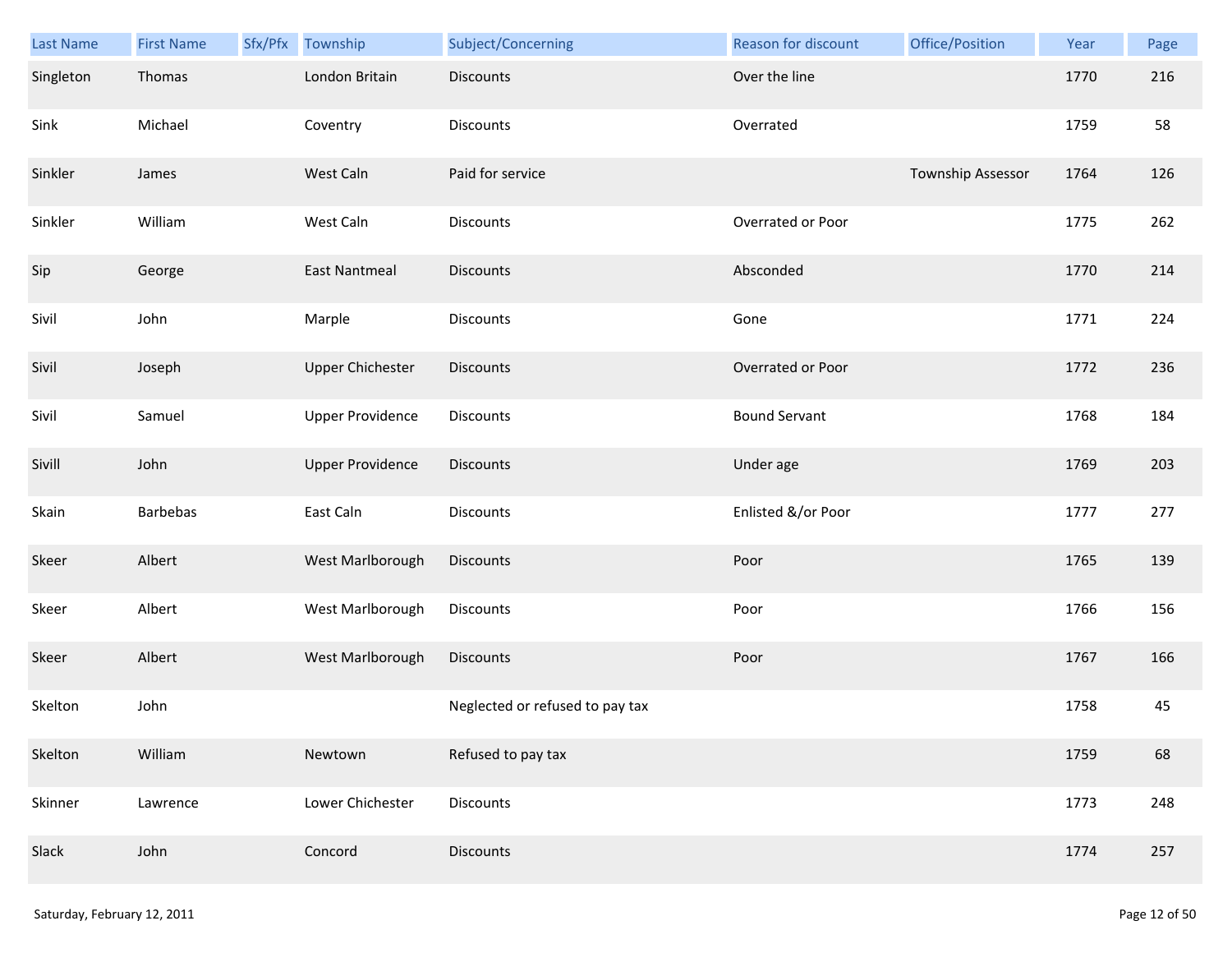| Last Name | <b>First Name</b> | Sfx/Pfx | Township         | Subject/Concerning | <b>Reason for discount</b>     | Office/Position   | Year | Page |
|-----------|-------------------|---------|------------------|--------------------|--------------------------------|-------------------|------|------|
| Slate     | William           |         | Lower Darby      | Discounts          |                                |                   | 1765 | 145  |
| Slaughter | Jacob             |         | Tredyffrin       | Discounts          | Overrated                      |                   | 1759 | 56   |
| Slaughter | Jacob             |         | Willistown       | Discounts          |                                |                   | 1769 | 197  |
| Slaughter | Patrick           |         | Middletown       | <b>Discounts</b>   | Enlisted &/or Poor             |                   | 1777 | 279  |
| Slaughter | Phillip           |         | Charlestown      | Discounts          | Paid for land                  |                   | 1757 | 12   |
| Slaughter | Thomas            |         | Middletown       | Discounts          | Ran away                       |                   | 1771 | 225  |
| Slayton   | Thomas            |         | Middletown       | Discounts          | Ran away                       |                   | 1772 | 242  |
| Sleesman  | Christopher       |         | Newtown          | Discounts          | Poor                           |                   | 1768 | 186  |
| Sloan     | George            |         | West Fallowfield | Discounts          |                                |                   | 1778 | 282  |
| Sloan     | John              |         | East Caln        | Discounts          | Enlisted, Absconded or<br>Poor |                   | 1778 | 281  |
| Sloane    | Patrick           |         | Oxford           | Discounts          |                                |                   | 1767 | 170  |
| Sloane    | Samuel            |         | East Nottingham  | Discounts          |                                |                   | 1765 | 144  |
| Sloane    | William           |         | Londonderry      | Discounts          | Gone                           |                   | 1769 | 197  |
| Slone     | John              |         | East Caln        | <b>Discounts</b>   | Enlisted &/or Poor             |                   | 1777 | 277  |
| Slone     | William           |         | Londonderry      | Discounts          | Silly                          |                   | 1770 | 213  |
| Small     | John              |         | New London       | Paid for service   |                                | Township Assessor | 1772 | 237  |
| Smedley   | Caleb             |         | Willistown       | Discounts          | Paid in Middletown             |                   | 1758 | 35   |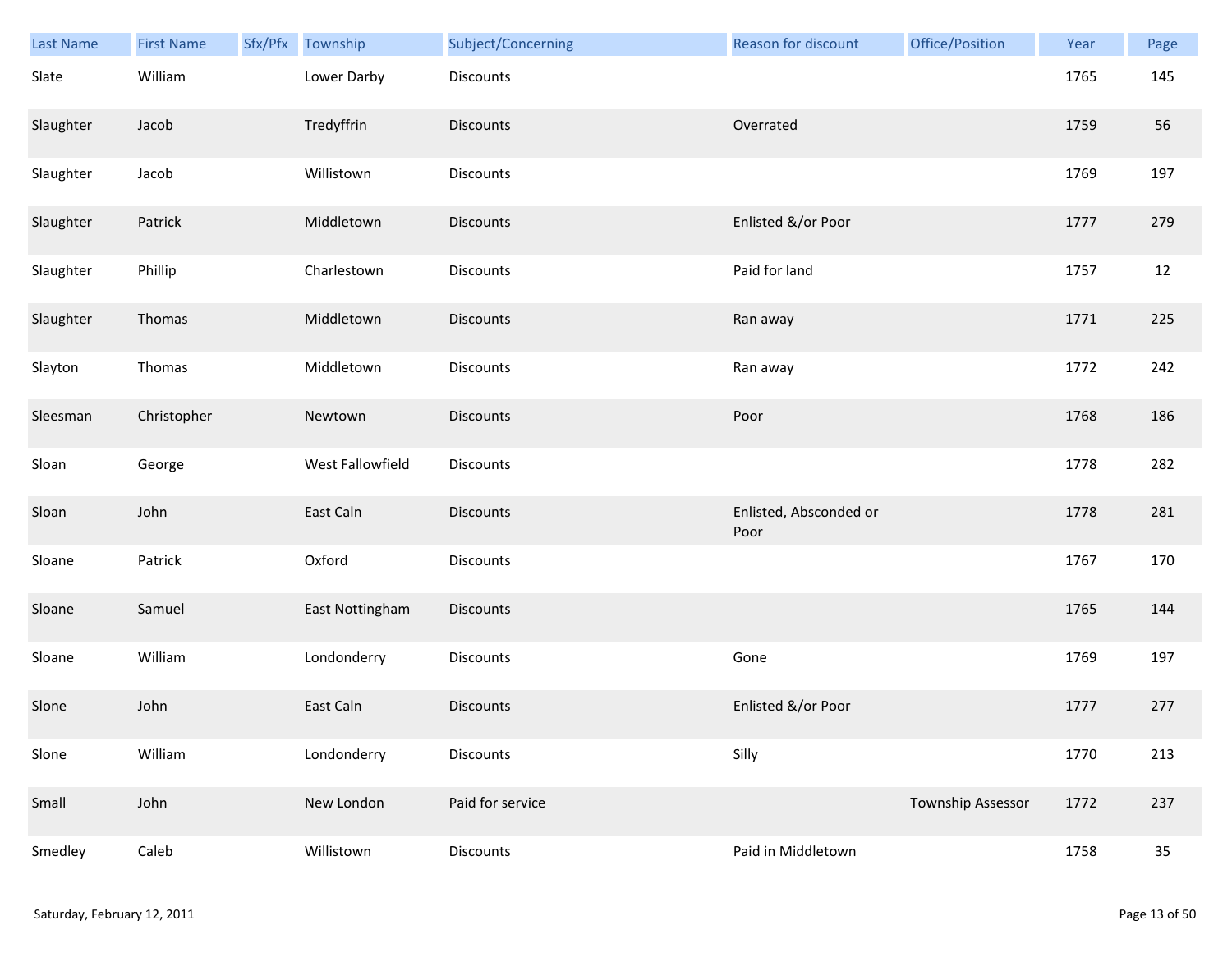| Last Name | <b>First Name</b> | Sfx/Pfx | Township             | Subject/Concerning | Reason for discount           | Office/Position   | Year | Page |
|-----------|-------------------|---------|----------------------|--------------------|-------------------------------|-------------------|------|------|
| Smedley   | Caleb             |         | Middletown           | <b>Discounts</b>   | Paid in Willistown            |                   | 1758 | 49   |
| Smedley   | Elizabeth         |         | Middletown           | Discounts          | Poor widow                    |                   | 1768 | 174  |
| Smedley   | Frederick         |         | Goshen               | <b>Discounts</b>   | Insolvent or Absconded        |                   | 1768 | 181  |
| Smedley   | John              |         | Willistown           | Discounts          | <b>Taxed to Thomas Harris</b> |                   | 1765 | 142  |
| Smedley   | Joshua            |         | Willistown           | <b>Discounts</b>   | Paid in Middletown            |                   | 1758 | 35   |
| Smedley   | Joshua            |         | Middletown           | Discounts          | Paid in Willistown            |                   | 1758 | 49   |
| Smedly    | Francis           |         | Willistown           | <b>Discounts</b>   | Overrated                     |                   | 1766 | 158  |
| Smedly    | George            |         | Willistown           | Paid for service   |                               | Township Assessor | 1759 | 62   |
| Smiley    | George            |         | Easttown             | <b>Discounts</b>   | Ran away                      |                   | 1768 | 186  |
| Smith     | Abraham           |         | West Caln            | Paid for service   |                               | Township Assessor | 1773 | 245  |
| Smith     | Abram             |         | West Caln            | Paid for service   |                               | Township Assessor | 1772 | 232  |
| Smith     | Adam              |         | Easttown             | Discounts          | Not free 6 months             |                   | 1759 | 67   |
| Smith     | Adam              |         | Radnor               | <b>Discounts</b>   |                               |                   | 1765 | 140  |
| Smith     | Alexander         |         | <b>West Nantmeal</b> | Discounts          | Absconded                     |                   | 1767 | 169  |
| Smith     | Isaac             |         | Birmingham           | <b>Discounts</b>   | Overrated                     |                   | 1757 | 22   |
| Smith     | James             |         | Birmingham           | Paid for service   |                               | Township Assessor | 1766 | 150  |
| Smith     | James             |         | Birmingham           | Paid for service   |                               | Township Assessor | 1767 | 162  |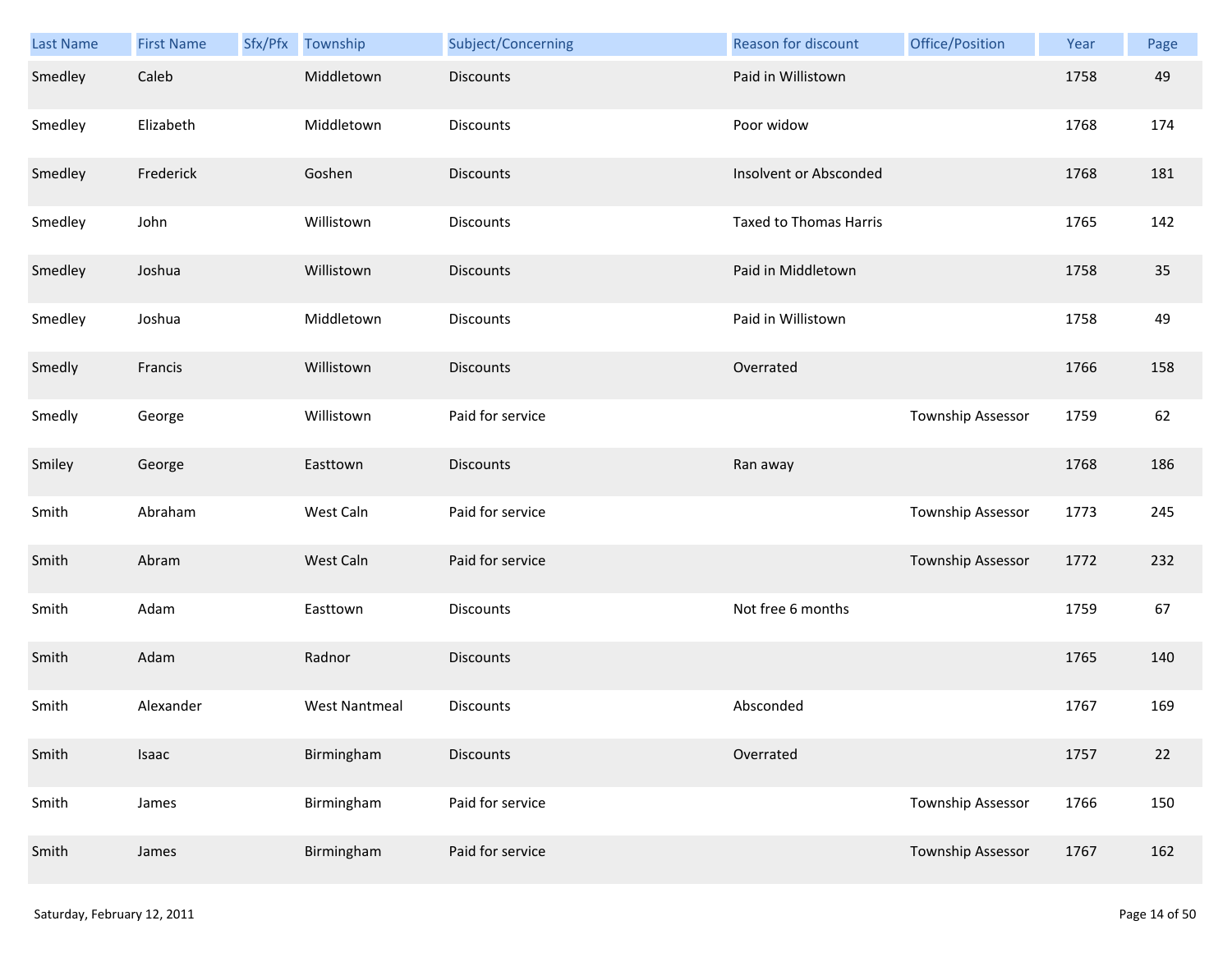| <b>Last Name</b> | <b>First Name</b> | Sfx/Pfx | Township             | Subject/Concerning              | Reason for discount | Office/Position      | Year | Page           |
|------------------|-------------------|---------|----------------------|---------------------------------|---------------------|----------------------|------|----------------|
| Smith            | James             |         | East Nottingham      | <b>Discounts</b>                | Not found           |                      | 1768 | 186            |
| Smith            | James             |         | Ridley               | <b>Discounts</b>                |                     |                      | 1775 | 265            |
| Smith            | Jervis            |         | Newtown              | Discounts                       | Absconded           |                      | 1770 | 214            |
| Smith            | John              |         | Birmingham           | <b>Discounts</b>                | Paid in Thornbury   |                      | 1756 | $\overline{7}$ |
| Smith            | John              |         | East Marlborough     | Neglected or refused to pay tax |                     |                      | 1757 | 9              |
| Smith            | John              |         |                      | Tax paid by Enoch Bonsall       |                     |                      | 1758 | 36             |
| Smith            | John              |         | East Marlborough     | Discounts                       | Overrated           |                      | 1759 | 62             |
| Smith            | John              |         | New London           | Paid for service                |                     | Constable            | 1759 | 64             |
| Smith            | John              |         | New London           | Allowed an order                |                     | <b>Tax Collector</b> | 1759 | 66             |
| Smith            | John              |         | <b>West Nantmeal</b> | Paid for service                |                     | Township Assessor    | 1760 | 72             |
| Smith            | John              |         | New London           |                                 |                     | Township Assessor    | 1760 | 84             |
| Smith            | John              |         | New London           | Paid for service                |                     | Township Assessor    | 1761 | 98             |
| Smith            | John              |         | East Caln            | Paid for service                |                     | Township Assessor    | 1762 | 102            |
| Smith            | John              |         | Oxford               | Paid for service                |                     | Township Assessor    | 1762 | 106            |
| Smith            | John              |         | New London           | <b>Discounts</b>                |                     |                      | 1763 | 119            |
| Smith            | John              |         | Oxford               | <b>Discounts</b>                | Gone to Carolina    |                      | 1764 | 133            |
| Smith            | John              |         | <b>East Nantmeal</b> | Discounts                       |                     |                      | 1765 | 143            |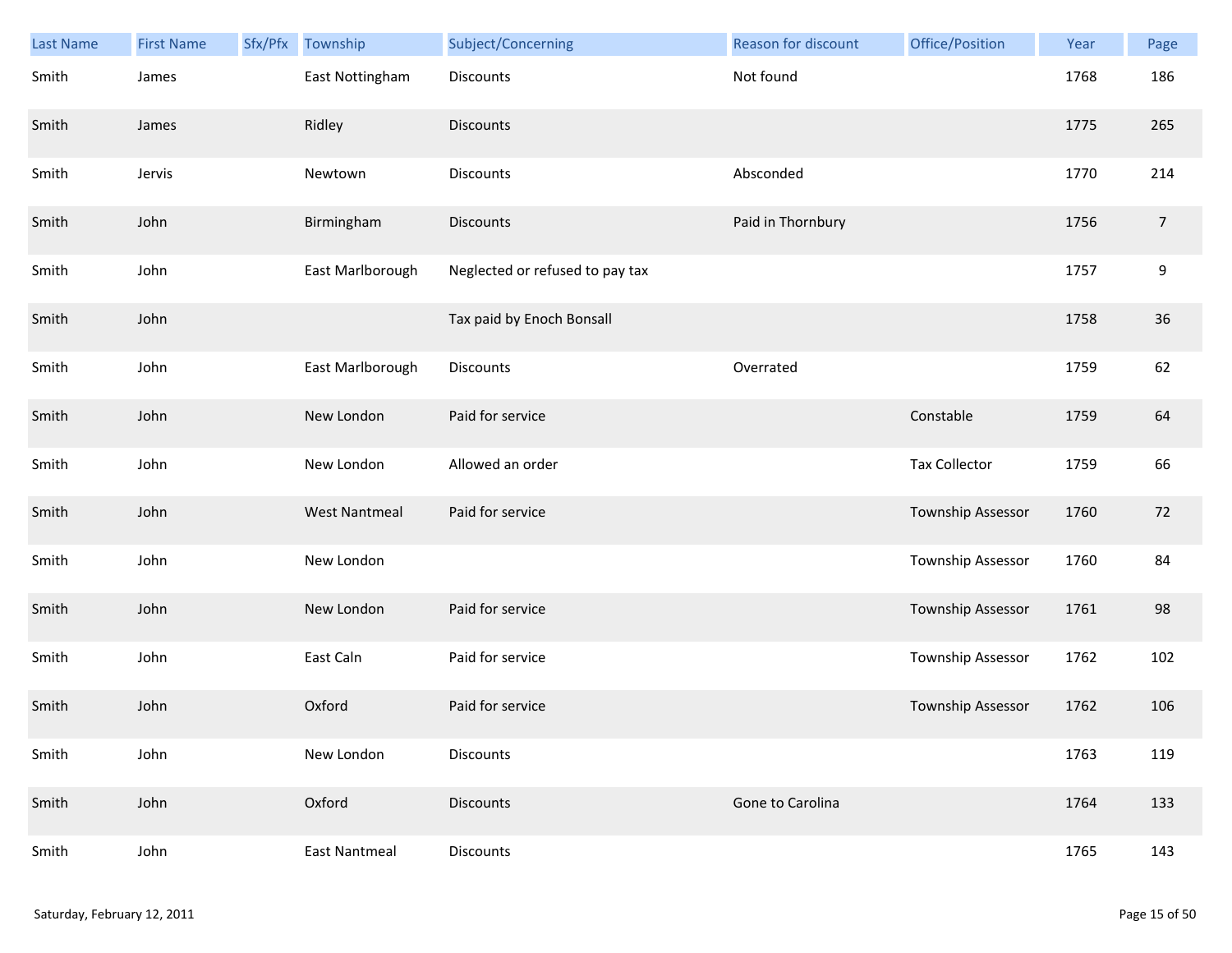| <b>Last Name</b> | <b>First Name</b> | Sfx/Pfx | Township             | Subject/Concerning | Reason for discount  | Office/Position   | Year | Page |
|------------------|-------------------|---------|----------------------|--------------------|----------------------|-------------------|------|------|
| Smith            | John              |         | Kennett              | <b>Discounts</b>   | Not found            |                   | 1765 | 146  |
| Smith            | John              |         | Oxford               | Paid for service   |                      | Township Assessor | 1766 | 151  |
| Smith            | John              |         | West Fallowfield     | <b>Discounts</b>   | Paid in Philadelphia |                   | 1766 | 157  |
| Smith            | John              |         | Oxford               | Paid for service   |                      | Township Assessor | 1767 | 164  |
| Smith            | John              |         | Oxford               | Paid for service   |                      | Township Assessor | 1768 | 173  |
| Smith            | John              |         | Newlin               | Discounts          | Under age            |                   | 1768 | 183  |
| Smith            | John              |         | Kennett              | <b>Discounts</b>   | Gone                 |                   | 1768 | 187  |
| Smith            | John              |         | Oxford               | Paid for service   |                      | Township Assessor | 1769 | 191  |
| Smith            | John              |         | Lower Chichester     | Discounts          | Stock overrated      |                   | 1769 | 192  |
| Smith            | John              |         | Oxford               | Paid for service   |                      | Township Assessor | 1770 | 206  |
| Smith            | John              |         | <b>West Bradford</b> | <b>Discounts</b>   | Poor & Helpless wife |                   | 1770 | 208  |
| Smith            | John              |         | Oxford               | Paid for service   |                      | Township Assessor | 1771 | 218  |
| Smith            | John              |         | East Nottingham      | Discounts          | Poor                 |                   | 1771 | 224  |
| Smith            | John              |         | East Caln            | <b>Discounts</b>   | Overrated            |                   | 1771 | 228  |
| Smith            | John              |         | <b>Upper Darby</b>   | <b>Discounts</b>   | Poor                 |                   | 1771 | 228  |
| Smith            | John              |         | Middletown           | Discounts          | Paid in Providence   |                   | 1772 | 240  |
| Smith            | John              |         | West Bradford        | <b>Discounts</b>   | Gone                 |                   | 1773 | 248  |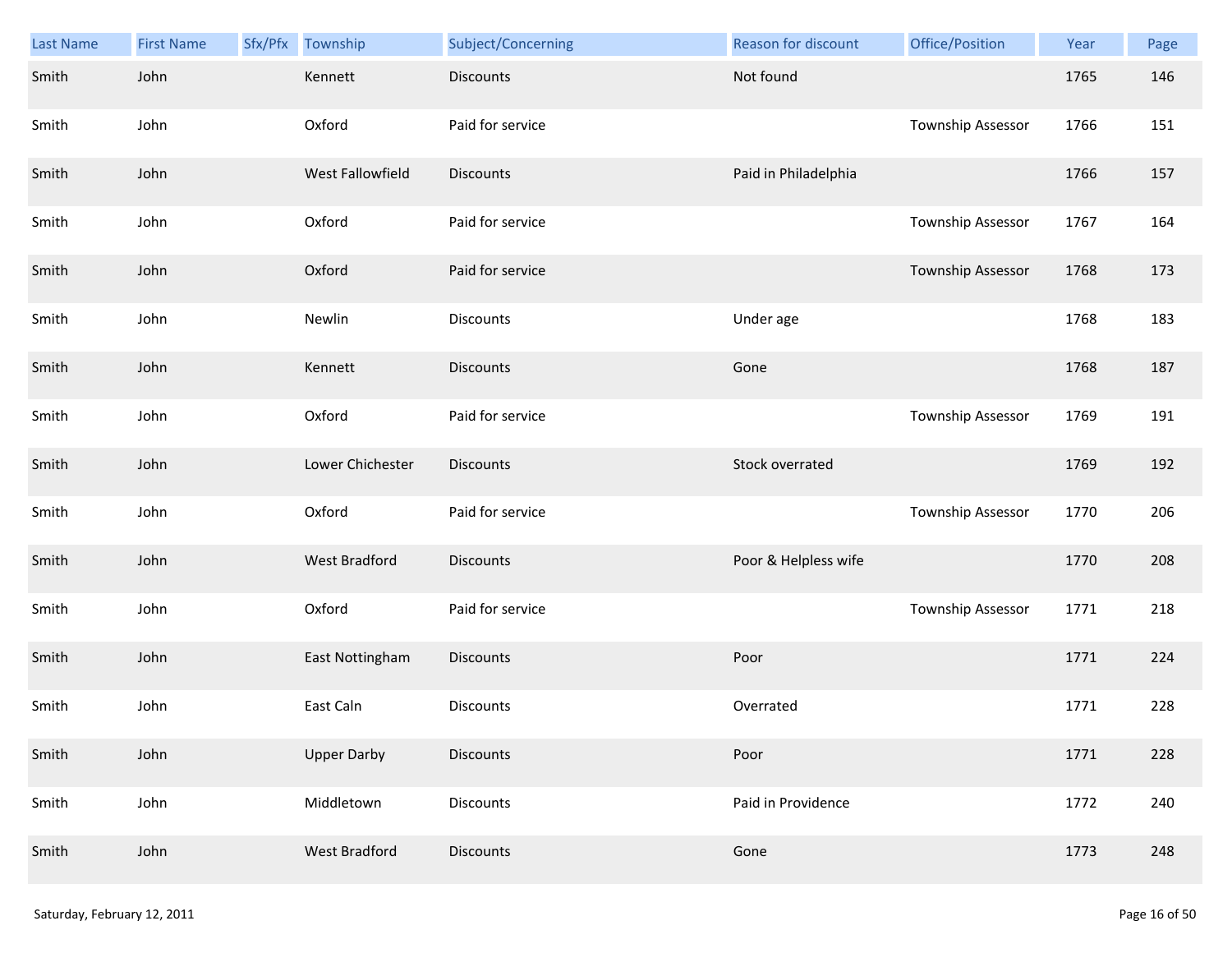| Last Name | <b>First Name</b> | Sfx/Pfx | Township        | Subject/Concerning | Reason for discount | Office/Position          | Year | Page           |
|-----------|-------------------|---------|-----------------|--------------------|---------------------|--------------------------|------|----------------|
| Smith     | John              |         | Pikeland        | Paid for service   |                     | Township Assessor        | 1774 | 254            |
| Smith     | John              |         | Pikeland        | Paid for service   |                     | Township Assessor        | 1775 | 262            |
| Smith     | John              |         | Ridley          | Discounts          | Overrated           |                          | 1775 | 265            |
| Smith     | John              |         | Pikeland        | Paid for service   |                     | <b>Township Assessor</b> | 1776 | 271            |
| Smith     | John              |         | East Caln       | Discounts          |                     |                          | 1777 | 280            |
| Smith     | Joseph            |         | Oxford          | <b>Discounts</b>   | Overrated           |                          | 1758 | 41             |
| Smith     | Joseph            |         | Oxford          | Paid for service   |                     | Township Assessor        | 1760 | 79             |
| Smith     | Joseph            |         | East Nottingham | Discounts          | Poor or Absconded   |                          | 1769 | 201            |
| Smith     | Lewis             |         | Middletown      | <b>Discounts</b>   | Gone                |                          | 1766 | 157            |
| Smith     | Michael           |         | Ridley          | <b>Discounts</b>   | Burnt to death      |                          | 1766 | 156            |
| Smith     | Patrick           |         | Lower Darby     | Discounts          | Weak & Sickly       |                          | 1769 | 199            |
| Smith     | Peter             |         | Thornbury       | <b>Discounts</b>   | Dead                |                          | 1762 | 106            |
| Smith     | Peter             |         | East Nantmeal   | Discounts          | Gone                |                          | 1774 | 257            |
| Smith     | Peter             |         | Uwchlan         | <b>Discounts</b>   |                     |                          | 1775 | 267            |
| Smith     | Robert            |         | London Britain  | Discounts          | Not found           |                          | 1756 | $\overline{7}$ |
| Smith     | Robert            |         | London Britain  | <b>Discounts</b>   | Absconded           |                          | 1757 | 27             |
| Smith     | Robert            |         | Oxford          | <b>Discounts</b>   | Paid in York County |                          | 1758 | 53             |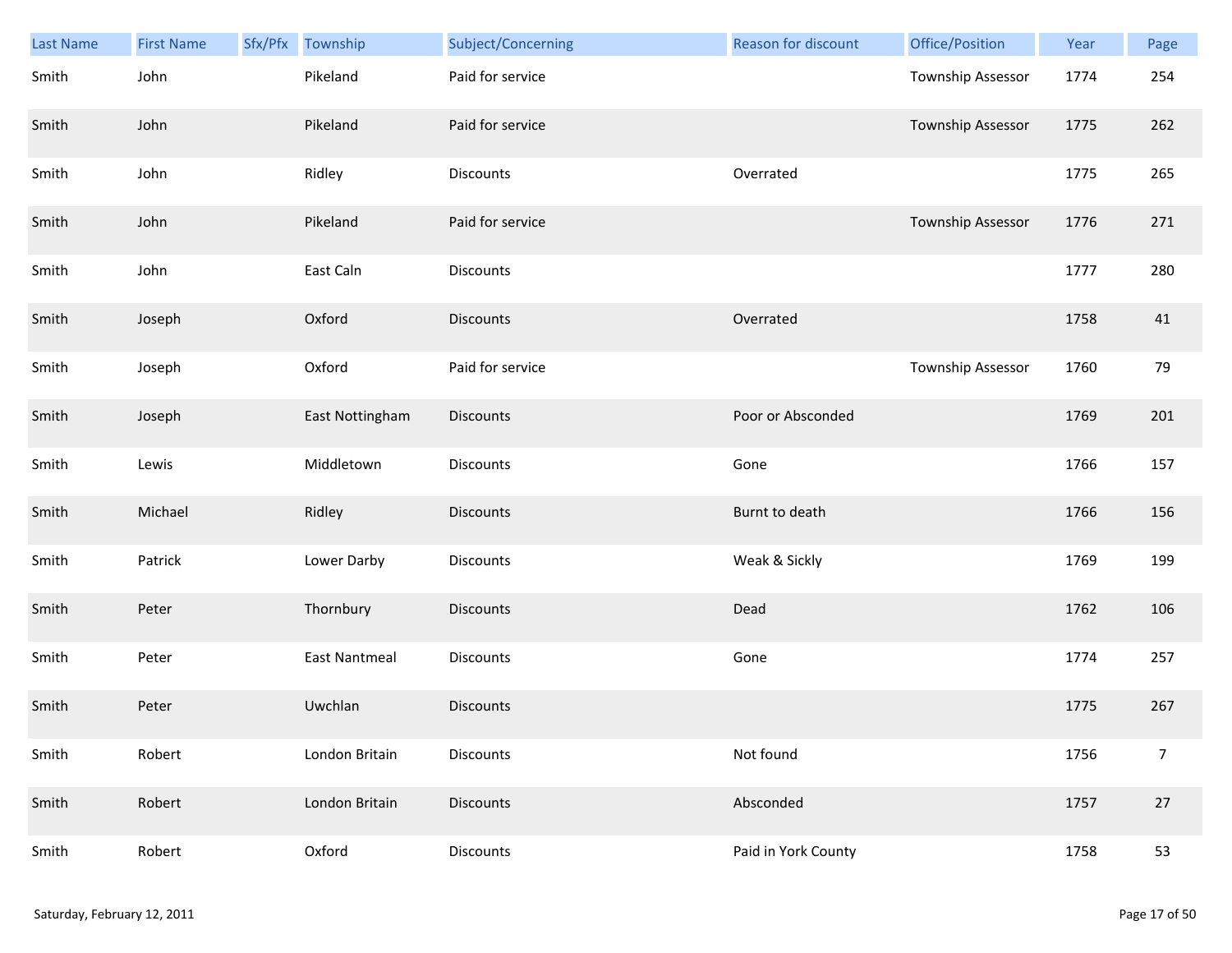| <b>Last Name</b> | <b>First Name</b> | Sfx/Pfx | Township             | Subject/Concerning | Reason for discount       | Office/Position      | Year | Page |
|------------------|-------------------|---------|----------------------|--------------------|---------------------------|----------------------|------|------|
| Smith            | Robert            |         | <b>West Nantmeal</b> | <b>Discounts</b>   | Absconded                 |                      | 1765 | 142  |
| Smith            | Robert            |         | Upper Chichester     | Bounding neighbor  |                           |                      | 1766 | 160  |
| Smith            | Robert            |         | Nether Providence    | Discounts          | Under age                 |                      | 1769 | 192  |
| Smith            | Robert            |         | Springfield          | Discounts          | Supports his aged parents |                      | 1771 | 224  |
| Smith            | Robert            |         | <b>Upper Darby</b>   | <b>Discounts</b>   | Ran away                  |                      | 1772 | 234  |
| Smith            | Robert            |         | Springfield          | Discounts          |                           |                      | 1772 | 235  |
| Smith            | Samuel            |         | <b>Upper Darby</b>   | Discounts          | Overrated                 |                      | 1762 | 105  |
| Smith            | Samuel            |         | West Marlborough     | Discounts          | Paid in East Fallowfield  |                      | 1774 | 253  |
| Smith            | Samuel            |         | East Caln            | <b>Discounts</b>   |                           |                      | 1777 | 280  |
| Smith            | Thomas            |         | West Marlborough     | Discounts          | Runaway Servant           |                      | 1757 | 14   |
| Smith            | Thomas            |         | Tredyffrin           | <b>Discounts</b>   | Ran away                  |                      | 1770 | 211  |
| Smith            | Thomas            |         | Aston                | <b>Discounts</b>   | Absconded                 |                      | 1771 | 231  |
| Smith            | Walter            |         | Coventry             | Discounts          | Poor                      |                      | 1757 | 20   |
| Smith            | Walter            |         | Chester              | <b>Discounts</b>   | Overrated                 |                      | 1764 | 130  |
| Smith            | William           |         | Concord              | Granted warrants   |                           | <b>Tax Collector</b> | 1760 | 77   |
| Smith            | William           |         | <b>West Nantmeal</b> | <b>Discounts</b>   | Married                   |                      | 1768 | 182  |
| Smith            | William           |         | Ridley               | Discounts          |                           |                      | 1771 | 226  |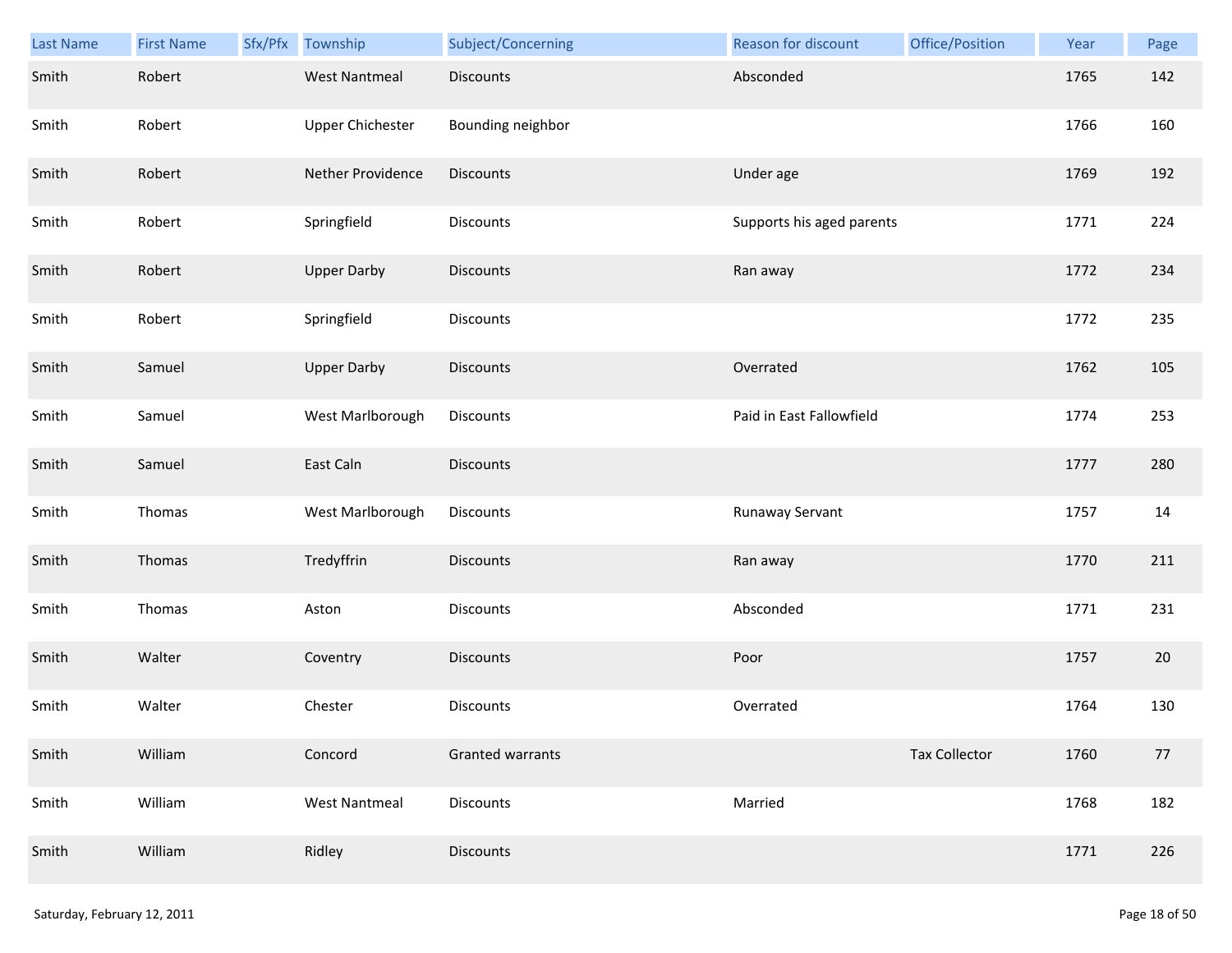| Last Name | <b>First Name</b> | Sfx/Pfx | Township             | Subject/Concerning              | Reason for discount            | Office/Position   | Year | Page |
|-----------|-------------------|---------|----------------------|---------------------------------|--------------------------------|-------------------|------|------|
| Smith     | William           |         | Lower Chichester     | Discounts                       | Gone                           |                   | 1772 | 240  |
| Snear     | Gasper            |         | Charlestown          | Neglected or refused to pay tax |                                |                   | 1758 | 46   |
| Snider    | <b>Borick</b>     |         | East Nantmeal        | Discounts                       | Poor                           |                   | 1771 | 226  |
| Snider    | Henry             |         | Pikeland             | <b>Discounts</b>                | Not found                      |                   | 1760 | 79   |
| Snowden   | George            |         | Aston                | Discounts                       | Married                        |                   | 1774 | 253  |
| Soley     | Alexander         |         | Haverford            | <b>Discounts</b>                |                                |                   | 1773 | 245  |
| Solgraves | James             |         | Birmingham           | Discounts                       | Gone                           |                   | 1771 | 225  |
| Sourbeck  | George            |         | West Marlborough     | <b>Discounts</b>                | Not to be had                  |                   | 1775 | 268  |
| Speakman  | Ebenezer          |         | Newlin               | Paid for service                |                                | Township Assessor | 1769 | 191  |
| Speakman  | Isaac             |         | East Caln            | <b>Discounts</b>                | Paid elsewhere                 |                   | 1767 | 169  |
| Speakman  | Micajah           |         | Concord              | Paid for service                |                                | Township Assessor | 1759 | 64   |
| Spealman  | Conrad            |         | Pikeland             | Discounts                       | Enlisted, Absconded or<br>Poor |                   | 1777 | 277  |
| Spear     | John              |         | Londonderry          | Discounts                       |                                |                   | 1775 | 262  |
| Spear     | Samuel            |         | Londonderry          | <b>Discounts</b>                |                                |                   | 1775 | 262  |
| Spelsey   | Michael           |         | <b>East Nantmeal</b> | Discounts                       | Absconded                      |                   | 1773 | 247  |
| Spence    | George            |         | New Garden           | <b>Discounts</b>                | Absconded                      |                   | 1758 | 47   |
| Spencer   | William           |         | Kennett              | Discounts                       | Not found                      |                   | 1767 | 168  |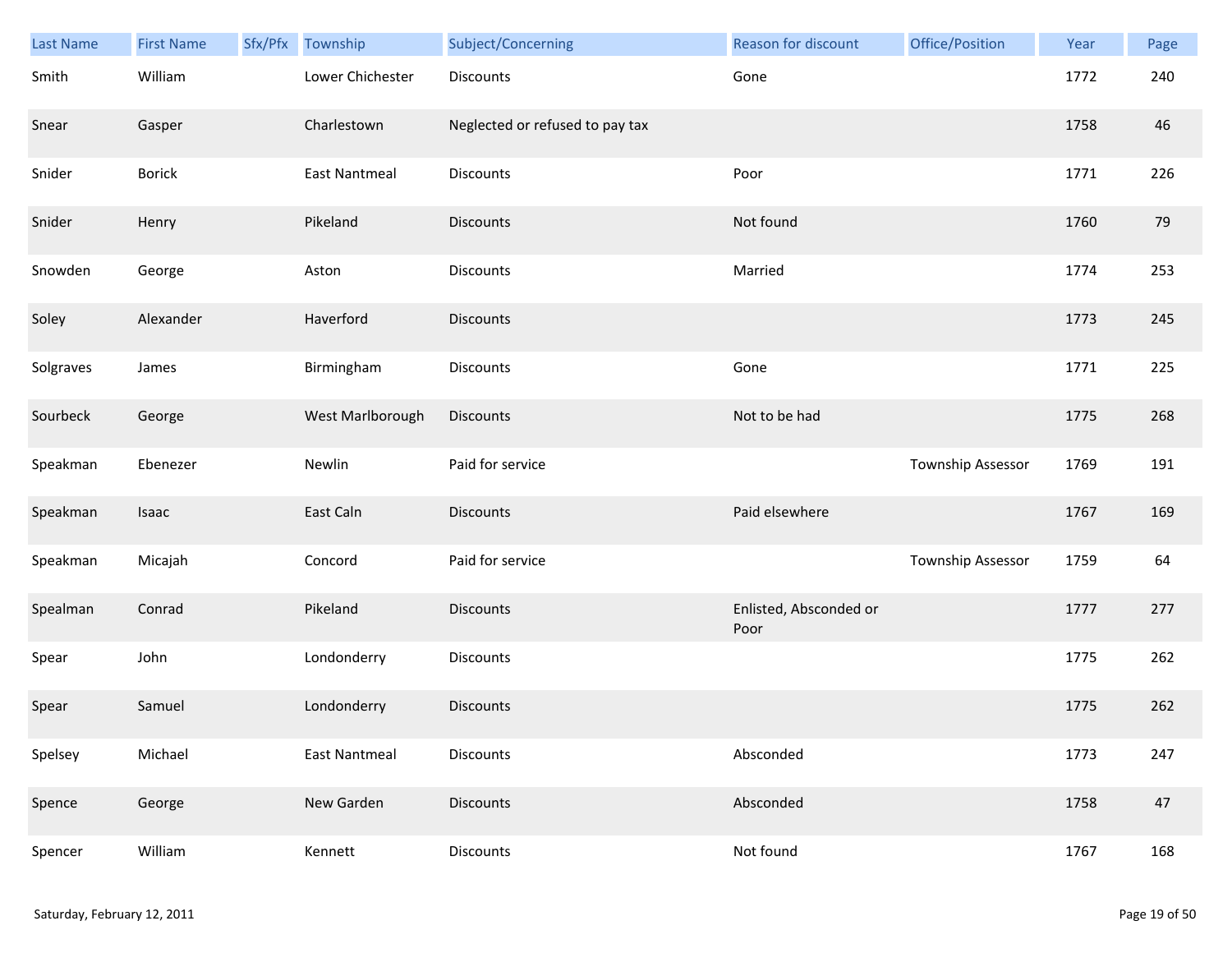| Last Name  | <b>First Name</b> | Sfx/Pfx | Township         | Subject/Concerning              | Reason for discount      | Office/Position      | Year | Page |
|------------|-------------------|---------|------------------|---------------------------------|--------------------------|----------------------|------|------|
| Spragg     | John              |         | Kennett          | <b>Discounts</b>                | Gone                     |                      | 1757 | 25   |
| Spragg     | Joseph            |         | Birmingham       | Discounts                       | Nonresident              |                      | 1757 | 31   |
| Sprole     | John              |         | Lower Chichester | Discounts                       | Absconded                |                      | 1765 | 141  |
| Sprout     | John              |         |                  | Neglected or refused to pay tax |                          |                      | 1758 | 47   |
| Sprout     | John              |         | West Nottingham  | <b>Discounts</b>                | Not recoverable          |                      | 1758 | 50   |
| Sprout     | William           |         | West Nottingham  | Discounts                       | Absconded                |                      | 1757 | 15   |
| Squibb     | Robert            |         | Chester          | <b>Discounts</b>                | Overrated                |                      | 1758 | 44   |
| Squibb     | Robert            |         | Chester          | Discounts                       | Stock belongs to his son |                      | 1761 | 94   |
| Squibb     | Robert            |         | Chester          | <b>Discounts</b>                | Overrated                |                      | 1762 | 104  |
| Stackhouse | Caleb             |         |                  | Discounts                       | Paid in Bucks County     |                      | 1760 | 81   |
| Stadam     | Thomas            |         | Ridley           | Discounts                       |                          |                      | 1767 | 170  |
| Staddon    | William           |         | Ridley           | Discounts                       |                          |                      | 1762 | 108  |
| Stager     | George            |         | Coventry         | Discounts                       | Poor & Helpless          |                      | 1760 | 81   |
| Stager     | Peter             |         | Vincent          | Discounts                       | Overrated                |                      | 1769 | 192  |
| Stager     | Thomas            |         | London Grove     | <b>Discounts</b>                | Ran away                 |                      | 1771 | 227  |
| Stalker    | George            |         | East Caln        | Appeared desirous to serve      |                          | <b>Tax Collector</b> | 1759 | 54   |
| Stalker    | George            |         |                  | Allowed an order                |                          |                      | 1759 | 66   |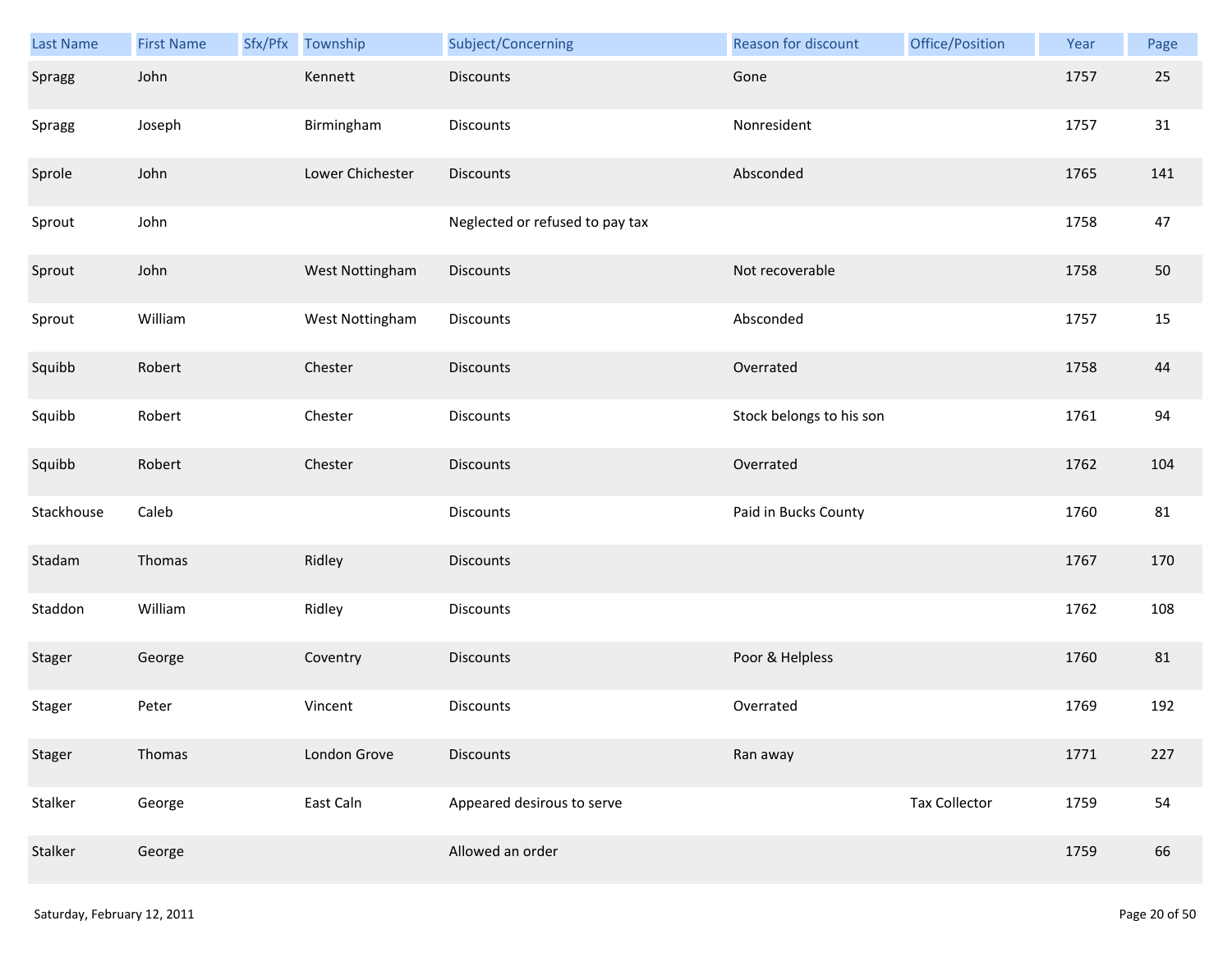| <b>Last Name</b> | <b>First Name</b> | Sfx/Pfx | Township                 | Subject/Concerning                                          | <b>Reason for discount</b> | Office/Position | Year | Page |
|------------------|-------------------|---------|--------------------------|-------------------------------------------------------------|----------------------------|-----------------|------|------|
| Stalker          | Jonathan          |         | West Caln                | Discounts                                                   | Overrated or Poor          |                 | 1775 | 262  |
| Stalker          | Thomas            |         | East Caln                | Promised to see the sum total of the<br>township fully paid |                            |                 | 1759 | 54   |
| Stamper          | William           |         | Lower Darby              | Discounts                                                   | Absconded                  |                 | 1767 | 170  |
| Stanhope         | Jacob             |         | <b>Nether Providence</b> | <b>Discounts</b>                                            | Poor & Indigent            |                 | 1768 | 174  |
| Stanhope         | Jacob             |         | Lower Providence         | Discounts                                                   | Poor & Miserable           |                 | 1769 | 192  |
| Stanley          | John              |         | <b>East Nantmeal</b>     | <b>Discounts</b>                                            | Paid in West Nantmeal      |                 | 1762 | 108  |
| Stanly           | James             |         | <b>West Bradford</b>     | Discounts                                                   | Ran away                   |                 | 1757 | 12   |
| Stanly           | William           |         | <b>West Nantmeal</b>     | <b>Discounts</b>                                            | Gone                       |                 | 1764 | 130  |
| Starr            | James             |         | Coventry                 | Neglected or refused to pay tax                             |                            |                 | 1757 | 13   |
| Starr            | John              |         | New Garden               | <b>Discounts</b>                                            | Overrated                  |                 | 1757 | 19   |
| Starr            | John              |         | Kennett                  | <b>Discounts</b>                                            | Gone                       |                 | 1768 | 187  |
| Starr            | Joseph            |         | Charlestown              | <b>Discounts</b>                                            | Overrated                  |                 | 1765 | 138  |
| Starr            | William           |         | Chester                  | Discounts                                                   | Overrated                  |                 | 1762 | 105  |
| Starret          | John              |         | <b>West Nantmeal</b>     | <b>Discounts</b>                                            | Absconded                  |                 | 1767 | 169  |
| Starrett         | John              |         | <b>West Nantmeal</b>     | Warrant granted against                                     |                            |                 | 1767 | 169  |
| Staton           | William           |         | Nether Providence        | <b>Discounts</b>                                            | Poor                       |                 | 1765 | 138  |
| Statton          | Richard           |         | Nether Providence        | Discounts                                                   | Poor                       |                 | 1775 | 266  |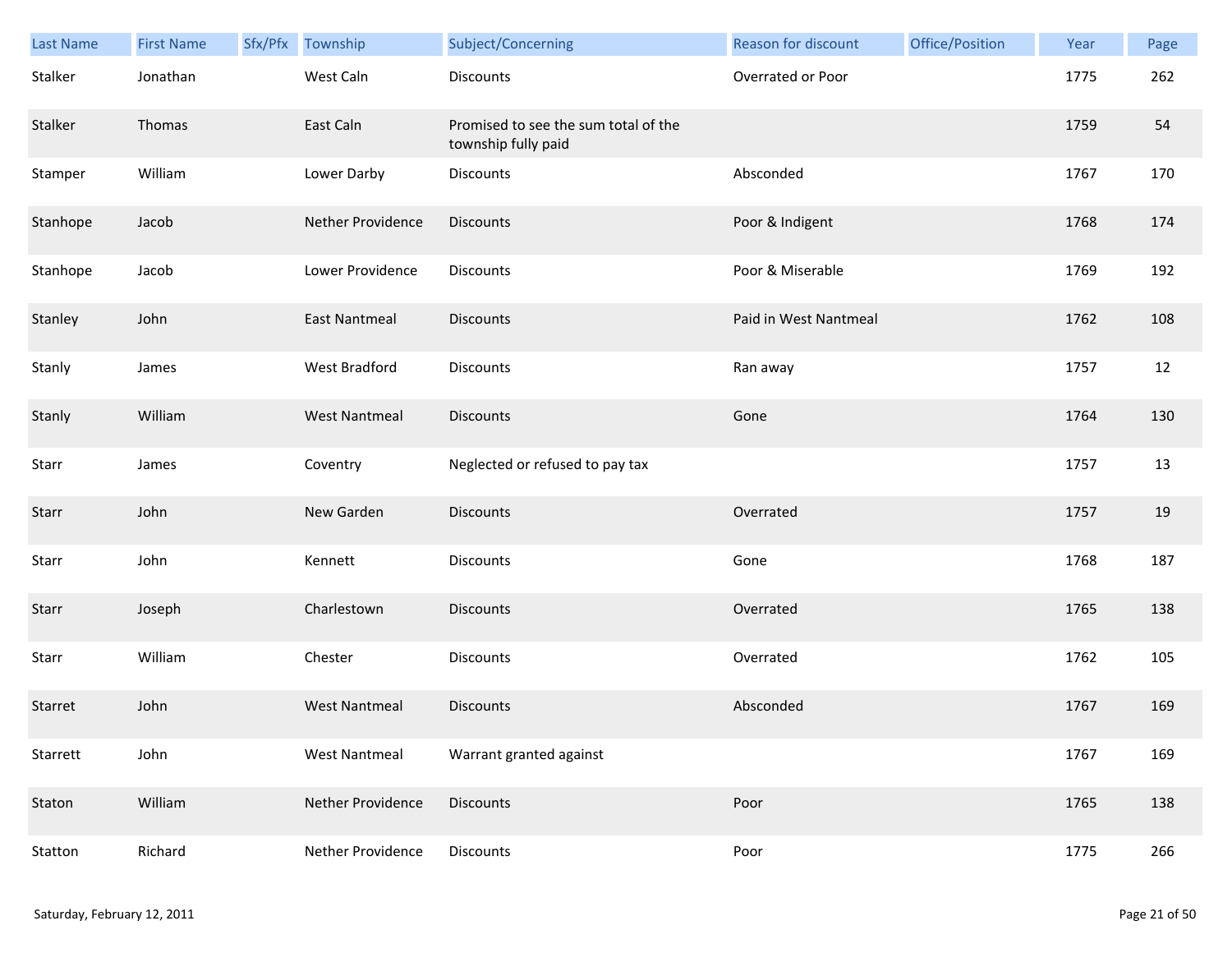| <b>Last Name</b> | <b>First Name</b> | Sfx/Pfx | Township                | Subject/Concerning | Reason for discount | Office/Position   | Year | Page             |
|------------------|-------------------|---------|-------------------------|--------------------|---------------------|-------------------|------|------------------|
| Stayman          | Charles           |         | <b>East Nantmeal</b>    | <b>Discounts</b>   | Absconded           |                   | 1773 | 247              |
| Steanson         | Thomas            |         | East Whiteland          | <b>Discounts</b>   | Gone                |                   | 1773 | 249              |
| Steel            | Andrew            |         | Easttown                | <b>Discounts</b>   | Freeman             |                   | 1756 | $\boldsymbol{6}$ |
| Steel            | Andrew            |         | <b>West Nantmeal</b>    | Discounts          | Twice rated         |                   | 1757 | 30               |
| Steel            | Andrew            |         | Easttown                | Paid for service   |                     | Township Assessor | 1770 | 205              |
| Steel            | Andrew            |         | Easttown                | Paid for service   |                     | Township Assessor | 1772 | 232              |
| Steel            | Andrew            |         | Easttown                | Paid for service   |                     | Township Assessor | 1773 | 244              |
| Steel            | Andrew            |         | Easttown                | Paid for service   |                     | Township Assessor | 1774 | 253              |
| Steel            | Andrew            |         | Easttown                | Paid for service   |                     | Township Assessor | 1775 | 261              |
| Steel            | Andrew            |         | Easttown                | Paid for service   |                     | Township Assessor | 1776 | 270              |
| Steel            | James             |         | East Nottingham         | <b>Discounts</b>   | Under age           |                   | 1764 | 128              |
| Steel            | James             |         | East Nottingham         | Discounts          |                     |                   | 1774 | 255              |
| Steel            | John              |         | <b>Upper Darby</b>      | Discounts          | Absconded           |                   | 1765 | 145              |
| Steel            | John              |         | West Marlborough        | Discounts          | Gone to Ireland     |                   | 1766 | 155              |
| Steel            | John              |         | <b>Upper Providence</b> | <b>Discounts</b>   | Gone                |                   | 1766 | 157              |
| Steel            | John              |         | East Marlborough        | Discounts          | Ran away            |                   | 1770 | 208              |
| Steel            | John              |         | West Caln               | Discounts          | Gone                |                   | 1772 | 239              |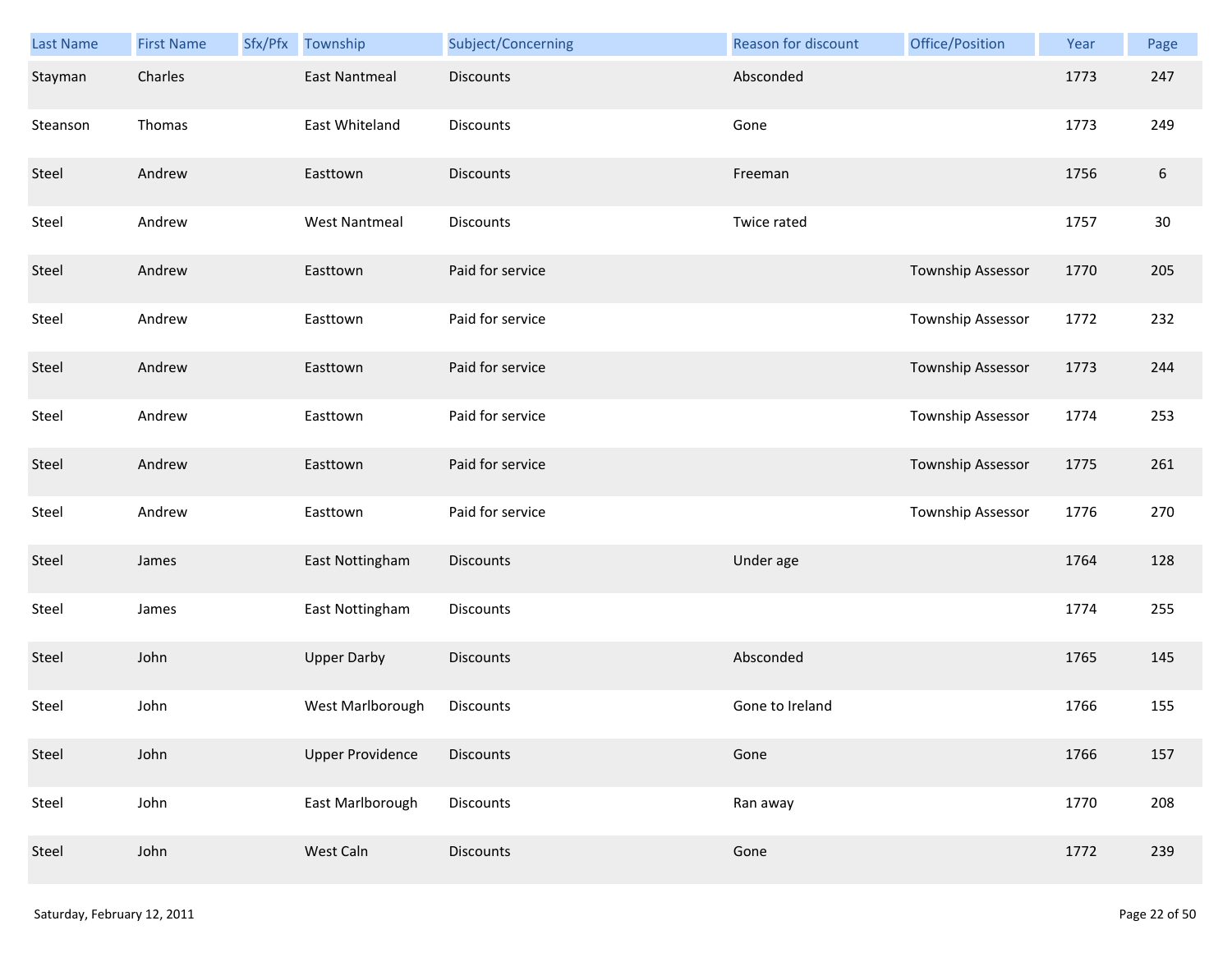| Last Name  | <b>First Name</b> | Sfx/Pfx | Township                | Subject/Concerning              | Reason for discount           | Office/Position   | Year | Page             |
|------------|-------------------|---------|-------------------------|---------------------------------|-------------------------------|-------------------|------|------------------|
| Steel      | Joseph            |         | New London              | <b>Discounts</b>                | Under age                     |                   | 1756 | $\overline{4}$   |
| Steel      | Peter             |         | <b>East Nantmeal</b>    | <b>Discounts</b>                | Gone                          |                   | 1773 | 247              |
| Steel      | Robert            |         | London Grove            | Discounts                       | Not found                     |                   | 1762 | 109              |
| Steel      | Samuel            |         | Concord                 | <b>Discounts</b>                | Poor                          |                   | 1772 | 238              |
| Steel      | Timothy           |         | Charlestown             | <b>Discounts</b>                | Enlisted &/or Poor            |                   | 1777 | 277              |
| Steell     | John              |         | Easttown                | Paid for service                |                               | Township Assessor | 1759 | 59               |
| Steen      | Robert            |         | Easttown                | <b>Discounts</b>                | Very Poor                     |                   | 1756 | $\boldsymbol{6}$ |
| Steen      | Thomas            |         | Londonderry             | Discounts                       |                               |                   | 1760 | 78               |
| Stegar     | Jacob             |         | Vincent                 | <b>Discounts</b>                | Twice rated                   |                   | 1770 | 212              |
| Stenson    | John              |         | Londonderry             | <b>Discounts</b>                | Paid in East Fallowfield      |                   | 1765 | 142              |
| Stephenson | Daniel            |         | West Bradford           | <b>Discounts</b>                | Ran away                      |                   | 1770 | 208              |
| Stephenson | James             |         | West Caln               | <b>Discounts</b>                | Gone                          |                   | 1770 | 209              |
| Stephenson | John              |         | <b>Upper Providence</b> | Discounts                       | Maintains his aged<br>parents |                   | 1774 | 257              |
| Stephenson | John              |         | Middletown              | <b>Discounts</b>                | Enlisted &/or Poor            |                   | 1777 | 279              |
| Stern      | Frederick         |         | Lower Chichester        | Discounts                       | Incapable of business         |                   | 1769 | 194              |
| Sterret    | James             |         | <b>East Nantmeal</b>    | Neglected or refused to pay tax |                               |                   | 1758 | 33               |
| Sterret    | James             |         | <b>East Nantmeal</b>    | Discounts                       | Overrated                     |                   | 1758 | 36               |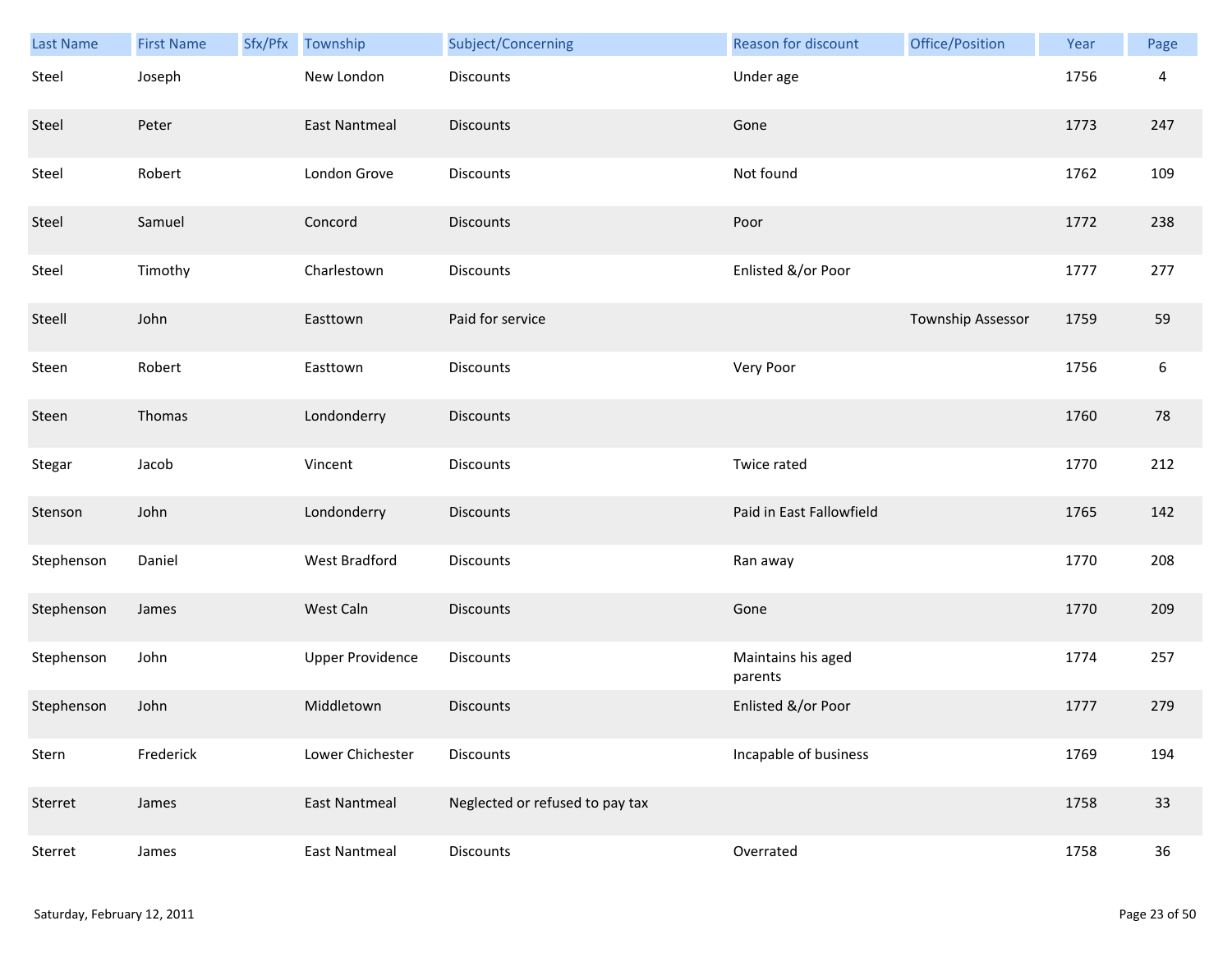| Last Name | <b>First Name</b> | Sfx/Pfx Township        | Subject/Concerning | Reason for discount            | Office/Position | Year | Page             |
|-----------|-------------------|-------------------------|--------------------|--------------------------------|-----------------|------|------------------|
| Sterret   | William           | <b>West Nantmeal</b>    | <b>Discounts</b>   | Pays land tax                  |                 | 1758 | 36               |
| Sterrett  | John              | <b>West Nantmeal</b>    | <b>Discounts</b>   | Paid in East Nantmeal          |                 | 1761 | 93               |
| Sterrett  | John              | East Nantmeal           | <b>Discounts</b>   | Paid in West Nantmeal          |                 | 1765 | 143              |
| Sterrett  | William           | <b>West Nantmeal</b>    | <b>Discounts</b>   | Pays land tax                  |                 | 1757 | 15               |
| Stevens   | Thomas            | West Bradford           | <b>Discounts</b>   | Decrepit                       |                 | 1757 | 12               |
| Stevenson | Jacob             | West Fallowfield        | <b>Discounts</b>   | Under age                      |                 | 1773 | 250              |
| Stevenson | Thomas            | Ridley                  | Discounts          | Absconded                      |                 | 1765 | 144              |
| Stevenson | Thomas            | Ridley                  | Discounts          |                                |                 | 1766 | 159              |
| Steward   | Alexander         | <b>East Nantmeal</b>    | <b>Discounts</b>   |                                |                 | 1760 | 79               |
| Steward   | James             | <b>Upper Providence</b> | <b>Discounts</b>   | Absconded                      |                 | 1757 | 29               |
| Steward   | James             | East Caln               | <b>Discounts</b>   | Enlisted, Absconded or<br>Poor |                 | 1778 | 281              |
| Steward   | John              | Lower Darby             | Discounts          | Ran away                       |                 | 1756 | $\boldsymbol{6}$ |
| Steward   | John              | West Bradford           | <b>Discounts</b>   | Under age                      |                 | 1776 | 273              |
| Steward   | Robert            | Springfield             | <b>Discounts</b>   | Poor & Sickly                  |                 | 1758 | 37               |
| Steward   | Robert            | Kennett                 | <b>Discounts</b>   |                                |                 | 1776 | 273              |
| Steward   | William           | Chester                 | <b>Discounts</b>   | Not found                      |                 | 1758 | 35               |
| Steward   | William           | Londonderry             | <b>Discounts</b>   | Gone                           |                 | 1769 | 197              |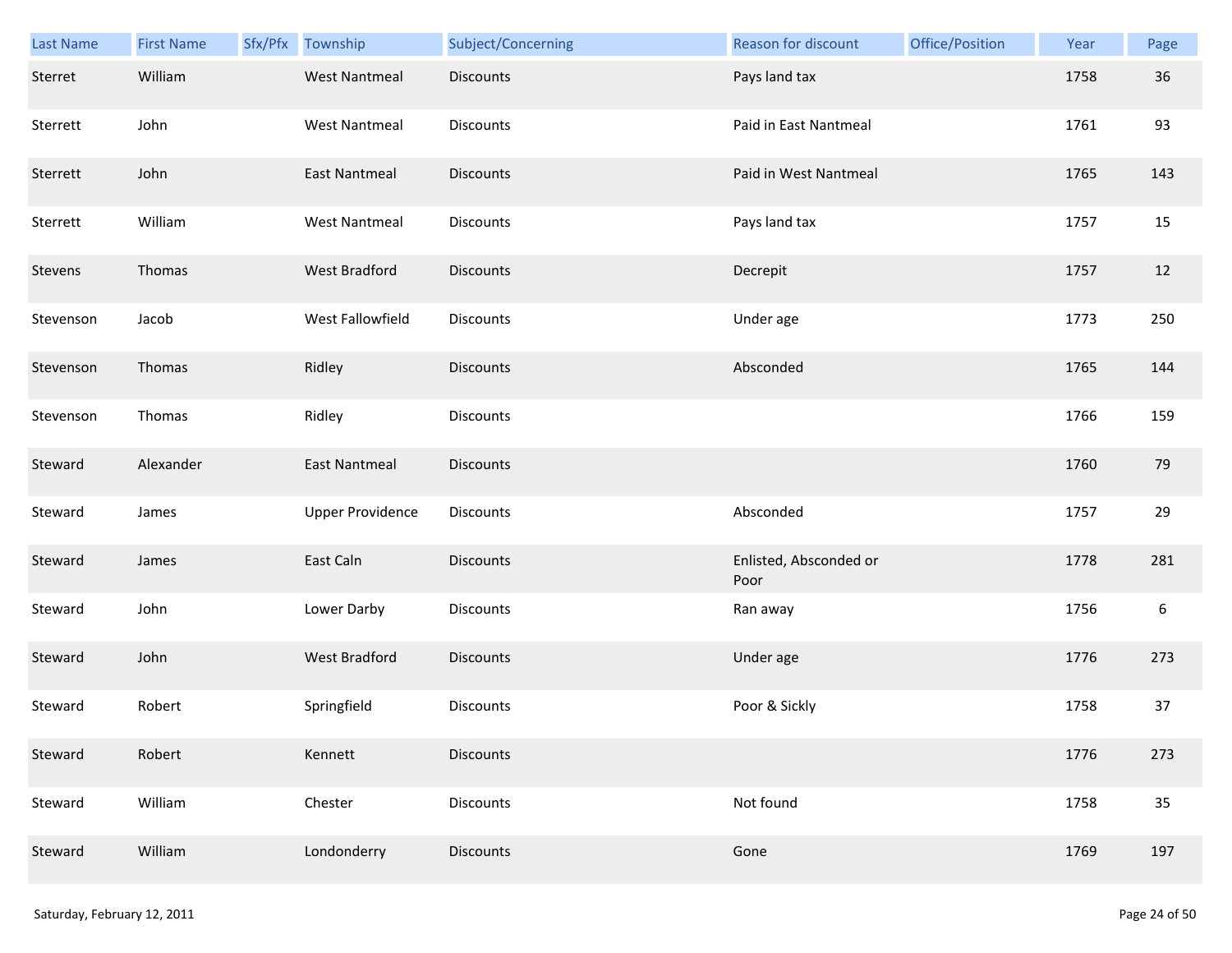| Last Name     | <b>First Name</b> | Sfx/Pfx Township   | Subject/Concerning | Reason for discount            | Office/Position | Year | Page   |
|---------------|-------------------|--------------------|--------------------|--------------------------------|-----------------|------|--------|
| Stewart       | Alexander         | Birmingham         | Discounts          | Paid in New Castle County      |                 | 1773 | 247    |
| Stewart       | Charles           | New Garden         | Discounts          | Not found                      |                 | 1759 | 63     |
| Stewart       | George            | Easttown           | Discounts          | Absconded                      |                 | 1762 | 109    |
| Stewart       | Hugh              | Oxford             | <b>Discounts</b>   |                                |                 | 1775 | 268    |
| Stewart       | John              | East Fallowfield   | Discounts          | Overrated                      |                 | 1757 | 22     |
| Stewart       | John              | Sadsbury           | Discounts          | Apprentice                     |                 | 1771 | 224    |
| Stewart       | Thomas            | East Nottingham    | Discounts          | Absconded                      |                 | 1758 | 47     |
| Stewart       | Walter            | Sadsbury           | Discounts          | Overcharged                    |                 | 1759 | 58     |
| Stewart       | Walter            | Sadsbury           | Paid for service   |                                | Constable       | 1759 | 59     |
| Stickle       | Christy           | Haverford          | <b>Discounts</b>   | Poor                           |                 | 1770 | 210    |
| <b>Stiles</b> | David             | Thornbury          | Discounts          | Ran away                       |                 | 1771 | 227    |
| Still         | Arnst             | Pikeland           | <b>Discounts</b>   | Poor                           |                 | 1759 | 66     |
| Still         | Christopher       | Pikeland           | Discounts          | Under age                      |                 | 1766 | 157    |
| Still         | Christopher       | Pikeland           | <b>Discounts</b>   | Enlisted, Absconded or<br>Poor |                 | 1777 | 277    |
| Still         | Isaac             | <b>Upper Darby</b> | Discounts          | Not found                      |                 | 1767 | 166    |
| Still         | Michael           | Middletown         | <b>Discounts</b>   | Enlisted &/or Poor             |                 | 1777 | 279    |
| Still         | Moses             | London Britain     | Discounts          | Absconded                      |                 | 1757 | $27\,$ |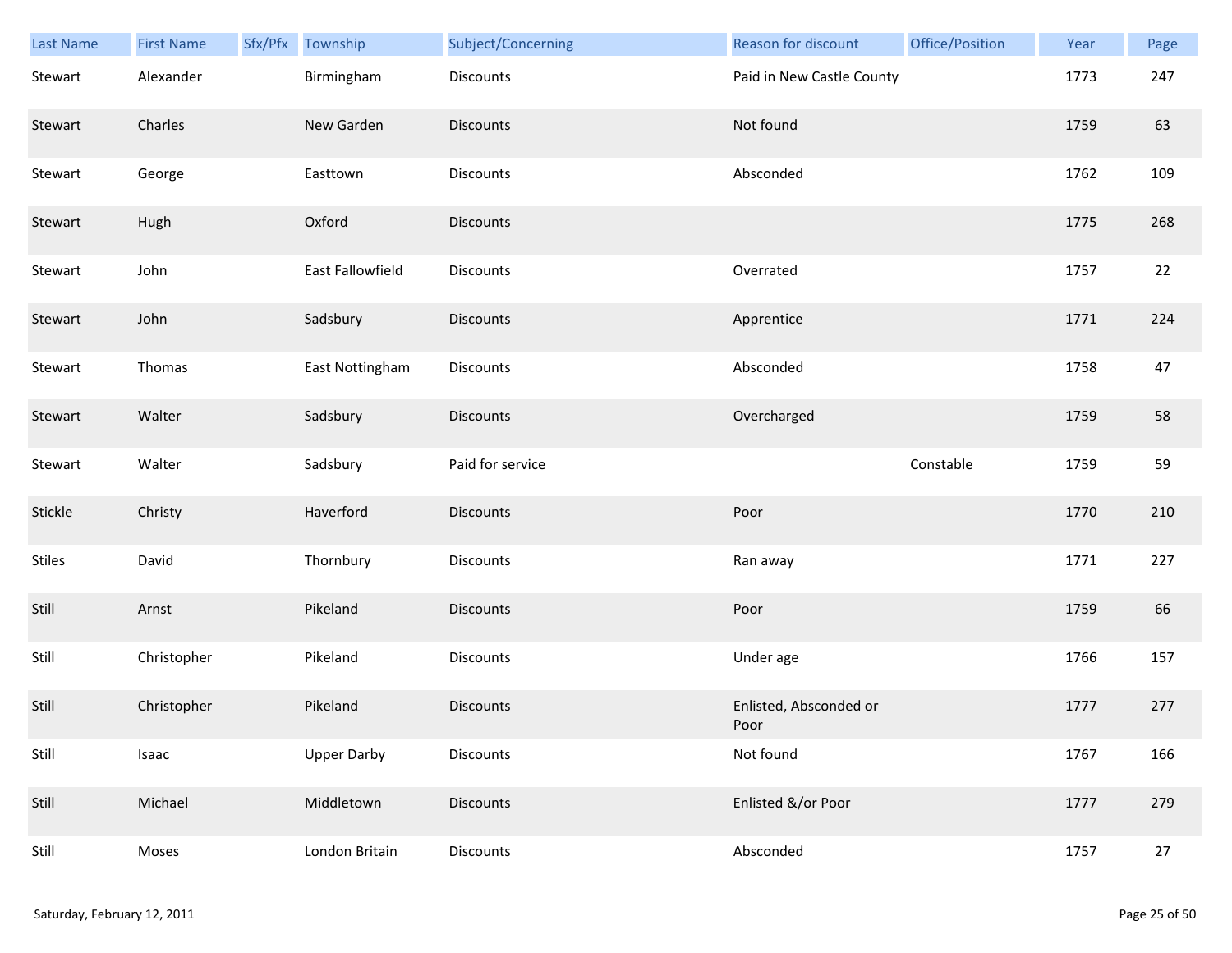| Last Name   | <b>First Name</b> | Sfx/Pfx Township     | Subject/Concerning | Reason for discount               | Office/Position   | Year | Page |
|-------------|-------------------|----------------------|--------------------|-----------------------------------|-------------------|------|------|
| Still       | Samuel            | Charlestown          | <b>Discounts</b>   |                                   |                   | 1765 | 138  |
| Still       | Samuel            | East Fallowfield     | <b>Discounts</b>   | Gone                              |                   | 1770 | 211  |
| Stillwaggon | John              | Radnor               | <b>Discounts</b>   |                                   |                   | 1770 | 212  |
| Stinson     | Adam              | <b>East Nantmeal</b> | <b>Discounts</b>   | Absconded                         |                   | 1773 | 247  |
| Stinson     | James             | West Nottingham      | <b>Discounts</b>   | Insolvent                         |                   | 1768 | 187  |
| Stinson     | John              |                      | Discounts          | Married                           |                   | 1765 | 139  |
| Stinson     | John              | <b>East Nantmeal</b> | <b>Discounts</b>   | Gone                              |                   | 1774 | 257  |
| Stinson     | William           | East Nantmeal        | Discounts          | Absconded                         |                   | 1773 | 247  |
| Stone       | James             | Uwchlan              | <b>Discounts</b>   |                                   |                   | 1775 | 267  |
| Stoner      | Custee            | Pikeland             | Discounts          | Poor                              |                   | 1762 | 110  |
| Storey      | Robert            | East Nottingham      | <b>Discounts</b>   | Ran away                          |                   | 1757 | 14   |
| Story       | Robert            | New London           | Discounts          | Absconded, Sickly or<br>Insolvent |                   | 1770 | 216  |
| Stover      | John              | Coventry             | Discounts          | Overrated                         |                   | 1757 | 22   |
| Stover      | Sebastian         | Tredyffrin           | Discounts          |                                   |                   | 1774 | 258  |
| Strain      | Joseph            | <b>West Nantmeal</b> | <b>Discounts</b>   | Enlisted                          |                   | 1758 | 36   |
| Strawbridge | Joseph            | Londonderry          | Paid for service   |                                   | Township Assessor | 1775 | 261  |
| Strawbridge | Joseph            | Londonderry          | Paid for service   |                                   | Township Assessor | 1776 | 270  |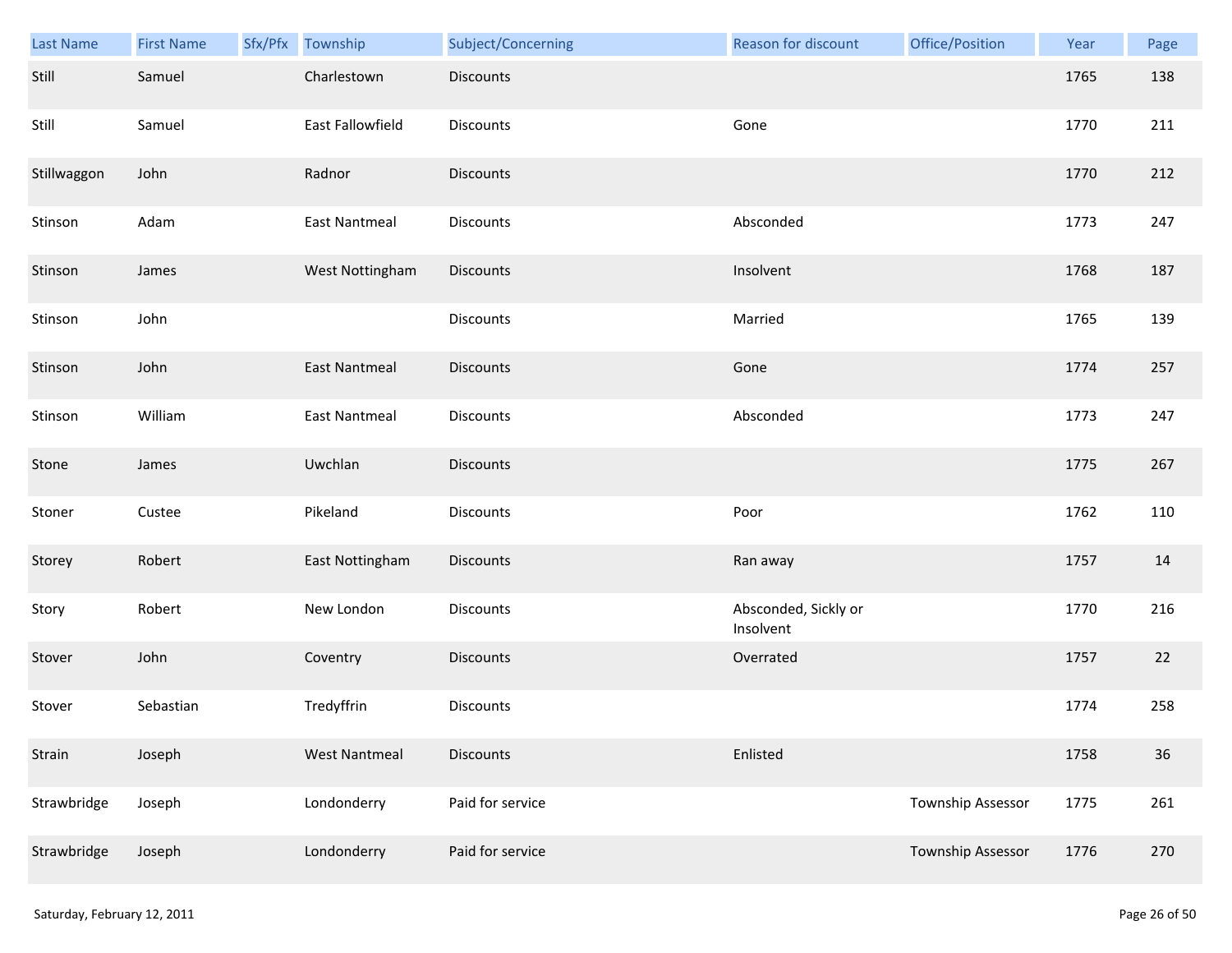| Last Name      | <b>First Name</b> | Sfx/Pfx Township        | Subject/Concerning | <b>Reason for discount</b>     | Office/Position          | Year | Page |
|----------------|-------------------|-------------------------|--------------------|--------------------------------|--------------------------|------|------|
| Stretch        | Joseph            | <b>West Nantmeal</b>    | Discounts          | Lame                           |                          | 1766 | 157  |
| Strickland     | William           | Vincent                 | <b>Discounts</b>   | Absconded                      |                          | 1774 | 258  |
| String         | Lawrence          | Ridley                  | Discounts          | Absconded                      |                          | 1764 | 132  |
| Stringer       | Ann               | Tredyffrin              | <b>Discounts</b>   | Poor                           |                          | 1770 | 211  |
| Stuart         | Alexander         | Ridley                  | Discounts          | Absconded                      |                          | 1765 | 144  |
| Stuart         | Alexander         | Kennett                 | <b>Discounts</b>   | Gone                           |                          | 1771 | 222  |
| Stuart         | Archibald         | <b>Upper Chichester</b> | Discounts          | Absconded                      |                          | 1767 | 168  |
| Stuart         | Archibald         | Aston                   | Discounts          | Gone                           |                          | 1769 | 201  |
| Stuart         | James             | Willistown              | Discounts          | Not found                      |                          | 1766 | 161  |
| Stuart         | James             | <b>West Nantmeal</b>    | Discounts          | Under age                      |                          | 1769 | 196  |
| Stuart         | James             | East Caln               | Discounts          | Poor                           |                          | 1770 | 212  |
| Stuart         | John              | <b>East Nantmeal</b>    | <b>Discounts</b>   | Not found                      |                          | 1769 | 202  |
| Stuart         | John              | Ridley                  | Discounts          | Absconded or Paid<br>elsewhere |                          | 1774 | 257  |
| Stubbs         | Daniel            | Newlin                  | Paid for service   |                                | Township Assessor        | 1766 | 155  |
| Stubbs         | Joseph            | Newlin                  | Discounts          | Gone out of the Province       |                          | 1767 | 169  |
| <b>Sturges</b> | John              | New London              | Paid for service   |                                | <b>Township Assessor</b> | 1769 | 191  |
| Sugars         | John              | Pennsbury               | Discounts          |                                |                          | 1773 | 249  |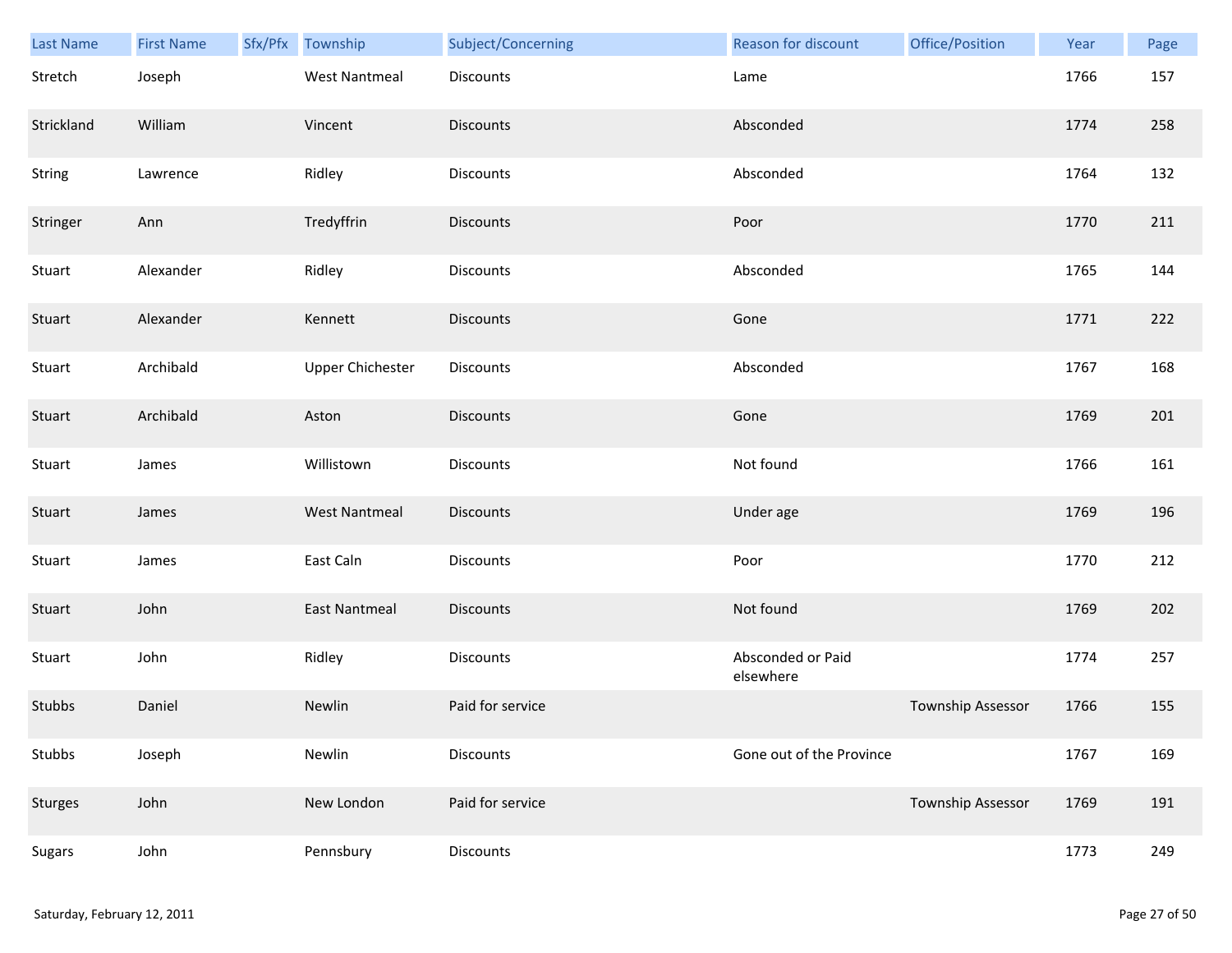| Last Name   | <b>First Name</b> | Sfx/Pfx | Township                | Subject/Concerning              | Reason for discount  | Office/Position | Year | Page |
|-------------|-------------------|---------|-------------------------|---------------------------------|----------------------|-----------------|------|------|
| Sullevane   | Owen              |         | East Caln               | <b>Discounts</b>                | Gone a privateering  |                 | 1757 | 13   |
| Sullivan    | James             |         | East Nantmeal           | Discounts                       | Absconded            |                 | 1773 | 247  |
| Sullivan    | Owen              |         | Kennett                 | <b>Discounts</b>                | Absconded            |                 | 1772 | 243  |
| Sumeral     | Joseph            |         |                         | Discounts                       | Enlisted &/or Poor   |                 | 1777 | 279  |
| Summerfield | John              |         | <b>West Nantmeal</b>    | Warrant granted against         |                      |                 | 1767 | 169  |
| Summers     | Daniel            |         | <b>East Nantmeal</b>    | Discounts                       |                      |                 | 1764 | 130  |
| Sumption    | Anthony           |         | Lower Chichester        | <b>Discounts</b>                | Poor                 |                 | 1769 | 198  |
| Sumral      | Alexander         |         | Sadsbury                | Discounts                       | Poor & Broke         |                 | 1772 | 239  |
| Sumral      | John              |         | Sadsbury                | <b>Discounts</b>                | Poor & Broke         |                 | 1772 | 239  |
| Sumral      | Joseph            |         | Sadsbury                | Discounts                       | Poor & Broke         |                 | 1772 | 239  |
| Sumral      | Joseph            |         | Sadsbury                | <b>Discounts</b>                | Not able to pay      |                 | 1774 | 259  |
| Sumral      | Thomas            |         | Sadsbury                | Discounts                       | Poor                 |                 | 1772 | 239  |
| Sumrall     | Joseph            |         | Sadsbury                | Discounts                       | Supports his parents |                 | 1773 | 247  |
| Sunburn     | George            |         | Pikeland                | <b>Discounts</b>                | Not found            |                 | 1759 | 66   |
| Suter       | John              |         | West Marlborough        | <b>Discounts</b>                | Absconded            |                 | 1768 | 185  |
| Swaffer     | Joseph            |         | <b>Upper Providence</b> | Neglected or refused to pay tax |                      |                 | 1758 | 46   |
| Swaffer     | Joseph            |         | <b>Upper Providence</b> | <b>Discounts</b>                | Wrong taxed          |                 | 1770 | 208  |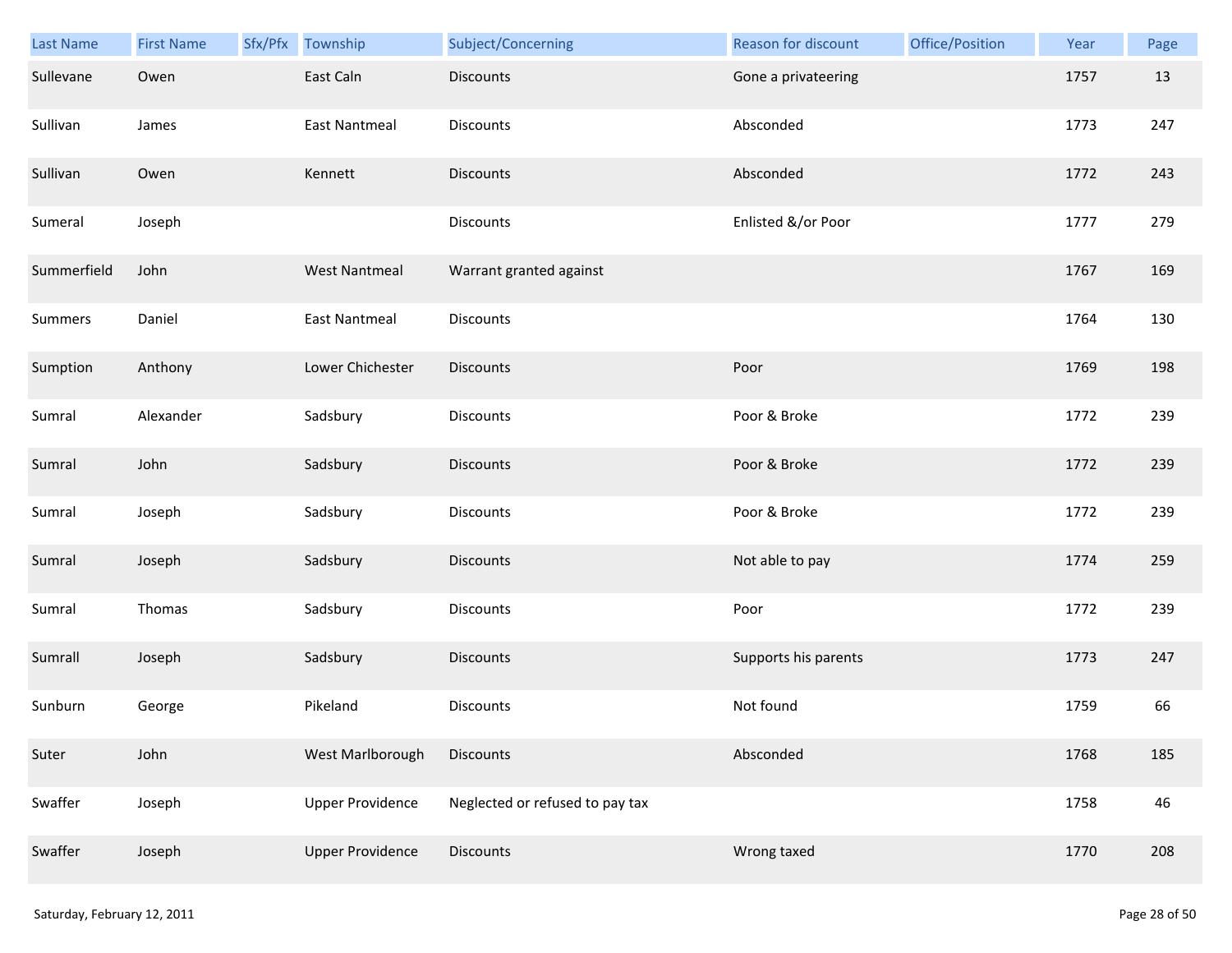| Last Name | <b>First Name</b> | Sfx/Pfx Township        | Subject/Concerning              | Reason for discount      | Office/Position          | Year | Page |
|-----------|-------------------|-------------------------|---------------------------------|--------------------------|--------------------------|------|------|
| Swaffer   | Richard           | <b>Upper Providence</b> | <b>Discounts</b>                | Absconded                |                          | 1766 | 159  |
| Swaffer   | William           | Chester                 | Paid for service                |                          | <b>Township Assessor</b> | 1767 | 165  |
| Swaffer   | William           | Chester                 | Paid for service                |                          | Township Assessor        | 1768 | 174  |
| Swaffer   | William           | Chester                 | Paid for service                |                          | Township Assessor        | 1769 | 193  |
| Swaffer   | William           | Chester                 | Discounts                       | Overrated                |                          | 1770 | 207  |
| Swain     | Jesse             | East Marlborough        | <b>Discounts</b>                | Absconded                |                          | 1769 | 195  |
| Swain     | Robert            | Edgmont                 | Discounts                       | Not found                |                          | 1772 | 238  |
| Swamey    | David             | <b>Upper Chichester</b> | Discounts                       | Absconded                |                          | 1767 | 168  |
| Swaner    | Adam              | Pikeland                | <b>Discounts</b>                | Poor                     |                          | 1759 | 66   |
| Swaney    | Daniel            | <b>Upper Chichester</b> | <b>Discounts</b>                | Gone                     |                          | 1773 | 250  |
| Swank     | Lawrence          | Coventry                | Discounts                       |                          |                          | 1766 | 161  |
| Swanner   | Peter             | Coventry                | Discounts                       | But lately come of age   |                          | 1768 | 175  |
| Swanson   | William           | Lower Darby             | Discounts                       | Absconded                |                          | 1767 | 170  |
| Swayne    | Caleb             | London Grove            | <b>Discounts</b>                |                          |                          | 1759 | 67   |
| Swayne    | Francis           | Kennett                 | Paid for service                |                          | Township Assessor        | 1775 | 261  |
| Swayne    | Jesse             | East Marlborough        | Neglected or refused to pay tax |                          |                          | 1767 | 170  |
| Swayne    | Jesse             | East Marlborough        | Discounts                       | Rate in another township |                          | 1768 | 181  |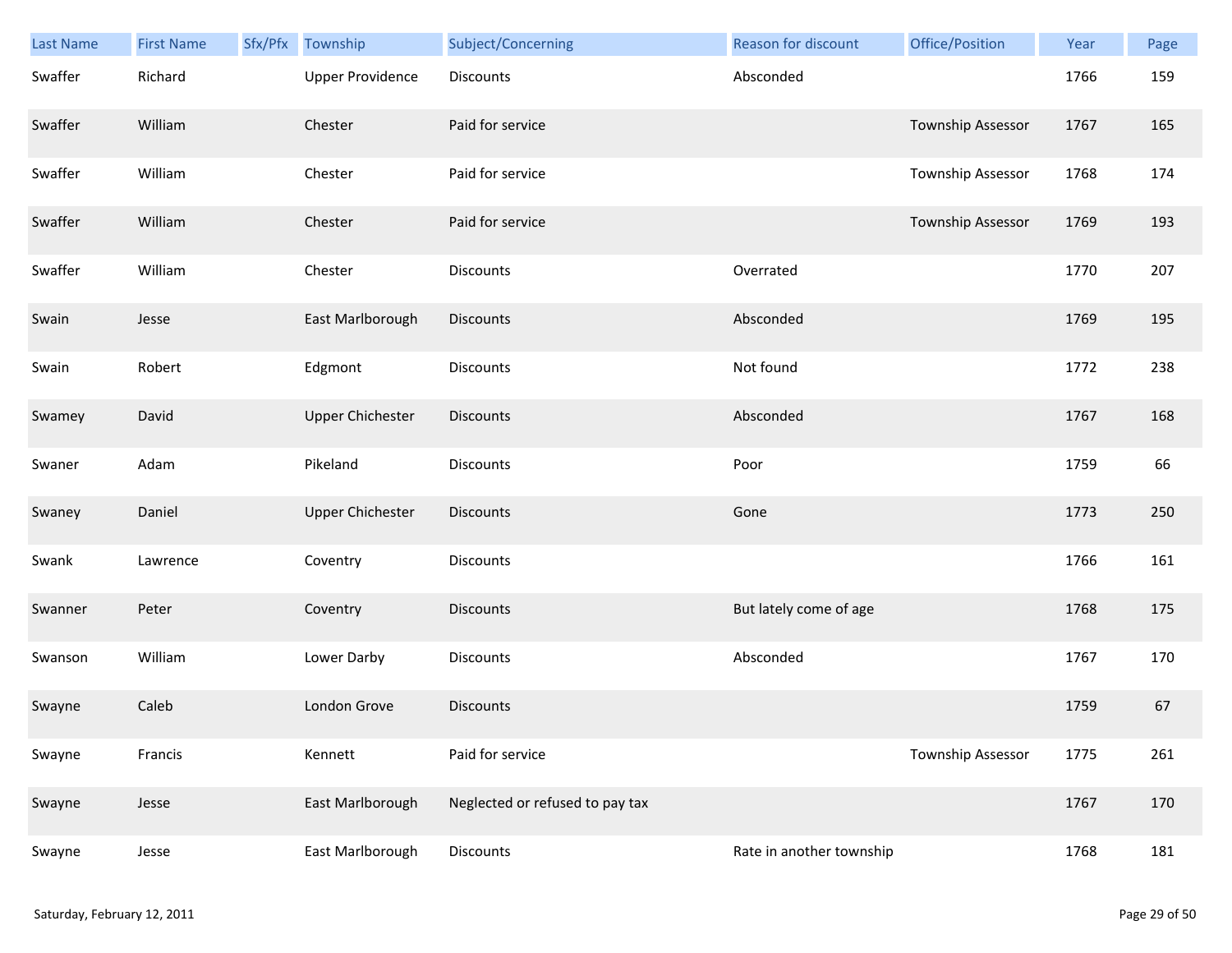| Last Name | <b>First Name</b> | Sfx/Pfx Township     | Subject/Concerning | Reason for discount            | Office/Position        | Year | Page             |
|-----------|-------------------|----------------------|--------------------|--------------------------------|------------------------|------|------------------|
| Swayne    | Jesse             | East Marlborough     | <b>Discounts</b>   | Married                        |                        | 1773 | 251              |
| Swayne    | Joshua            | West Caln            | Discounts          | Dead                           |                        | 1760 | 81               |
| Swayne    | Robert            | East Marlborough     | <b>Discounts</b>   |                                |                        | 1775 | 268              |
| Swayne    | Thomas            | East Marlborough     | Paid for service   |                                | Township Assessor      | 1766 | 151              |
| Sweney    | Dennis            | Lower Darby          | <b>Discounts</b>   | Ran away                       |                        | 1756 | $\boldsymbol{6}$ |
| Sweney    | Patrick           | Lower Chichester     | Discounts          | Absconded                      |                        | 1764 | 131              |
| Swerner   | Adam              | Pikeland             | Discounts          | Poor                           |                        | 1767 | 170              |
| Sweyney   | Daniel            | East Nottingham      | Discounts          | Poor or Absconded              |                        | 1778 | 282              |
| Switzer   | Daniel            | Coventry             | <b>Discounts</b>   | Dead                           |                        | 1768 | 182              |
| Switzer   | John              | Coventry             | Paid for service   |                                | Township Assessor      | 1762 | 102              |
| Switzer   | John              | Vincent              | Paid for service   |                                | Township Assessor      | 1763 | 113              |
| Swoop     | Christopher       | <b>East Nantmeal</b> | Discounts          | Paid in Berks County           |                        | 1770 | 214              |
| Swoope    | Christopher       | <b>East Nantmeal</b> | <b>Discounts</b>   | Not found                      |                        | 1771 | 226              |
| Sypher    | Michael           |                      | Present at meeting |                                | <b>County Assessor</b> | 1768 | 187              |
| Taff      | Lawrence          | Chester              | <b>Discounts</b>   | Paid elsewhere or<br>Absconded |                        | 1774 | 258              |
| Tagart    | John              | West Nottingham      | <b>Discounts</b>   | Not found                      |                        | 1759 | 67               |
| Taggart   | Jacob             | East Marlborough     | Paid for service   |                                | Township Assessor      | 1769 | 191              |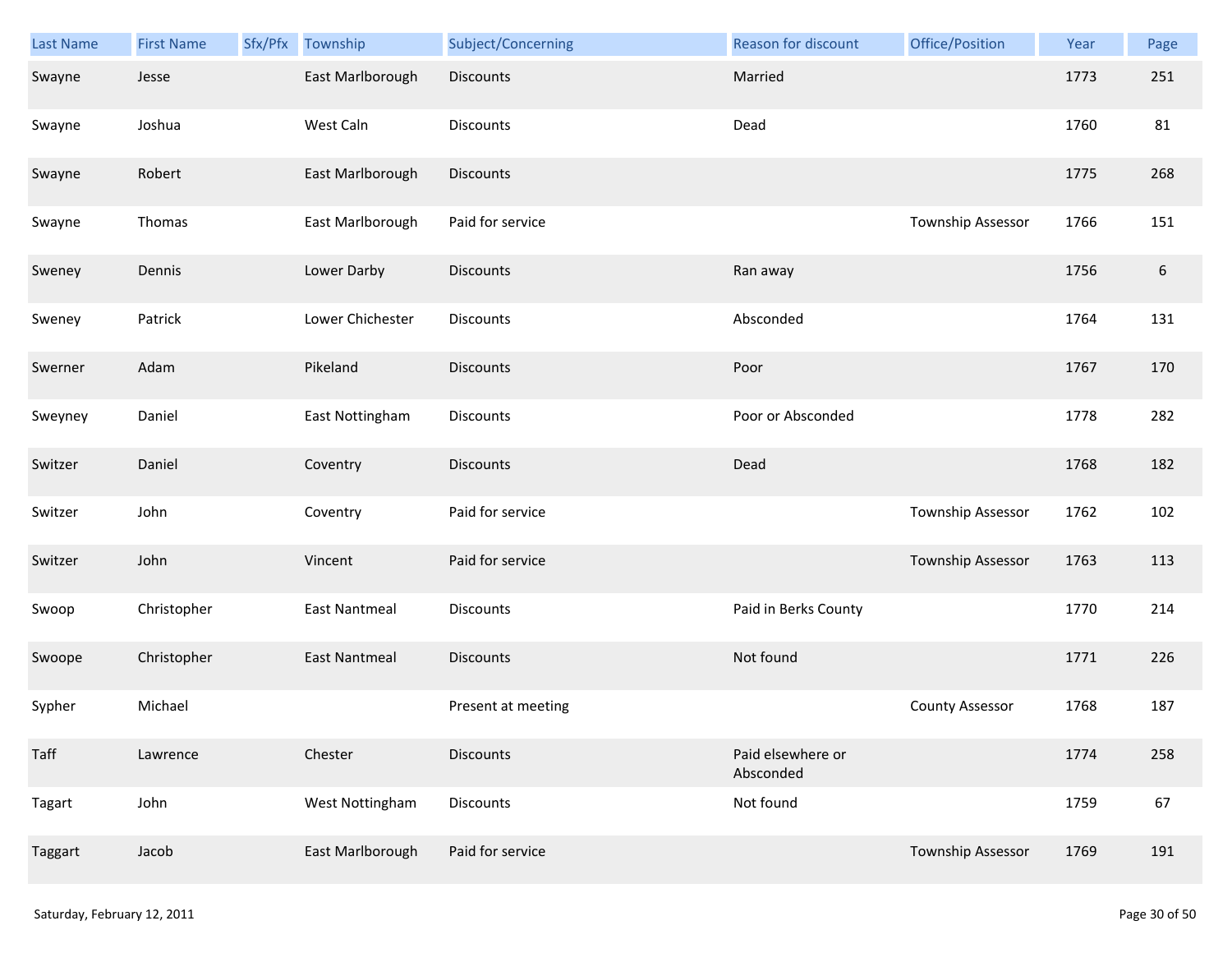| Last Name | <b>First Name</b> | Sfx/Pfx | Township         | Subject/Concerning                    | Reason for discount | Office/Position | Year | Page           |
|-----------|-------------------|---------|------------------|---------------------------------------|---------------------|-----------------|------|----------------|
| Taggart   | John              |         | New London       | Discounts                             | Poor or Enlisted    |                 | 1778 | 283            |
| Talbert   | John              |         | Lower Chichester | <b>Discounts</b>                      | Overrated           |                 | 1776 | 273            |
| Talbot    | Joseph            |         | Middletown       | House where next meeting will be held |                     |                 | 1756 | $\mathbf{1}$   |
| Talbot    | Joseph            |         | Middletown       | House where next meeting will be held |                     |                 | 1756 | $\overline{2}$ |
| Talbot    | Joseph            |         | Middletown       | House where next meeting will be held |                     |                 | 1756 | $\mathsf{3}$   |
| Talbot    | Joseph            |         | Middletown       | House where next meeting will be held |                     |                 | 1757 | 11             |
| Talbot    | Joseph            |         | Middletown       | House where next meeting will be held |                     |                 | 1757 | 18             |
| Talbot    | Joseph            |         | Middletown       | House where next meeting will be held |                     |                 | 1758 | 34             |
| Talbot    | Joseph            |         | Middletown       | House where next meeting will be held |                     |                 | 1758 | 38             |
| Talbot    | Joseph            |         | Middletown       | House where next meeting will be held |                     |                 | 1758 | 40             |
| Talbot    | Joseph            |         | Middletown       | House where appeals will be heard     |                     |                 | 1758 | 53             |
| Talbot    | Joseph            |         | Middletown       | House where next meeting will be held |                     |                 | 1759 | 56             |
| Talbot    | Joseph            |         | Middletown       | House where appeals will be held      |                     |                 | 1760 | 91             |
| Talby     | John              |         | Vincent          | <b>Discounts</b>                      | Not found           |                 | 1758 | 33             |
| Talkinton | George            |         | East Bradford    | Discounts                             | Poor                |                 | 1770 | 210            |
| Tanyer    | John              |         | Chester          | <b>Discounts</b>                      | Poor                |                 | 1761 | 99             |
| Tate      | Alexander         |         | Ridley           | Discounts                             |                     |                 | 1765 | 141            |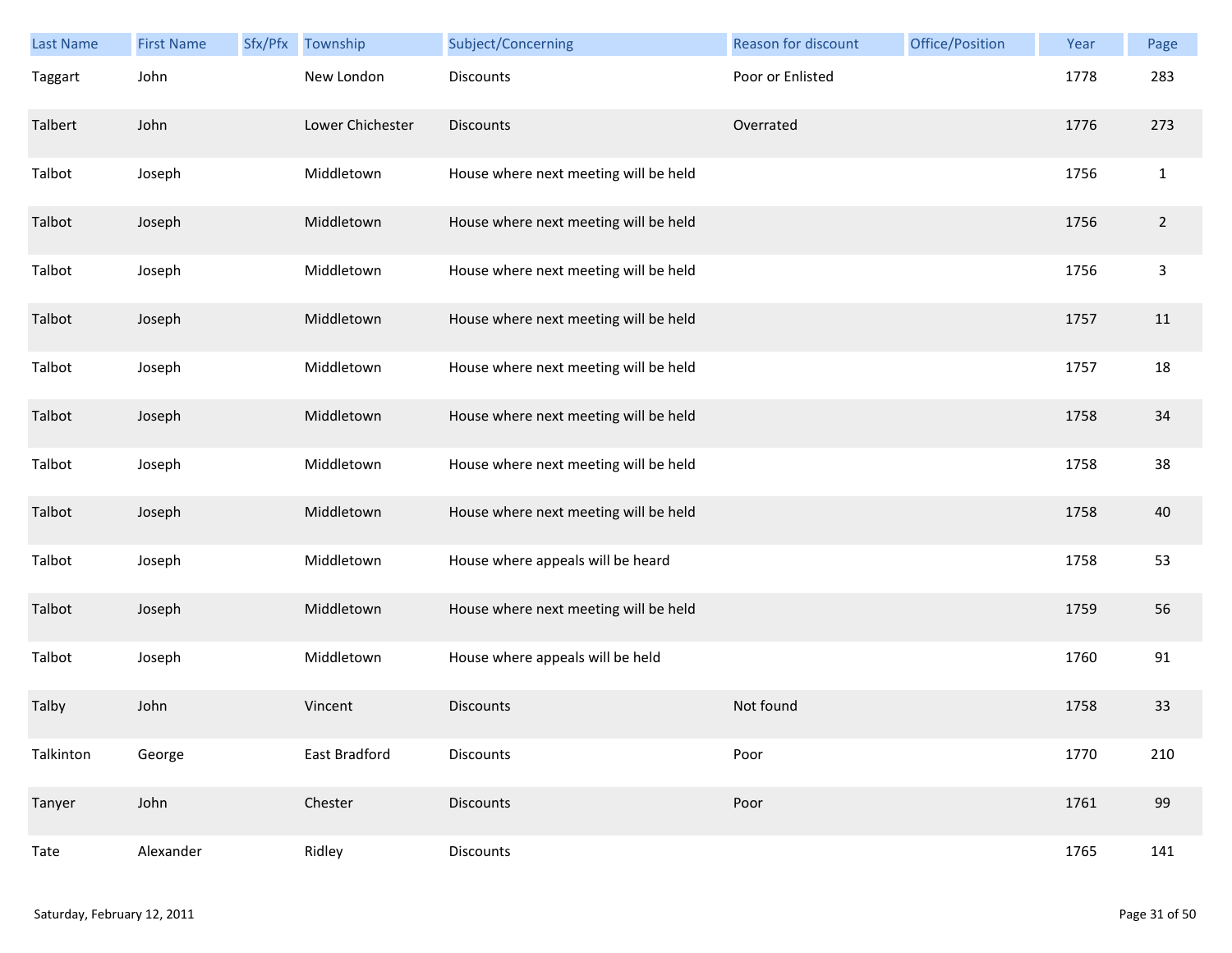| <b>Last Name</b> | <b>First Name</b> | Sfx/Pfx | Township      | Subject/Concerning                     | Reason for discount               | Office/Position          | Year | Page |
|------------------|-------------------|---------|---------------|----------------------------------------|-----------------------------------|--------------------------|------|------|
| Tate             | John              |         | New London    | <b>Discounts</b>                       | Absconded, Sickly or<br>Insolvent |                          | 1770 | 216  |
| Tayes            | Robert            |         | Middletown    | Discounts                              | Gone                              |                          | 1773 | 252  |
| Taylor           | Abiah             |         | East Bradford | Paid for service                       |                                   | Township Assessor        | 1771 | 225  |
| Taylor           | Abiah             |         | East Bradford | Paid for service                       |                                   | Township Assessor        | 1772 | 237  |
| Taylor           | Abraham           |         | Kennett       | Paid for service                       |                                   | Township Assessor        | 1769 | 191  |
| Taylor           | Abraham           |         | Kennett       | Paid for service                       |                                   | Township Assessor        | 1770 | 206  |
| Taylor           | Abraham           |         | Kennett       | Paid for service                       |                                   | Township Assessor        | 1771 | 218  |
| Taylor           | Abraham           |         | Kennett       | Defended in action brought against him |                                   | <b>Tax Collector</b>     | 1771 | 228  |
| Taylor           | Abram             |         | Kennett       | Paid for service                       |                                   | Township Assessor        | 1772 | 232  |
| Taylor           | Adam              |         | East Bradford | Discounts                              |                                   |                          | 1775 | 268  |
| Taylor           | Benjamin          |         | Marple        | Paid for service                       |                                   | Township Assessor        | 1770 | 214  |
| Taylor           | Benjamin          |         | Pennsbury     | Paid for service                       |                                   | Township Assessor        | 1774 | 255  |
| Taylor           | Elisha            |         | Springfield   | <b>Discounts</b>                       |                                   |                          | 1765 | 145  |
| Taylor           | Elizabeth         |         | Thornbury     | Discounts                              | Paid in Aston                     |                          | 1760 | 78   |
| Taylor           | Frederick         |         | Middletown    | <b>Discounts</b>                       | Poor or Gone                      |                          | 1770 | 215  |
| Taylor           | George            |         | Coventry      | Discounts                              | Absconded                         |                          | 1762 | 107  |
| Taylor           | Isaac             |         | Kennett       | Paid for service                       |                                   | <b>Township Assessor</b> | 1767 | 163  |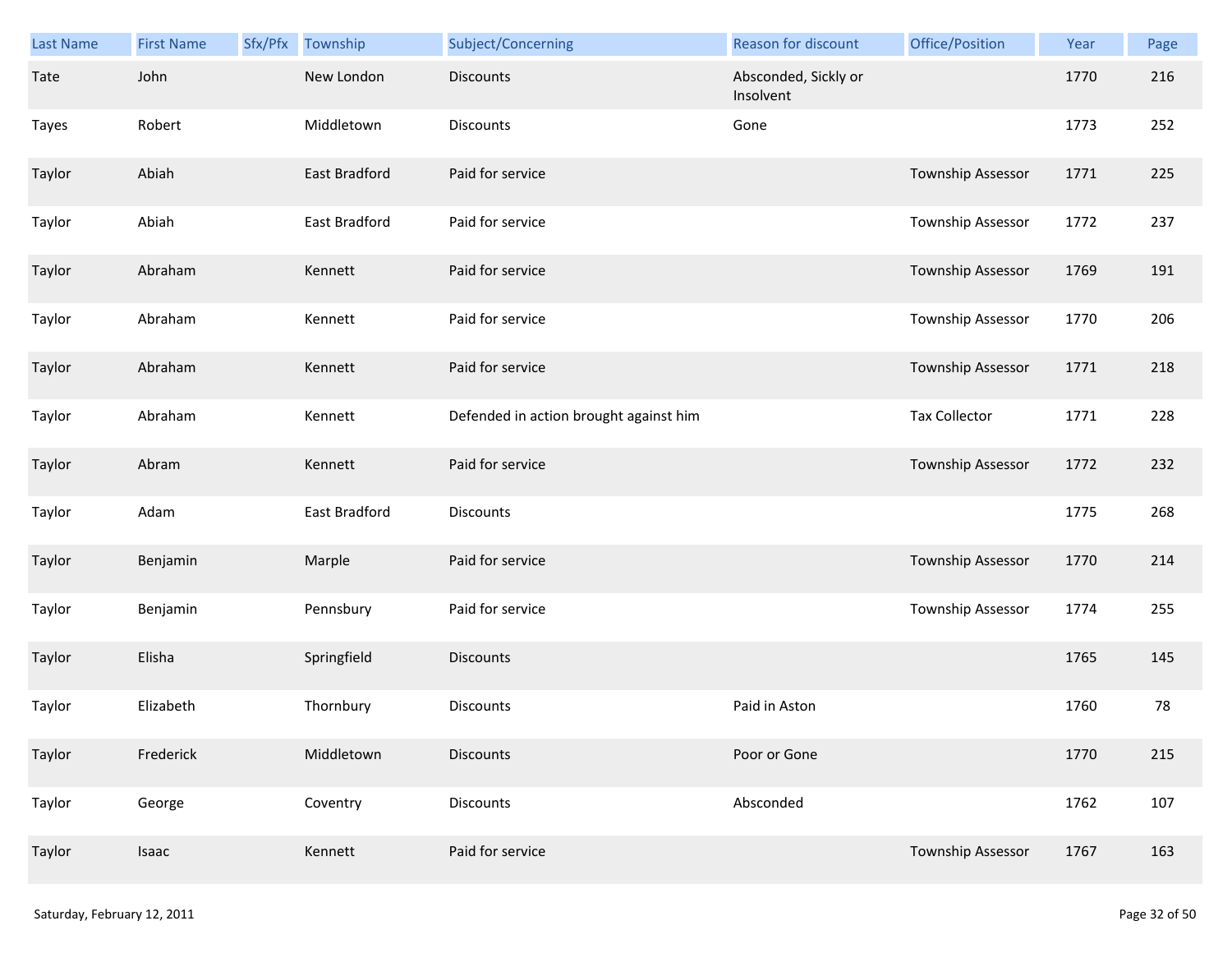| Last Name | <b>First Name</b> | Sfx/Pfx | Township       | Subject/Concerning              | <b>Reason for discount</b> | Office/Position                  | Year | Page   |
|-----------|-------------------|---------|----------------|---------------------------------|----------------------------|----------------------------------|------|--------|
| Taylor    | Isaac             |         | Kennett        | Allowed an order for payment    |                            | <b>Tax Collector</b><br>(Former) | 1768 | 184    |
| Taylor    | Israel            |         | Concord        | Warrant granted against         |                            |                                  | 1761 | 96     |
| Taylor    | Jacob             |         | West Bradford  | Discounts                       | Overrated                  |                                  | 1760 | 76     |
| Taylor    | Jacob             |         | Concord        | <b>Discounts</b>                | Included in landlord's tax |                                  | 1764 | 127    |
| Taylor    | Jacob             |         | Concord        | Discounts                       |                            |                                  | 1765 | 145    |
| Taylor    | Jacob             |         | Ridley         | <b>Discounts</b>                | Overcharged                |                                  | 1766 | 153    |
| Taylor    | Jacob             |         | Ridley         | Discounts                       | Absconded                  |                                  | 1767 | 172    |
| Taylor    | James             |         | Goshen         | Neglected or refused to pay tax |                            |                                  | 1759 | 67     |
| Taylor    | James             |         | Thornbury      | Discounts                       | Absconded                  |                                  | 1769 | 201    |
| Taylor    | James             |         | London Britain | <b>Discounts</b>                | Sickly                     |                                  | 1770 | 216    |
| Taylor    | James             |         | London Britain | Discounts                       | Gone out of the province   |                                  | 1773 | 250    |
| Taylor    | James             |         | Birmingham     | <b>Discounts</b>                | Married                    |                                  | 1774 | 257    |
| Taylor    | Jesse             |         | Newlin         | Paid for service                |                            | Township Assessor                | 1763 | 115    |
| Taylor    | John              |         | Easttown       | <b>Discounts</b>                | Unsettled person           |                                  | 1757 | 11     |
| Taylor    | John              |         | New London     | Discounts                       | Absconded                  |                                  | 1757 | $25\,$ |
| Taylor    | John              |         | West Bradford  | Discounts                       | Overrated                  |                                  | 1760 | 76     |
| Taylor    | John              |         | Kennett        | Discounts                       | Loss by fire               |                                  | 1764 | 132    |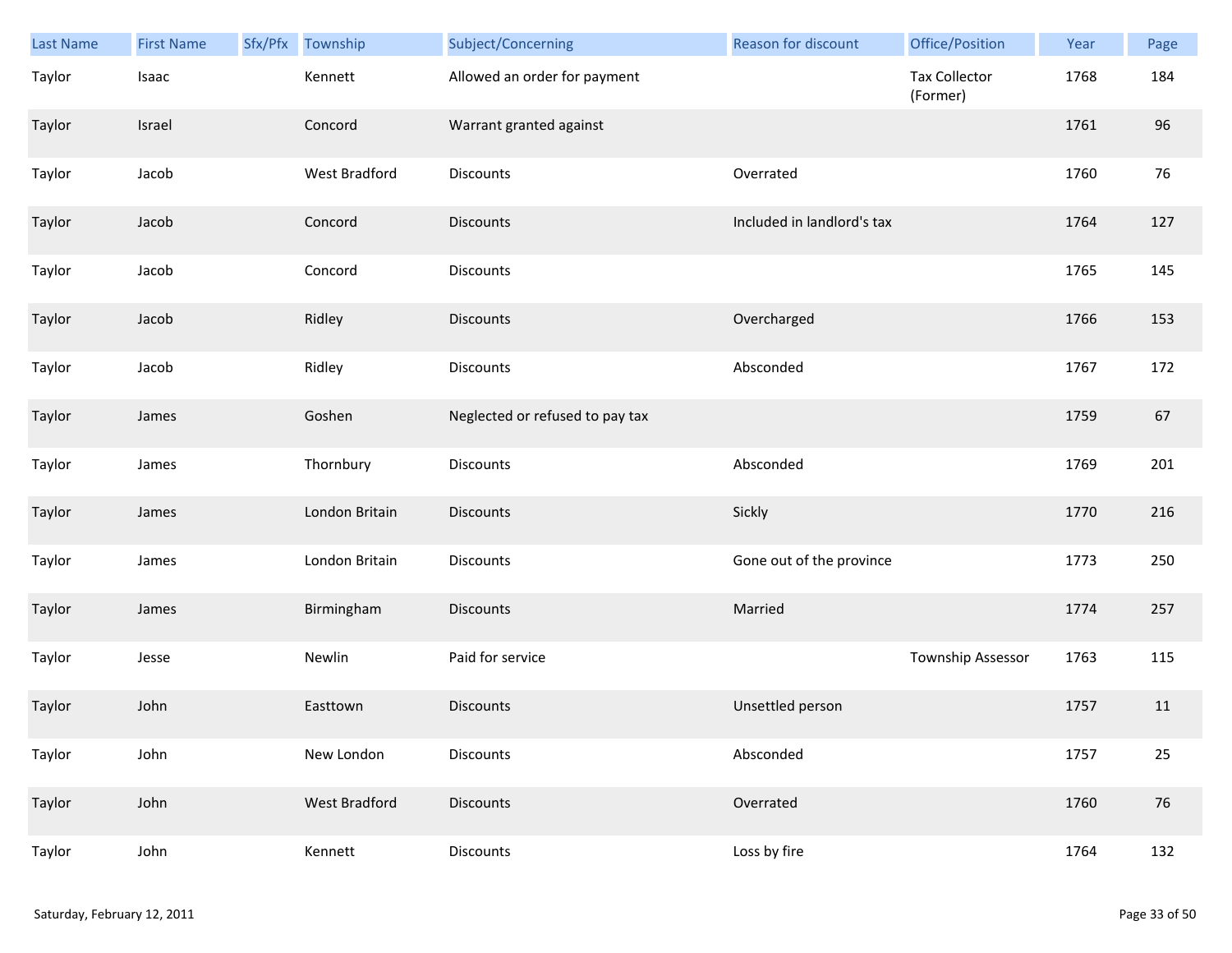| Last Name | <b>First Name</b> |        | Sfx/Pfx Township        | Subject/Concerning           | Reason for discount               | Office/Position                  | Year | Page |
|-----------|-------------------|--------|-------------------------|------------------------------|-----------------------------------|----------------------------------|------|------|
| Taylor    | John              |        | Uwchlan                 | <b>Discounts</b>             |                                   |                                  | 1765 | 140  |
| Taylor    | John              |        | Ridley                  | <b>Discounts</b>             | Overrated                         |                                  | 1769 | 199  |
| Taylor    | John              | Estate | Aston                   | Discounts                    |                                   |                                  | 1772 | 235  |
| Taylor    | Jonathan          |        | East Caln               | <b>Discounts</b>             | Poor                              |                                  | 1757 | 30   |
| Taylor    | Jonathan          |        | Uwchlan                 | <b>Discounts</b>             | Absconded                         |                                  | 1758 | 46   |
| Taylor    | Jonathan          |        | Goshen                  | <b>Discounts</b>             | Poor                              |                                  | 1759 | 67   |
| Taylor    | Joseph            |        | <b>West Bradford</b>    | Discounts                    | Dead                              |                                  | 1759 | 59   |
| Taylor    | Joseph            |        | West Marlborough        | Discounts                    | Not thought proper to be<br>taxed |                                  | 1765 | 139  |
| Taylor    | Joseph            |        |                         | Received counterfeit bill    |                                   |                                  | 1767 | 169  |
| Taylor    | Joseph            |        | Ridley                  |                              |                                   | <b>Tax Collector</b><br>(Former) | 1771 | 226  |
| Taylor    | Mordecai          |        |                         | Allowed an order for payment |                                   |                                  | 1761 | 100  |
| Taylor    | Nathan            |        | <b>Upper Providence</b> | Paid for service             |                                   | Township Assessor                | 1764 | 133  |
| Taylor    | Nathan            |        | <b>Upper Providence</b> | Discounts                    |                                   |                                  | 1773 | 246  |
| Taylor    | Peter             |        | Pikeland                | <b>Discounts</b>             | Not found                         |                                  | 1770 | 209  |
| Taylor    | Phillip           |        | Whiteland               | <b>Discounts</b>             | Poor                              |                                  | 1757 | 28   |
| Taylor    | Phillip           |        | West Bradford           | <b>Discounts</b>             | Overrated                         |                                  | 1760 | 76   |
| Taylor    | Robert            |        | Springfield             | Discounts                    |                                   |                                  | 1775 | 266  |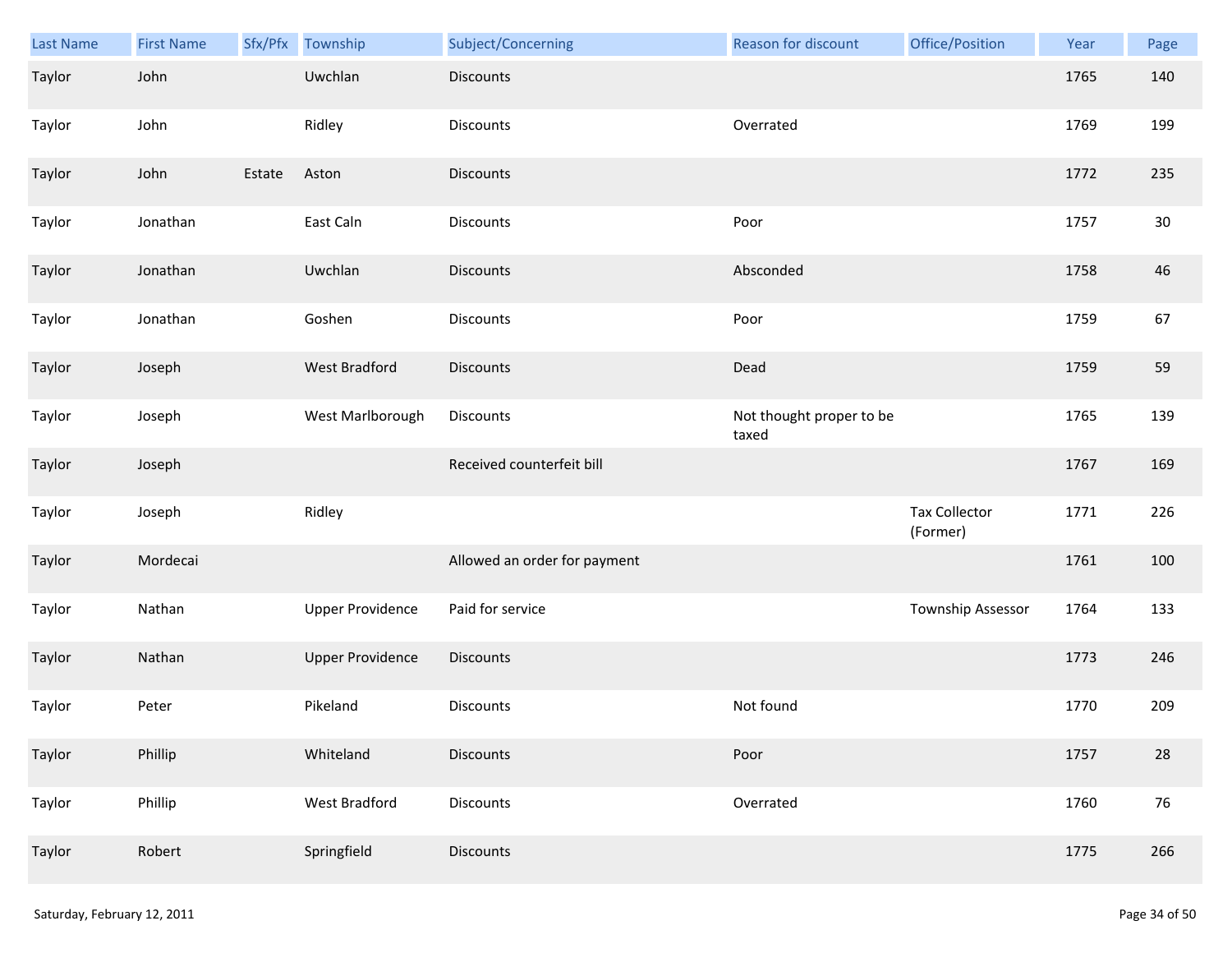| Last Name | <b>First Name</b> | Sfx/Pfx Township | Subject/Concerning     | Reason for discount | Office/Position        | Year | Page |
|-----------|-------------------|------------------|------------------------|---------------------|------------------------|------|------|
| Taylor    | Samuel            | Aston            | Discounts              | Absconded           |                        | 1772 | 238  |
| Taylor    | Stephen           | Thornbury        | Refused to serve       |                     | <b>Tax Collector</b>   | 1776 | 272  |
| Taylor    | Thomas            | Westtown         | Paid for service       |                     | Township Assessor      | 1762 | 103  |
| Taylor    | Thomas            | Westtown         | Present at meeting     |                     | <b>County Assessor</b> | 1768 | 188  |
| Taylor    | Thomas            |                  | Present at meeting     |                     | County Assessor        | 1769 | 197  |
| Taylor    | Thomas            |                  | Present at meeting     |                     | <b>County Assessor</b> | 1769 | 202  |
| Taylor    | Thomas            |                  | Present at meeting     |                     | <b>County Assessor</b> | 1770 | 204  |
| Taylor    | Thomas            |                  | Present at meeting     |                     | <b>County Assessor</b> | 1770 | 205  |
| Taylor    | Thomas            |                  | Not present at meeting |                     | County Assessor        | 1770 | 206  |
| Taylor    | Thomas            |                  | Present at meeting     |                     | <b>County Assessor</b> | 1770 | 206  |
| Taylor    | Thomas            |                  | Present at meeting     |                     | <b>County Assessor</b> | 1770 | 208  |
| Taylor    | Thomas            |                  | Paid for service       |                     |                        | 1770 | 212  |
| Taylor    | Thomas            |                  | Present at meeting     |                     | <b>County Assessor</b> | 1770 | 212  |
| Taylor    | Thomas            |                  | Present at meeting     |                     | <b>County Assessor</b> | 1770 | 216  |
| Taylor    | Thomas            |                  | Present at meeting     |                     | <b>County Assessor</b> | 1771 | 218  |
| Taylor    | Thomas            | Springfield      | <b>Discounts</b>       | Enlisted            |                        | 1771 | 224  |
| Taylor    | Thomas            | Chester          | Discounts              | Gone                |                        | 1773 | 250  |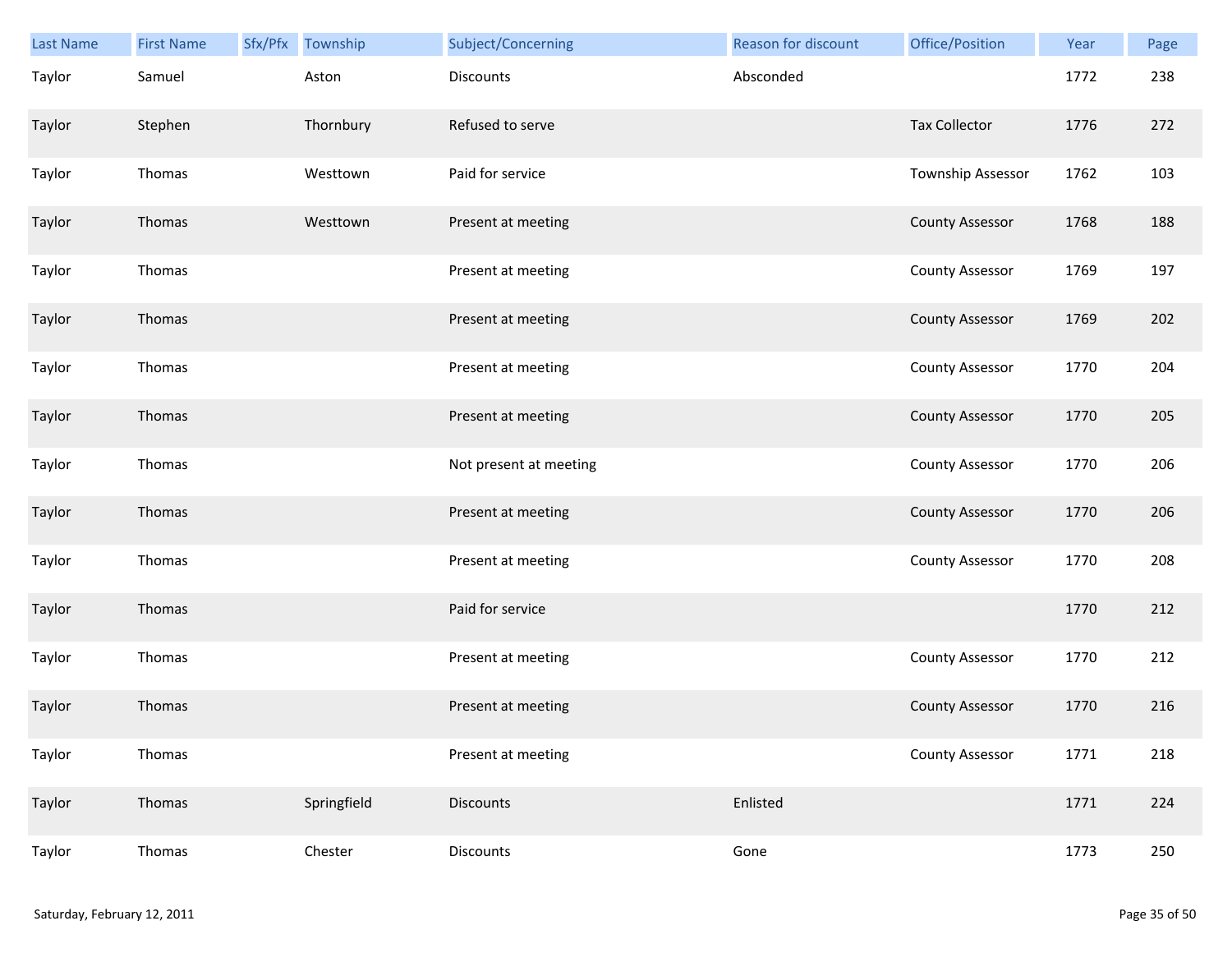| Last Name | <b>First Name</b> | Sfx/Pfx Township | Subject/Concerning | <b>Reason for discount</b> | Office/Position   | Year | Page |
|-----------|-------------------|------------------|--------------------|----------------------------|-------------------|------|------|
| Taylor    | Thomas            |                  | Qualified          |                            | Commissioner      | 1774 | 259  |
| Taylor    | Thomas            |                  | Present at meeting |                            | Commissioner      | 1775 | 263  |
| Taylor    | Thomas            |                  | Present at meeting |                            | Commissioner      | 1775 | 267  |
| Taylor    | Thomas            |                  | Present at meeting |                            | Commissioner      | 1776 | 270  |
| Taylor    | Thomas            |                  | Paid for service   |                            | Commissioner      | 1776 | 272  |
| Taylor    | Thomas            |                  | Present at meeting |                            | Commissioner      | 1776 | 273  |
| Taylor    | Thomas            |                  | Present at meeting |                            | Commissioner      | 1777 | 277  |
| Taylor    | Thomas            |                  | Present at meeting |                            | Commissioner      | 1777 | 278  |
| Taylor    | Thomas            |                  | Paid for service   |                            | Commissioner      | 1777 | 281  |
| Taylor    | William           | Middletown       | Discounts          | Not free 6 months          |                   | 1760 | 76   |
| Taylor    | William           | Middletown       | <b>Discounts</b>   | Paid in Upper Providence   |                   | 1760 | 77   |
| Taylor    | William           | East Bradford    | Discounts          | Not found                  |                   | 1768 | 181  |
| Temple    | Thomas            | East Caln        | <b>Discounts</b>   |                            |                   | 1764 | 130  |
| Templeton | John              | Whiteland        | Paid for service   |                            | Township Assessor | 1759 | 55   |
| Templeton | Samuel            | Whiteland        | <b>Discounts</b>   | Overrated                  |                   | 1757 | 28   |
| Tenner    | John              | Coventry         | Discounts          |                            |                   | 1766 | 161  |
| Testbury  | John              | East Nantmeal    | <b>Discounts</b>   | Absconded                  |                   | 1770 | 214  |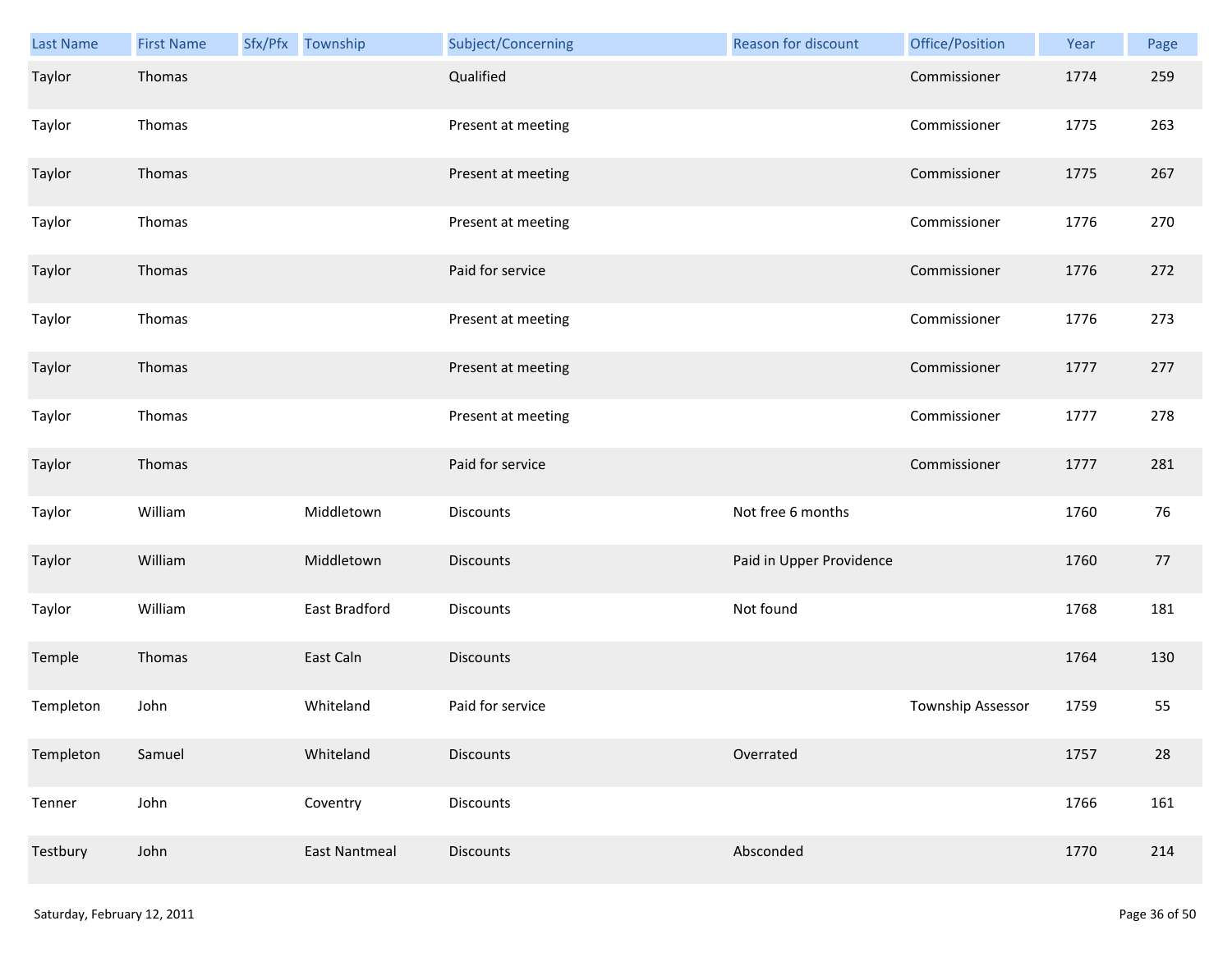| <b>Last Name</b> | <b>First Name</b> | Sfx/Pfx Township | Subject/Concerning | Reason for discount            | Office/Position          | Year | Page   |
|------------------|-------------------|------------------|--------------------|--------------------------------|--------------------------|------|--------|
| Thacher          | Thomas            | Concord          | <b>Discounts</b>   | Paid in Birmingham             |                          | 1762 | 107    |
| Thatcher         | David             | West Marlborough | <b>Discounts</b>   | Not to be had                  |                          | 1775 | 268    |
| Thatcher         | Jonathan          | Kennett          | Discounts          | Absconded                      |                          | 1759 | 56     |
| Thatcher         | Jonathan          | Kennett          | <b>Discounts</b>   | Paid in Birmingham             |                          | 1767 | 168    |
| Thatcher         | Richard           | Kennett          | Paid for service   |                                | Township Assessor        | 1759 | 58     |
| Thatcher         | Richard           | Kennett          | <b>Discounts</b>   | Poor state of health           |                          | 1762 | 104    |
| Thelwell         | John              | Newlin           | <b>Discounts</b>   |                                |                          | 1760 | 79     |
| Thirst           | Lawrence          | Vincent          | <b>Discounts</b>   | Dead                           |                          | 1757 | 21     |
| Thomas           | Abraham           | Pikeland         | Discounts          | Enlisted, Absconded or<br>Poor |                          | 1777 | 277    |
| Thomas           | Abram             | Marple           | <b>Discounts</b>   | Absconded                      |                          | 1761 | 97     |
| Thomas           | Benjamin          |                  | Allowed an order   |                                |                          | 1766 | 157    |
| Thomas           | Benjamin          | Pikeland         | Paid for service   |                                | <b>Township Assessor</b> | 1767 | 163    |
| Thomas           | Benjamin          | Pikeland         | Paid for service   |                                | Township Assessor        | 1769 | 190    |
| Thomas           | David             | Vincent          |                    |                                | Township Assessor        | 1760 | 84     |
| Thomas           | David             | Vincent          | Paid for service   |                                | Township Assessor        | 1761 | 92     |
| Thomas           | Evan              | Uwchlan          | <b>Discounts</b>   | Ran away                       |                          | 1757 | 17     |
| Thomas           | Evan              | Willistown       | Discounts          | Not found                      |                          | 1758 | $35\,$ |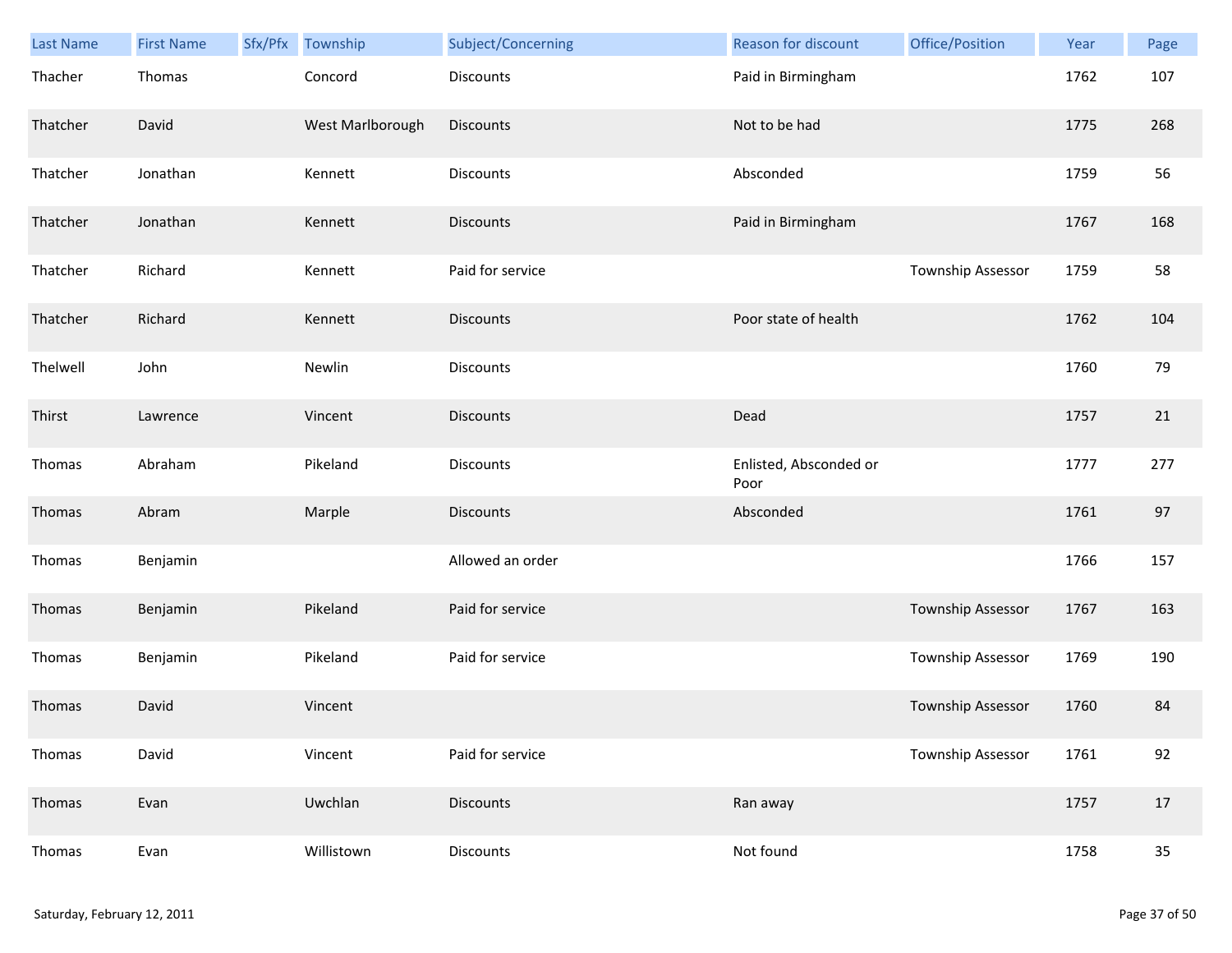| Last Name | <b>First Name</b> | Sfx/Pfx | Township                | Subject/Concerning              | Reason for discount | Office/Position   | Year | Page |
|-----------|-------------------|---------|-------------------------|---------------------------------|---------------------|-------------------|------|------|
| Thomas    | Evan              |         | Goshen                  | <b>Discounts</b>                | Not free 6 months   |                   | 1764 | 125  |
| Thomas    | Evan              |         | <b>East Fallowfield</b> | <b>Discounts</b>                | Poor                |                   | 1770 | 211  |
| Thomas    | Evan              |         | Sadsbury                | <b>Discounts</b>                | Poor                |                   | 1772 | 239  |
| Thomas    | Evan              |         |                         | <b>Discounts</b>                | Enlisted &/or Poor  |                   | 1777 | 279  |
| Thomas    | Ezekiel           |         | Newtown                 | <b>Discounts</b>                | Under age           |                   | 1774 | 256  |
| Thomas    | George            |         | West Whiteland          | Paid for service                |                     | Township Assessor | 1771 | 218  |
| Thomas    | Isaac             |         | Willistown              | <b>Discounts</b>                | Overrated           |                   | 1768 | 182  |
| Thomas    | Isaac             |         | Willistown              | Discounts                       | Overrated           |                   | 1770 | 208  |
| Thomas    | Isaac             |         | Willistown              | <b>Discounts</b>                | Overrated           |                   | 1771 | 222  |
| Thomas    | Jacob             |         | Newtown                 | Neglected or refused to pay tax |                     |                   | 1757 | 11   |
| Thomas    | Jacob             |         | Coventry                | Neglected or refused to pay tax |                     |                   | 1757 | 13   |
| Thomas    | Jacob             |         | Newtown                 | Discounts                       |                     |                   | 1765 | 145  |
| Thomas    | James             |         | Willistown              | Neglected or refused to pay tax |                     |                   | 1757 | 12   |
| Thomas    | James             |         | Willistown              | <b>Discounts</b>                | Absconded           |                   | 1757 | 29   |
| Thomas    | James             |         | London Britain          | <b>Discounts</b>                | Enlisted            |                   | 1758 | 48   |
| Thomas    | John              | Jr.     | Charlestown             | Discounts                       | Overrated           |                   | 1757 | 12   |
| Thomas    | John              | Jr.     |                         | <b>Discounts</b>                | Pays for his land   |                   | 1761 | 94   |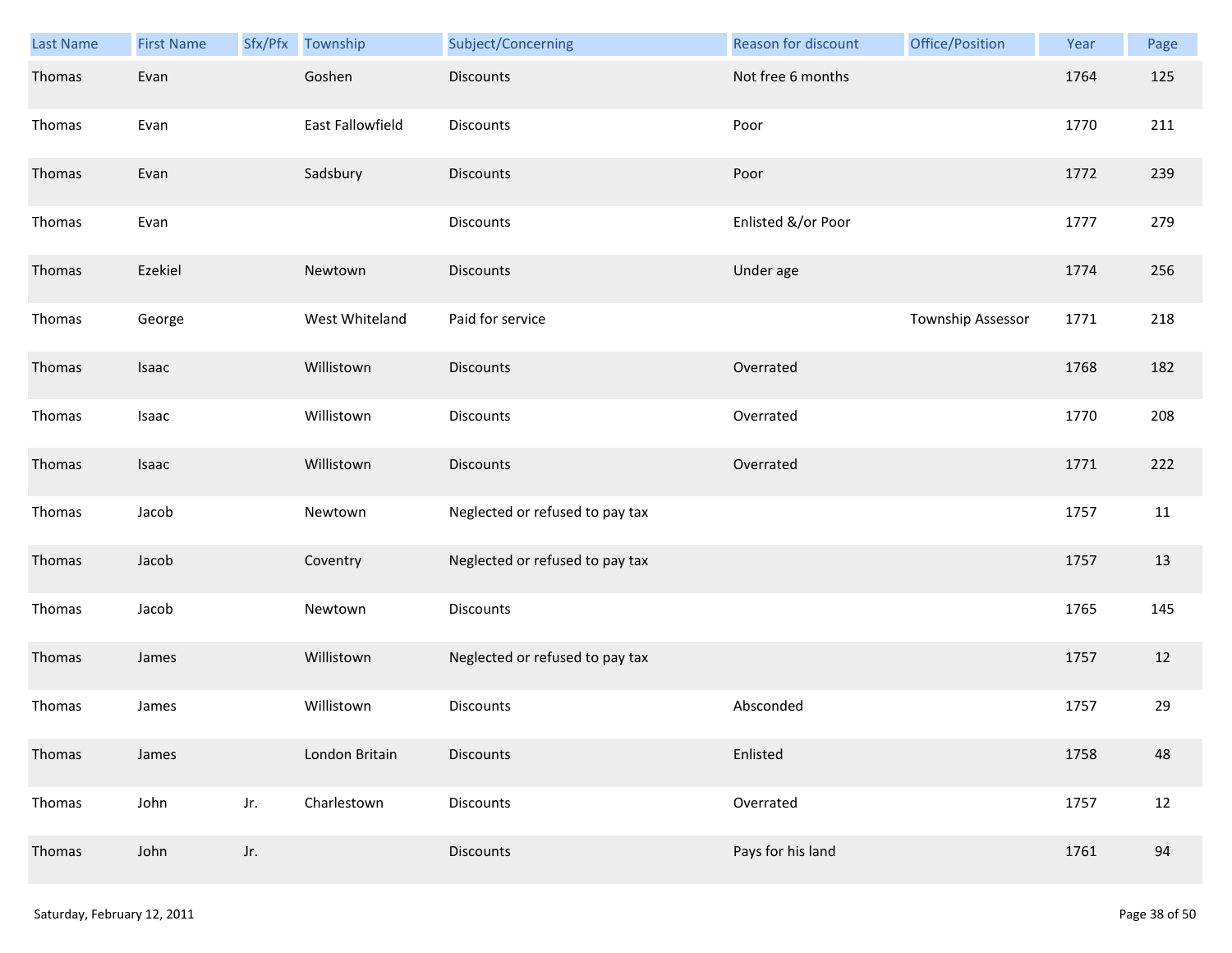| <b>Last Name</b> | <b>First Name</b> | Sfx/Pfx | Township             | Subject/Concerning              | Reason for discount | Office/Position        | Year | Page |
|------------------|-------------------|---------|----------------------|---------------------------------|---------------------|------------------------|------|------|
| Thomas           | John              |         | <b>West Nantmeal</b> | <b>Discounts</b>                | Dead & Insolvent    |                        | 1764 | 130  |
| Thomas           | Joseph            |         | Willistown           | <b>Discounts</b>                | Under age           |                        | 1757 | 29   |
| Thomas           | Joseph            |         | Whiteland            | Discounts                       | Not found           |                        | 1758 | 37   |
| Thomas           | Joseph            |         | Chester              | <b>Discounts</b>                | Absconded           |                        | 1769 | 201  |
| Thomas           | Lewis             |         | Whiteland            | <b>Discounts</b>                |                     |                        | 1761 | 99   |
| Thomas           | Lewis             |         | <b>Upper Darby</b>   | <b>Discounts</b>                | Paid in Blockley    |                        | 1771 | 228  |
| Thomas           | Mordecai          |         | Vincent              | Paid for service                |                     | Township Assessor      | 1769 | 190  |
| Thomas           | Mordecai          |         | Vincent              | Paid for service                |                     | Township Assessor      | 1770 | 205  |
| Thomas           | Mordecai          |         | Vincent              | Paid for service                |                     | Township Assessor      | 1771 | 230  |
| Thomas           | Morris            |         | London Britain       | <b>Discounts</b>                | Overrated           |                        | 1757 | 27   |
| Thomas           | Morris            |         | Goshen               | <b>Discounts</b>                | Insolvent           |                        | 1771 | 231  |
| Thomas           | Morris            |         | London Britain       | <b>Discounts</b>                | Poor or Enlisted    |                        | 1778 | 282  |
| Thomas           | Nathan            |         | Willistown           | Discounts                       | Paid in Whiteland   |                        | 1757 | 29   |
| Thomas           | Peter             |         | Willistown           | Neglected or refused to pay tax |                     |                        | 1757 | 12   |
| Thomas           | Peter             |         | Willistown           | Neglected or refused to pay tax |                     |                        | 1758 | 34   |
| Thomas           | Richard           |         |                      | Paid to discharge county debts  |                     |                        | 1770 | 217  |
| Thomas           | Richard           |         |                      | Qualified                       |                     | <b>County Assessor</b> | 1774 | 259  |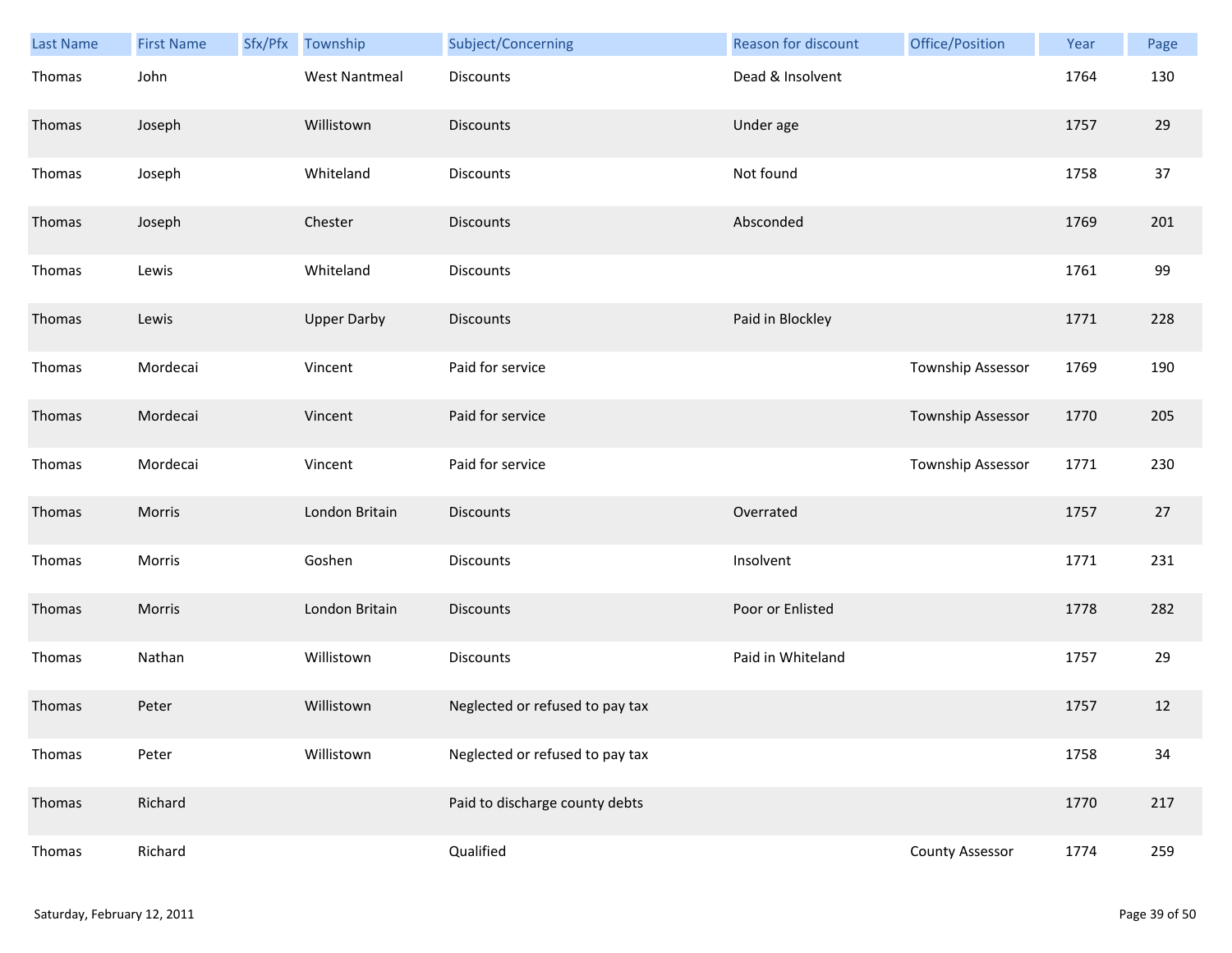| Last Name | <b>First Name</b> | Sfx/Pfx Township | Subject/Concerning              | Reason for discount  | Office/Position        | Year | Page           |
|-----------|-------------------|------------------|---------------------------------|----------------------|------------------------|------|----------------|
| Thomas    | Richard           |                  | Not present at meeting          |                      |                        | 1775 | 263            |
| Thomas    | Richard           |                  | Qualified                       |                      | <b>County Assessor</b> | 1775 | 267            |
| Thomas    | Richard           |                  | Present at meeting              |                      | <b>County Assessor</b> | 1776 | 270            |
| Thomas    | Richard           |                  | Paid for service                |                      | <b>County Assessor</b> | 1776 | 272            |
| Thomas    | Richard           |                  | Came before the board           |                      |                        | 1776 | 273            |
| Thomas    | Richard           |                  | Present at meeting              |                      | <b>County Assessor</b> | 1776 | 276            |
| Thomas    | Samuel            | Vincent          | Neglected or refused to pay tax |                      |                        | 1758 | 40             |
| Thomas    | Samuel            | Vincent          | Discounts                       | Absconded            |                        | 1759 | 54             |
| Thomas    | Samuel            | Newtown          | <b>Discounts</b>                | Absconded            |                        | 1771 | 227            |
| Thomas    | Thomas            | Chester          | Discounts                       | Under age            |                        | 1756 | $\overline{4}$ |
| Thomas    | Thomas            | Vincent          | Discounts                       | Poor                 |                        | 1757 | 22             |
| Thomas    | Thomas            | Tredyffrin       | Discounts                       | Paid in Philadelphia |                        | 1760 | 81             |
| Thomas    | Thomas            | Ridley           | <b>Discounts</b>                | Ran away             |                        | 1761 | 100            |
| Thomas    | Thomas            | Tredyffrin       | Discounts                       | Paid in Whiteland    |                        | 1762 | 109            |
| Thomas    | Thomas            | Charlestown      | <b>Discounts</b>                | Under age            |                        | 1765 | 140            |
| Thomas    | Thomas            | Easttown         | Neglected or refused to pay tax |                      |                        | 1765 | 146a           |
| Thomas    | Thomas            | Middletown       | <b>Discounts</b>                | Paid in Merion       |                        | 1772 | 242            |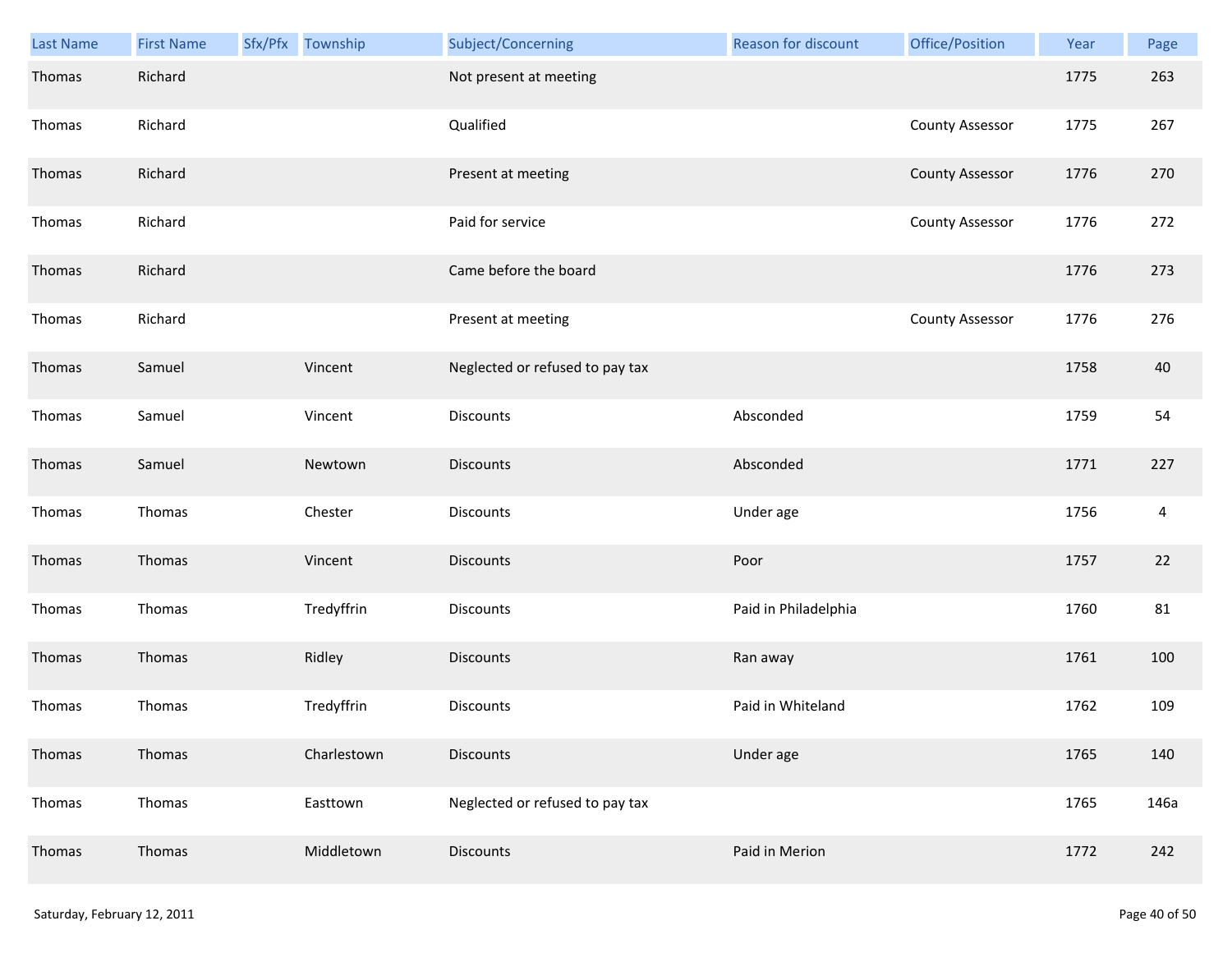| <b>Last Name</b> | <b>First Name</b> | Sfx/Pfx | Township             | Subject/Concerning | Reason for discount | Office/Position      | Year | Page |
|------------------|-------------------|---------|----------------------|--------------------|---------------------|----------------------|------|------|
| Thomas           | William           |         | Newtown              | Discounts          | In Gaol             |                      | 1768 | 186  |
| Thompson         | Adam              |         | Pikeland             | Discounts          |                     |                      | 1775 | 268  |
| Thompson         | Alexander         |         | Londonderry          | Discounts          | Not found           |                      | 1760 | 78   |
| Thompson         | Alexander         |         | Goshen               | <b>Discounts</b>   | Paid in the Jerseys |                      | 1774 | 256  |
| Thompson         | Daniel            |         | Middletown           | Discounts          | Paid in Thornbury   |                      | 1760 | 77   |
| Thompson         | Henry             |         | East Caln            | Discounts          | Dead                |                      | 1771 | 228  |
| Thompson         | James             |         | East Caln            | Granted warrants   |                     | <b>Tax Collector</b> | 1760 | 77   |
| Thompson         | James             |         | West Caln            | Paid for service   |                     | Township Assessor    | 1762 | 103  |
| Thompson         | James             |         | West Fallowfield     | Discounts          | Gone                |                      | 1770 | 210  |
| Thompson         | James             |         | Ridley               | Discounts          | Gone                |                      | 1771 | 228  |
| Thompson         | John              |         | <b>West Nantmeal</b> | <b>Discounts</b>   | Paid in East Caln   |                      | 1757 | 30   |
| Thompson         | John              |         | <b>Upper Darby</b>   | Discounts          | Married             |                      | 1762 | 104  |
| Thompson         | John              |         | West Nottingham      | Discounts          | Insolvent           |                      | 1768 | 187  |
| Thompson         | John              |         | Londonderry          | Discounts          | Poor                |                      | 1769 | 200  |
| Thompson         | John              |         |                      | <b>Discounts</b>   | Twice rated         |                      | 1770 | 214  |
| Thompson         | John              |         | Aston                | <b>Discounts</b>   | Ran away            |                      | 1772 | 236  |
| Thompson         | John              |         | Oxford               | Discounts          | Gone & Poor         |                      | 1772 | 240  |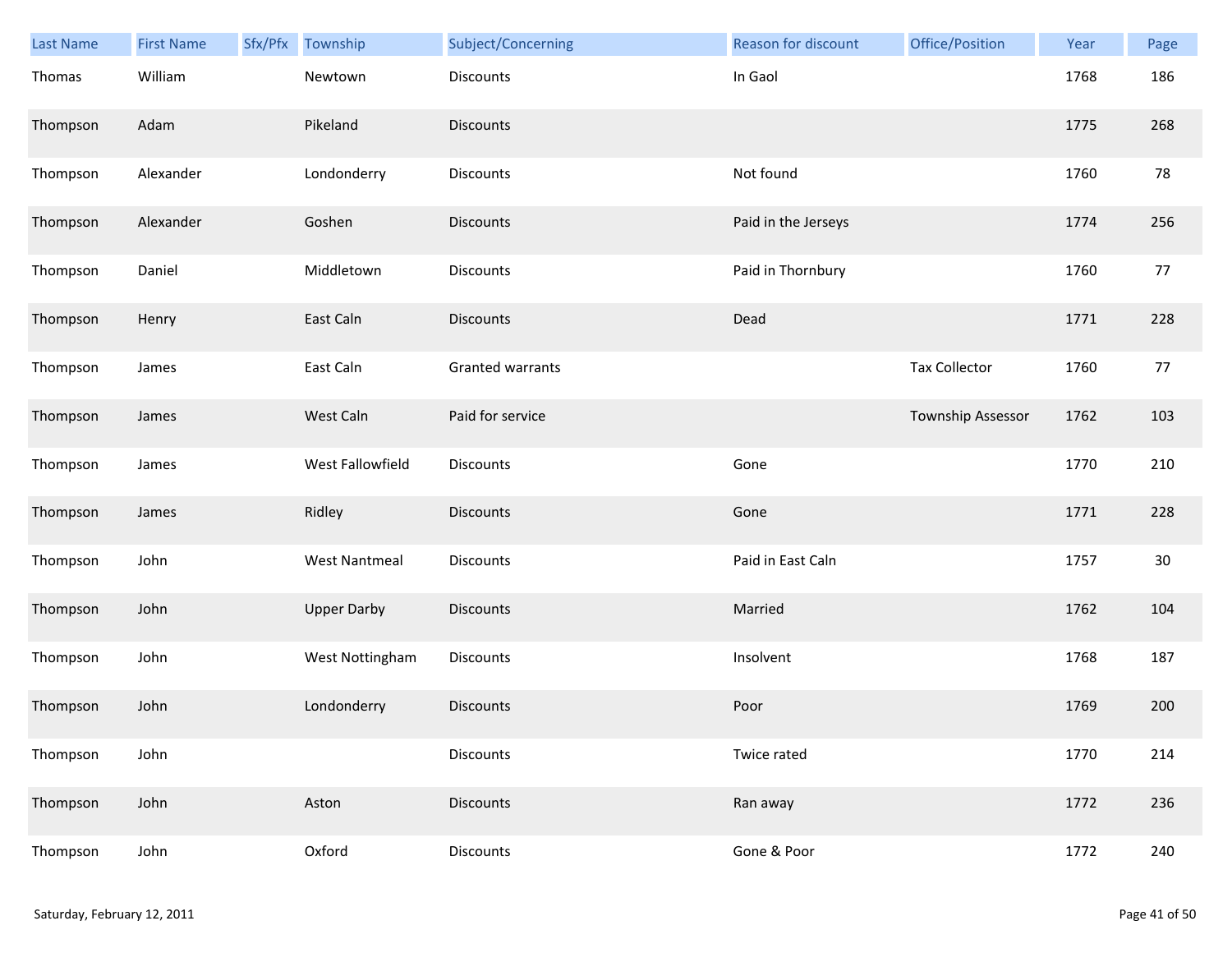| <b>Last Name</b> | <b>First Name</b> | Sfx/Pfx | Township             | Subject/Concerning      | Reason for discount              | Office/Position | Year | Page |
|------------------|-------------------|---------|----------------------|-------------------------|----------------------------------|-----------------|------|------|
| Thompson         | John              |         | Ridley               | <b>Discounts</b>        | Overrated                        |                 | 1775 | 265  |
| Thompson         | Joseph            |         | Aston                | Discounts               | Under age                        |                 | 1768 | 185  |
| Thompson         | Joseph            |         | Aston                | <b>Discounts</b>        | Absconded                        |                 | 1769 | 203  |
| Thompson         | Joshua            |         | East Bradford        | <b>Discounts</b>        |                                  |                 | 1775 | 268  |
| Thompson         | Lampert           |         | West Caln            | <b>Discounts</b>        | Poor or Paid elsewhere           |                 | 1767 | 170  |
| Thompson         | Lombard           |         | West Fallowfield     | Discounts               | Paid in Lancaster County         |                 | 1766 | 157  |
| Thompson         | Matthew           |         | Tredyffrin           | Discounts               | Poor                             |                 | 1766 | 156  |
| Thompson         | Matthew           |         | Newtown              | Discounts               | High                             |                 | 1772 | 234  |
| Thompson         | Nathan            |         | <b>Upper Darby</b>   | <b>Discounts</b>        | Poor                             |                 | 1771 | 228  |
| Thompson         | Patrick           |         | Willistown           | Discounts               | Absconded                        |                 | 1770 | 213  |
| Thompson         | Samuel            |         | Londonderry          | <b>Discounts</b>        | Overrated, Broke or<br>Absconded |                 | 1770 | 212  |
| Thompson         | Thomas            |         | Ridley               | Discounts               |                                  |                 | 1767 | 170  |
| Thompson         | William           |         | Nether Providence    | <b>Discounts</b>        | Paid in Aston                    |                 | 1757 | 25   |
| Thompson         | William           |         | Charlestown          | Discounts               | Absconded                        |                 | 1757 | 30   |
| Thompson         | William           |         | Nether Providence    | Warrant granted against |                                  |                 | 1762 | 110  |
| Thompson         | William           |         | Aston                | Discounts               | Overrated                        |                 | 1763 | 115  |
| Thompson         | William           |         | <b>West Nantmeal</b> | Discounts               | Absconded                        |                 | 1767 | 169  |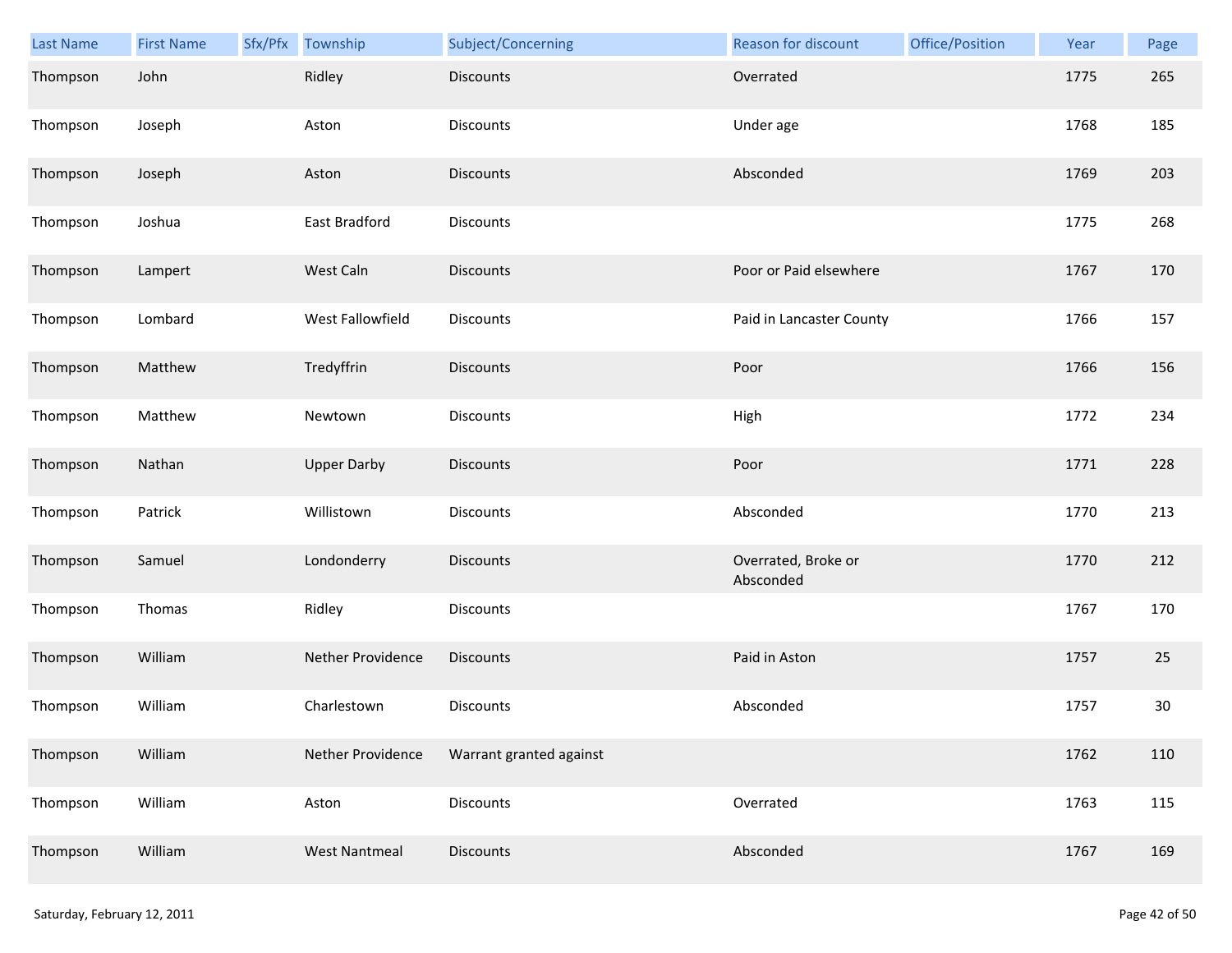| Last Name   | <b>First Name</b> | Sfx/Pfx | Township             | Subject/Concerning                                                                   | Reason for discount   | Office/Position   | Year | Page |
|-------------|-------------------|---------|----------------------|--------------------------------------------------------------------------------------|-----------------------|-------------------|------|------|
| Thompson    | William           |         | Newlin               | <b>Discounts</b>                                                                     | Gone to Virginia      |                   | 1771 | 231  |
| Thomson     | Daniel            |         | Haverford            | Paid for service                                                                     |                       | Constable         | 1759 | 67   |
| Thomson     | John              |         | Springfield          | Paid for service                                                                     |                       |                   | 1759 | 68   |
| Thomson     | John              |         | Springfield          | Paid for service                                                                     |                       | Township Assessor | 1766 | 152  |
| Thomson     | John              |         | New London           | Discounts                                                                            | Poor or Enlisted      |                   | 1778 | 282  |
| Thomson     | Joshua            |         | East Bradford        | <b>Discounts</b>                                                                     | Absconded             |                   | 1765 | 144  |
| Thomson     | Robert            |         | Charlestown          | Discounts                                                                            | Enlisted &/or Poor    |                   | 1777 | 278  |
| Thomson     | Thomas            |         | Easttown             | <b>Discounts</b>                                                                     | Not found             |                   | 1765 | 148  |
| Thomson     | William           |         | Londonderry          | Discounts                                                                            | Insolvent             |                   | 1768 | 187  |
| Thornbrough | John              |         | <b>West Bradford</b> | <b>Discounts</b>                                                                     | Under age             |                   | 1765 | 139  |
| Thornton    | Joseph            |         | New London           | Discounts                                                                            | In the King's Service |                   | 1758 | 50   |
| Thornton    | Samuel            |         | East Fallowfield     | <b>Discounts</b>                                                                     | Poor or Absconded     |                   | 1778 | 282  |
| Thrimstill  | John              |         | Middletown           | Discounts                                                                            | Enlisted &/or Poor    |                   | 1777 | 279  |
| Tidball     | (Widow)           |         | West Nottingham      | <b>Discounts</b>                                                                     |                       |                   | 1767 | 168  |
| Tims        | Thomas            |         | Kennett              | <b>Discounts</b>                                                                     | Gone                  |                   | 1772 | 240  |
| Todd        | James             |         | Chester              | <b>Discounts</b>                                                                     | In Goal               |                   | 1758 | 42   |
| Todd        | James             |         |                      | Allowed order for payment in regard to<br>paying for land in Chester and York County |                       |                   | 1758 | 52   |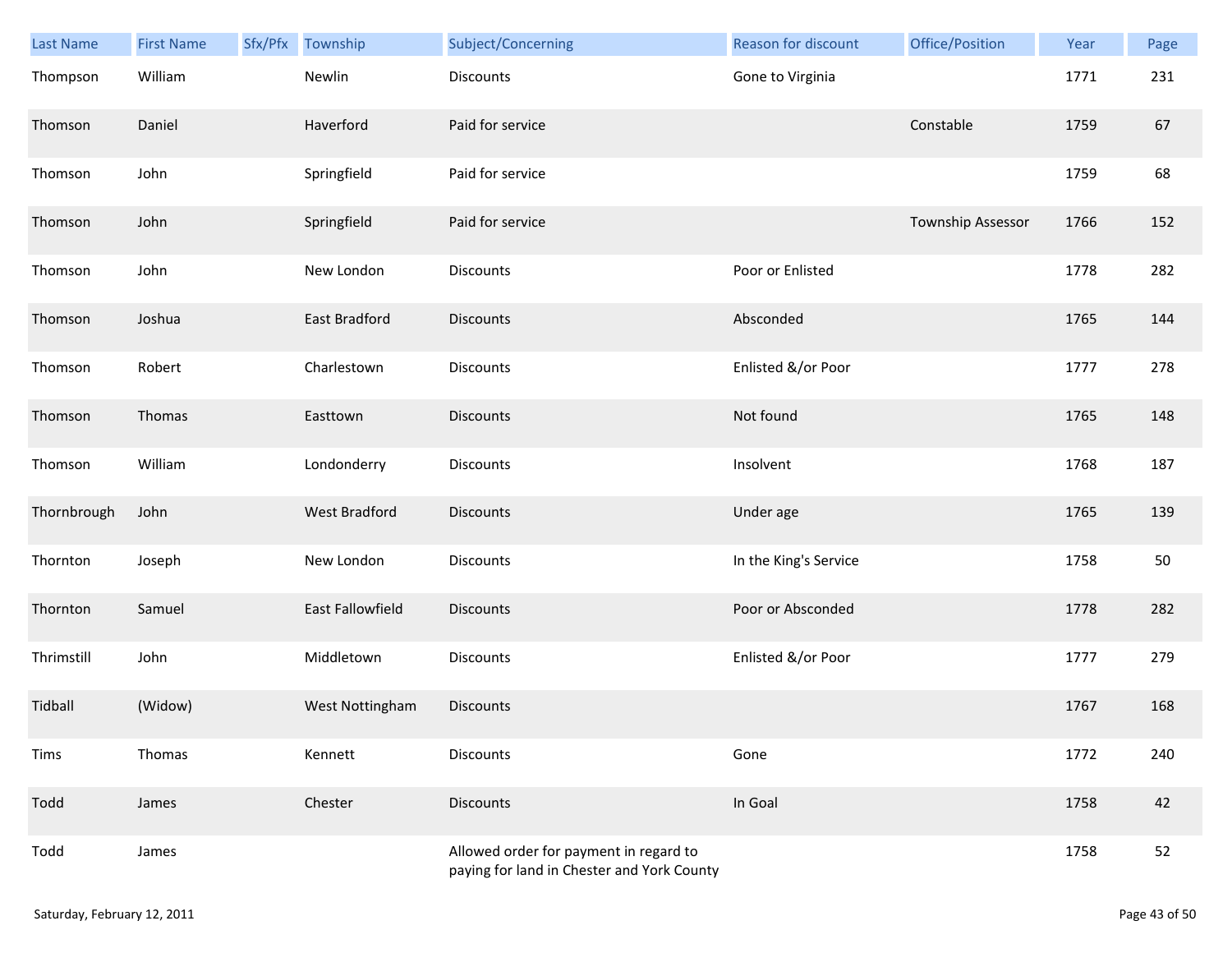| Last Name | <b>First Name</b> | Sfx/Pfx Township     | Subject/Concerning              | <b>Reason for discount</b>     | Office/Position   | Year | Page |
|-----------|-------------------|----------------------|---------------------------------|--------------------------------|-------------------|------|------|
| Todd      | James             | Chester              | <b>Discounts</b>                | Married & Poor                 |                   | 1773 | 250  |
| Todd      | John              | East Whiteland       | Discounts                       | Under age                      |                   | 1772 | 239  |
| Todd      | John              | New London           | <b>Discounts</b>                | Poor or Enlisted               |                   | 1778 | 283  |
| Todd      | William           | Charlestown          | <b>Discounts</b>                | Enlisted &/or Poor             |                   | 1777 | 278  |
| Todhunter | John              | Whiteland            | <b>Discounts</b>                | Overrated                      |                   | 1758 | 34   |
| Tool      | Bart              | Charlestown          | Discounts                       | Absconded                      |                   | 1760 | 81   |
| Toomey    | Daniel            | West Marlborough     | <b>Discounts</b>                | Insolvent                      |                   | 1772 | 239  |
| Torton    | Andrew            | Ridley               | Discounts                       |                                |                   | 1766 | 159  |
| Torton    | Andrew            | Lower Darby          | <b>Discounts</b>                | Ran away                       |                   | 1771 | 228  |
| Torton    | Daniel            | Ridley               | Paid for service                |                                | Township Assessor | 1759 | 57   |
| Torton    | Hance             | Ridley               | <b>Discounts</b>                |                                |                   | 1765 | 141  |
| Toubert   | Aaron             | Pikeland             | Discounts                       | Enlisted, Absconded or<br>Poor |                   | 1777 | 277  |
| Townhold  | Godfrey           | <b>West Nantmeal</b> | Neglected or refused to pay tax |                                |                   | 1758 | 48   |
| Townsend  | John              | East Bradford        | Paid for service                |                                | Township Assessor | 1760 | 71   |
| Townsend  | John              | East Bradford        | <b>Discounts</b>                | Overrated                      |                   | 1766 | 152  |
| Townsend  | Joseph            | East Caln            | <b>Discounts</b>                | Sickly & Poor                  |                   | 1769 | 196  |
| Townsend  | Thomas            | Thornbury            | Discounts                       | Absconded                      |                   | 1767 | 169  |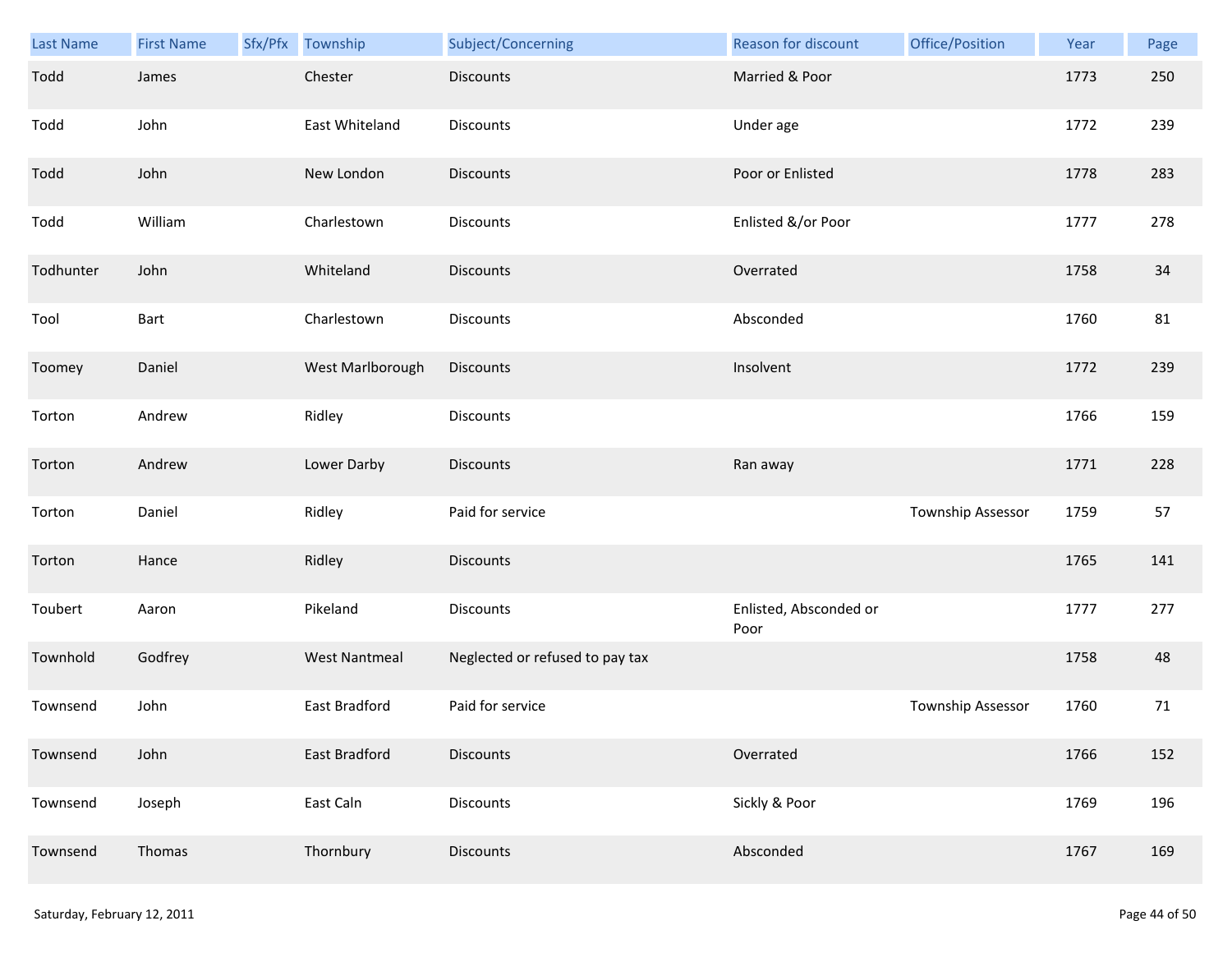| Last Name | <b>First Name</b> | Sfx/Pfx Township        | Subject/Concerning | Reason for discount | Office/Position   | Year | Page |
|-----------|-------------------|-------------------------|--------------------|---------------------|-------------------|------|------|
| Townsley  | James             | London Britain          | Discounts          | Absconded           |                   | 1764 | 131  |
| Trace     | George            | East Caln               | <b>Discounts</b>   | Absconded           |                   | 1762 | 108  |
| Trainer   | John              | Nether Providence       | Discounts          | In Jail             |                   | 1774 | 259  |
| Trapnel   |                   | Lower Darby             | <b>Discounts</b>   |                     |                   | 1765 | 145  |
| Trayhorn  | Mary              | Lower Darby             | Discounts          | Overrated           |                   | 1773 | 249  |
| Trebe     | Joseph            | Charlestown             | <b>Discounts</b>   | Paid in Vincent     |                   | 1767 | 172  |
| Trebe     | Joseph            | Vincent                 | Discounts          | Not found           |                   | 1769 | 195  |
| Treby     | Joseph            | Pikeland                | Discounts          | Paid in Uwchlan     |                   | 1770 | 209  |
| Treeby    | Joseph            | Pikeland                | Discounts          | Gone                |                   | 1771 | 223  |
| Trego     | Anne              | <b>Upper Providence</b> | <b>Discounts</b>   | Poor                |                   | 1759 | 63   |
| Trego     | James             | Whiteland               | Discounts          | Lazy & Drunken      |                   | 1759 | 60   |
| Trego     | William           | Goshen                  |                    |                     | Township Assessor | 1767 | 168  |
| Tregoe    | William           | Goshen                  | Paid for service   |                     | Constable         | 1759 | 55   |
| Tregoe    | William           | Goshen                  | Paid for service   |                     | Township Assessor | 1762 | 102  |
| Tregoe    | William           | Goshen                  | Paid for service   |                     | Township Assessor | 1763 | 114  |
| Tremble   | Henry             | Ridley                  | <b>Discounts</b>   | Overrated           |                   | 1757 | 31   |
| Tremble   | Henry             | Ridley                  | Discounts          | Overrated           |                   | 1762 | 105  |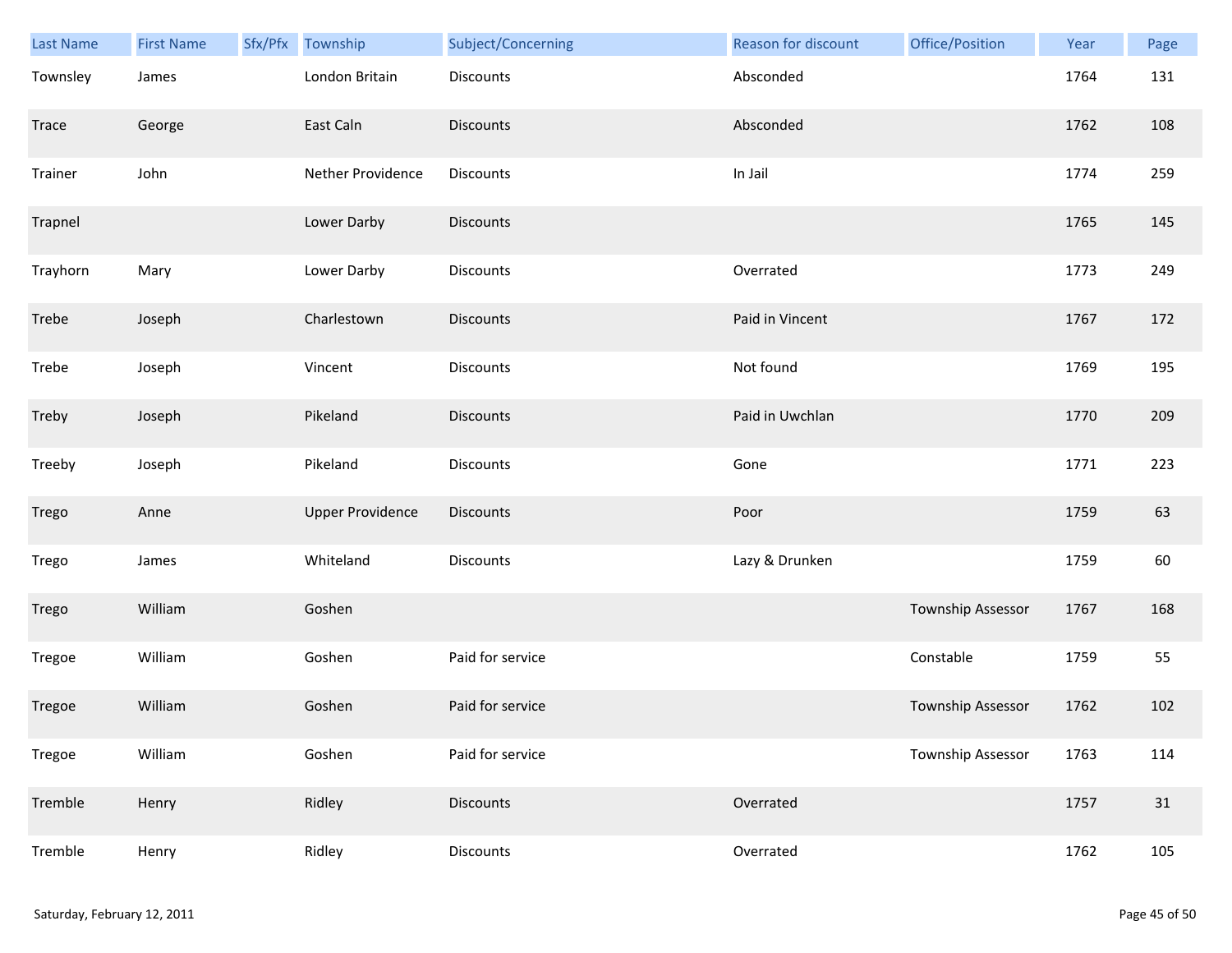| Last Name | <b>First Name</b> | Sfx/Pfx | Township                | Subject/Concerning | Reason for discount            | Office/Position          | Year | Page |
|-----------|-------------------|---------|-------------------------|--------------------|--------------------------------|--------------------------|------|------|
| Tremble   | Henry             |         | Ridley                  | <b>Discounts</b>   | Overrated                      |                          | 1764 | 128  |
| Tremble   | Robert            |         | Uwchlan                 | Discounts          | Absconded                      |                          | 1768 | 181  |
| Trentor   | Samuel            |         | West Caln               | <b>Discounts</b>   |                                |                          | 1762 | 108  |
| Triby     | Joseph            |         | Pikeland                | Discounts          | Paid in Uwchlan                |                          | 1770 | 213  |
| Trimble   | Henry             |         | Ridley                  | Paid for service   |                                | Township Assessor        | 1766 | 159  |
| Trimble   | Henry             |         | Ridley                  | Paid for service   |                                | <b>Township Assessor</b> | 1767 | 167  |
| Trimble   | Henry             |         | Ridley                  | Paid for service   |                                | Township Assessor        | 1768 | 176  |
| Trimble   | Henry             |         | Ridley                  | Paid for service   |                                | Township Assessor        | 1769 | 198  |
| Trimble   | Henry             |         | Ridley                  | Paid for service   |                                | Township Assessor        | 1770 | 214  |
| Trimble   | John              |         | Concord                 | Discounts          |                                |                          | 1770 | 207  |
| Trimble   | Lewis             |         | Nether Providence       | <b>Discounts</b>   | Broke & Gone                   |                          | 1772 | 240  |
| Trimble   | Samuel            |         | Middletown              | Paid for service   |                                | Township Assessor        | 1774 | 256  |
| Trite     | Henry             |         | Pikeland                | <b>Discounts</b>   | Poor                           |                          | 1771 | 223  |
| Trites    | Jacob             |         | Ridley                  | Discounts          | Absconded or Paid<br>elsewhere |                          | 1774 | 257  |
| Trueman   | Adam              |         | <b>Upper Chichester</b> | <b>Discounts</b>   | Can't be recovered             |                          | 1770 | 211  |
| Tucker    | Thomas            |         | Easttown                | Paid for service   |                                | <b>Township Assessor</b> | 1771 | 223  |
| Tucker    | Thomas            |         |                         | Qualified          |                                | <b>County Assessor</b>   | 1772 | 241  |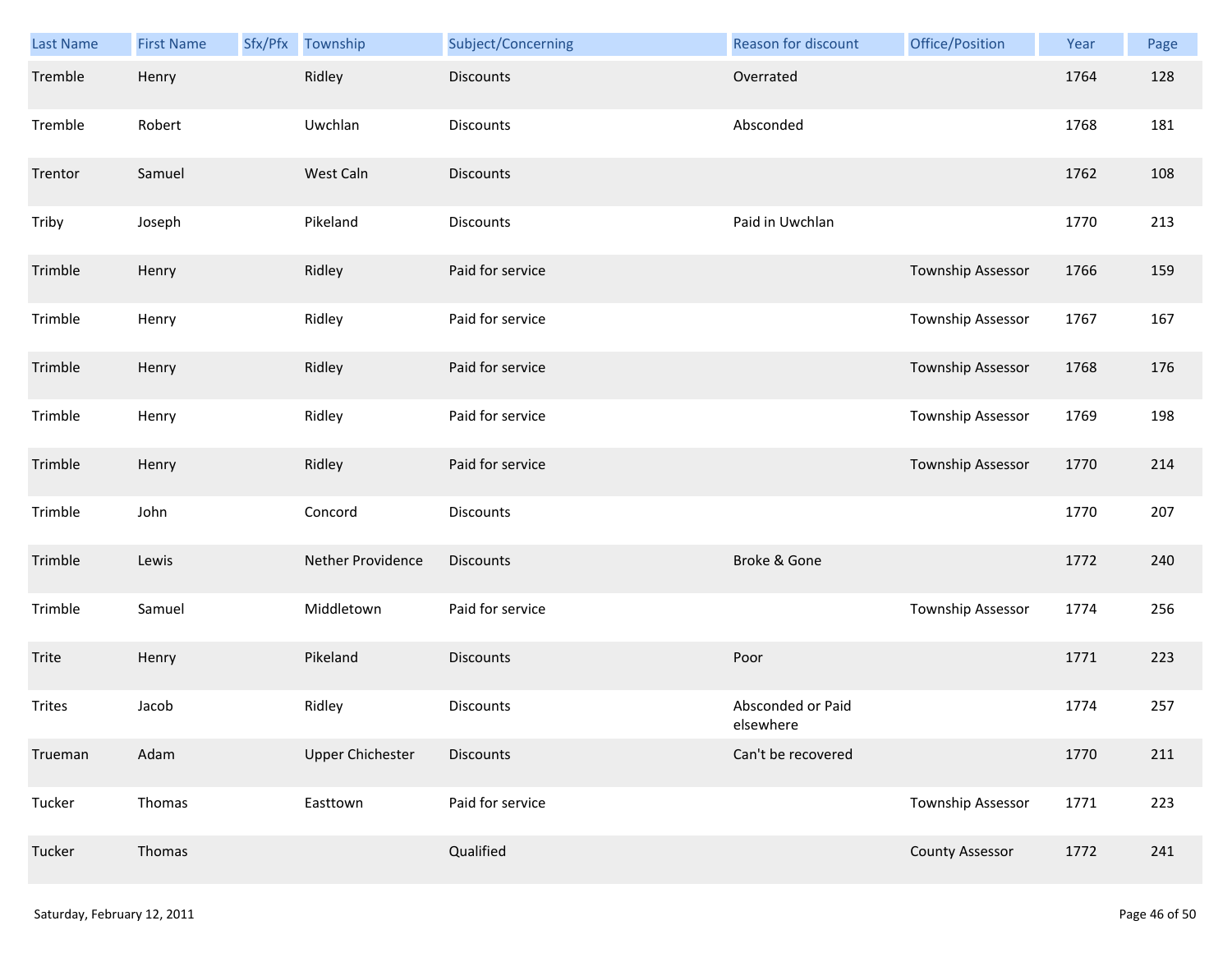| <b>Last Name</b> | <b>First Name</b> | Sfx/Pfx Township        | Subject/Concerning | <b>Reason for discount</b> | Office/Position        | Year | Page |
|------------------|-------------------|-------------------------|--------------------|----------------------------|------------------------|------|------|
| Tucker           | Thomas            |                         | Present at meeting |                            | <b>County Assessor</b> | 1773 | 244  |
| Tucker           | Thomas            |                         | Paid for service   |                            | <b>County Assessor</b> | 1773 | 246  |
| Tucker           | Thomas            | Easttown                | Discounts          | Overrated                  |                        | 1776 | 274  |
| Tulley           | James             | New Garden              | <b>Discounts</b>   | Poor                       |                        | 1757 | 25   |
| Turk             | Andrew            | East Whiteland          | Discounts          | Insolvent                  |                        | 1769 | 190  |
| Turk             | Hugh              | Charlestown             | <b>Discounts</b>   | Poor                       |                        | 1775 | 266  |
| Turner           | James             | <b>Upper Providence</b> | Discounts          | Old & Almost helpless      |                        | 1759 | 59   |
| Turner           | James             | <b>Upper Providence</b> | Discounts          | Old & Infirm               |                        | 1772 | 237  |
| Turner           | John              | Oxford                  | <b>Discounts</b>   | Absconded                  |                        | 1770 | 209  |
| Turner           | Joseph            | East Nottingham         | Discounts          | Absconded                  |                        | 1771 | 224  |
| Tustan           | Jacob             | Lower Darby             | Discounts          |                            |                        | 1775 | 269  |
| Twaddle          | John              | Uwchlan                 | <b>Discounts</b>   |                            |                        | 1762 | 109  |
| Twiney           | Nathaniel         | Uwchlan                 | Discounts          | Poor                       |                        | 1761 | 99   |
| Twining          | John              | Oxford                  | <b>Discounts</b>   | Not found                  |                        | 1758 | 48   |
| Tyger            | James             | Oxford                  | Discounts          | Gone & Poor                |                        | 1772 | 240  |
| Urian            | Andrew            |                         | Order to pay       |                            |                        | 1769 | 192  |
| Vahan            | John              | Concord                 | Discounts          |                            |                        | 1775 | 266  |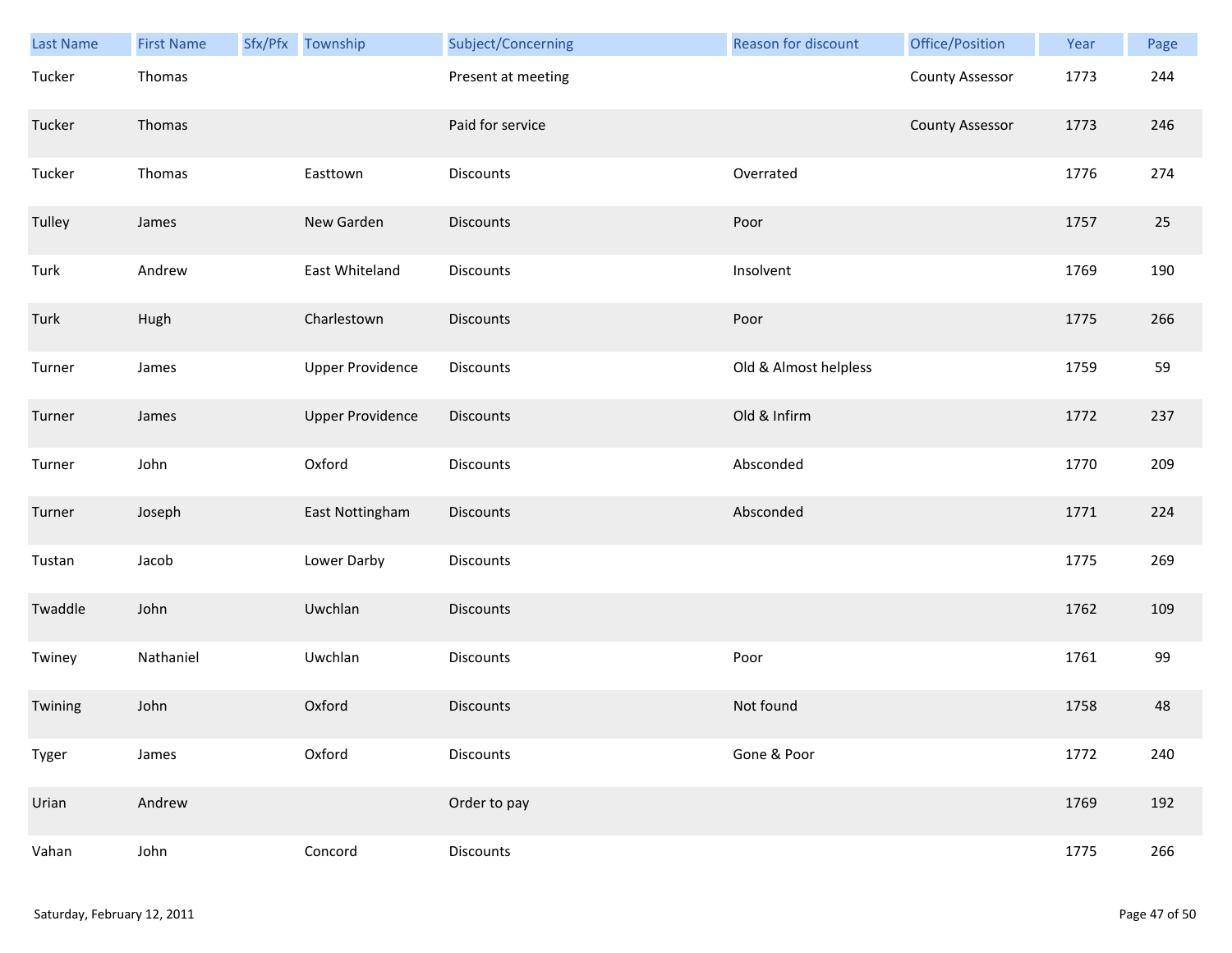| Last Name | <b>First Name</b> | Sfx/Pfx Township        | Subject/Concerning                    | Reason for discount | Office/Position | Year | Page |
|-----------|-------------------|-------------------------|---------------------------------------|---------------------|-----------------|------|------|
| Valeau    | Peter             | Whiteland               | House where appeals will be held      |                     |                 | 1761 | 101  |
| Valentine | (Widow)           | Charlestown             | Discounts                             |                     |                 | 1764 | 128  |
| Valentine | Jonathan          |                         | House where meeting held              |                     |                 | 1778 | 282  |
| Valentine | Robert            | East Caln               | Neglected or refused to pay tax       |                     |                 | 1757 | 13   |
| Valentine | Robert            | East Caln               | Warrant granted against               |                     |                 | 1758 | 49   |
| Valeu     | Peter             | Whiteland               | House where next meeting will be held |                     |                 | 1762 | 102  |
| Vallance  | Matthew           | <b>Upper Providence</b> | <b>Discounts</b>                      | Not found           |                 | 1773 | 246  |
| Vance     | Joseph            | West Nottingham         | Discounts                             | Absconded           |                 | 1757 | 15   |
| Vance     | Joseph            | West Nottingham         | Discounts                             | Absconded           |                 | 1760 | 80   |
| Vanleer   | Samuel            | Radnor                  | Discounts                             | Paid in Marple      |                 | 1768 | 187  |
| Vaughan   | Isaac             | <b>Upper Darby</b>      | <b>Discounts</b>                      | Dead                |                 | 1772 | 241  |
| Vaughan   | John              | Whiteland               | Discounts                             | Enlisted            |                 | 1758 | 48   |
| Vaughan   | John              | Haverford               | Discounts                             | Poor                |                 | 1769 | 200  |
| Vaughan   | John              | Haverford               | <b>Discounts</b>                      |                     |                 | 1773 | 245  |
| Vaughan   | Jonathan          | Uwchlan                 | <b>Discounts</b>                      | Overrated           |                 | 1757 | 22   |
| Vaughan   | Jonathan          |                         | Allowed an order                      |                     |                 | 1759 | 69   |
| Vaughan   | Jonathan          | <b>Upper Darby</b>      | Discounts                             | Sickly              |                 | 1769 | 200  |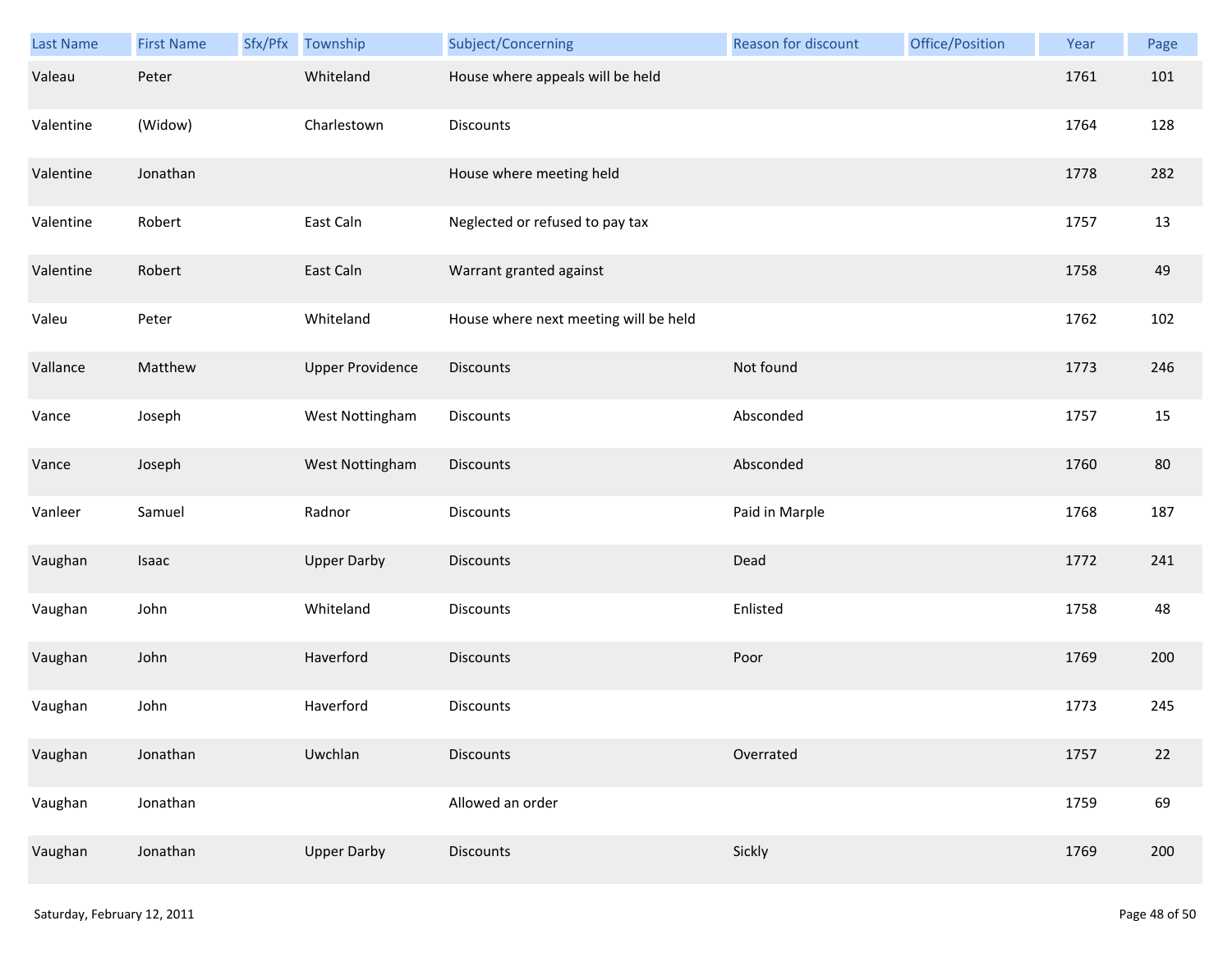| Last Name | <b>First Name</b> | Sfx/Pfx | Township          | Subject/Concerning | <b>Reason for discount</b>        | Office/Position   | Year | Page |
|-----------|-------------------|---------|-------------------|--------------------|-----------------------------------|-------------------|------|------|
| Vernon    | Aaron             |         | Newtown           | Discounts          | High                              |                   | 1772 | 234  |
| Vernon    | Abraham           |         | Westtown          | <b>Discounts</b>   | Enlisted                          |                   | 1777 | 280  |
| Vernon    | Edward            |         | Chester           | Discounts          | Loss by fire                      |                   | 1772 | 236  |
| Vernon    | Edward            |         | Kennett           | <b>Discounts</b>   | Enlisted, Absconded or<br>Poor    |                   | 1778 | 281  |
| Vernon    | Elias             |         | Nether Providence | Discounts          | Rated for an under age<br>servant |                   | 1769 | 194  |
| Vernon    | Frederick         |         | Nether Providence | <b>Discounts</b>   | Enlisted                          |                   | 1777 | 280  |
| Vernon    | Job               |         | Nether Providence | Discounts          | Enlisted                          |                   | 1777 | 280  |
| Vernon    | Jonathan          |         | Nether Providence | <b>Discounts</b>   | Overrated                         |                   | 1759 | 62   |
| Vernon    | Jonathan          | Jr.     | Nether Providence | Paid for service   |                                   | Township Assessor | 1774 | 257  |
| Vernon    | Jonathan          |         | Nether Providence | Paid for service   |                                   | Township Assessor | 1775 | 265  |
| Vernon    | Jonathan          |         | Nether Providence | Paid for service   |                                   | Township Assessor | 1776 | 271  |
| Vernon    | Moses             |         | Nether Providence | <b>Discounts</b>   | Overrated                         |                   | 1758 | 42   |
| Vernon    | Moses             |         | Lower Providence  |                    |                                   |                   | 1760 | 77   |
| Vernon    | Moses             |         | Nether Providence |                    |                                   | Township Assessor | 1760 | 83   |
| Vernon    | Moses             |         | Nether Providence | Paid for service   |                                   | Township Assessor | 1761 | 93   |
| Vernon    | Nathaniel         |         | Nether Providence | Paid for service   |                                   | Township Assessor | 1760 | 76   |
| Vernon    | Nathaniel         |         | Nether Providence | Paid for service   |                                   | Township Assessor | 1767 | 163  |